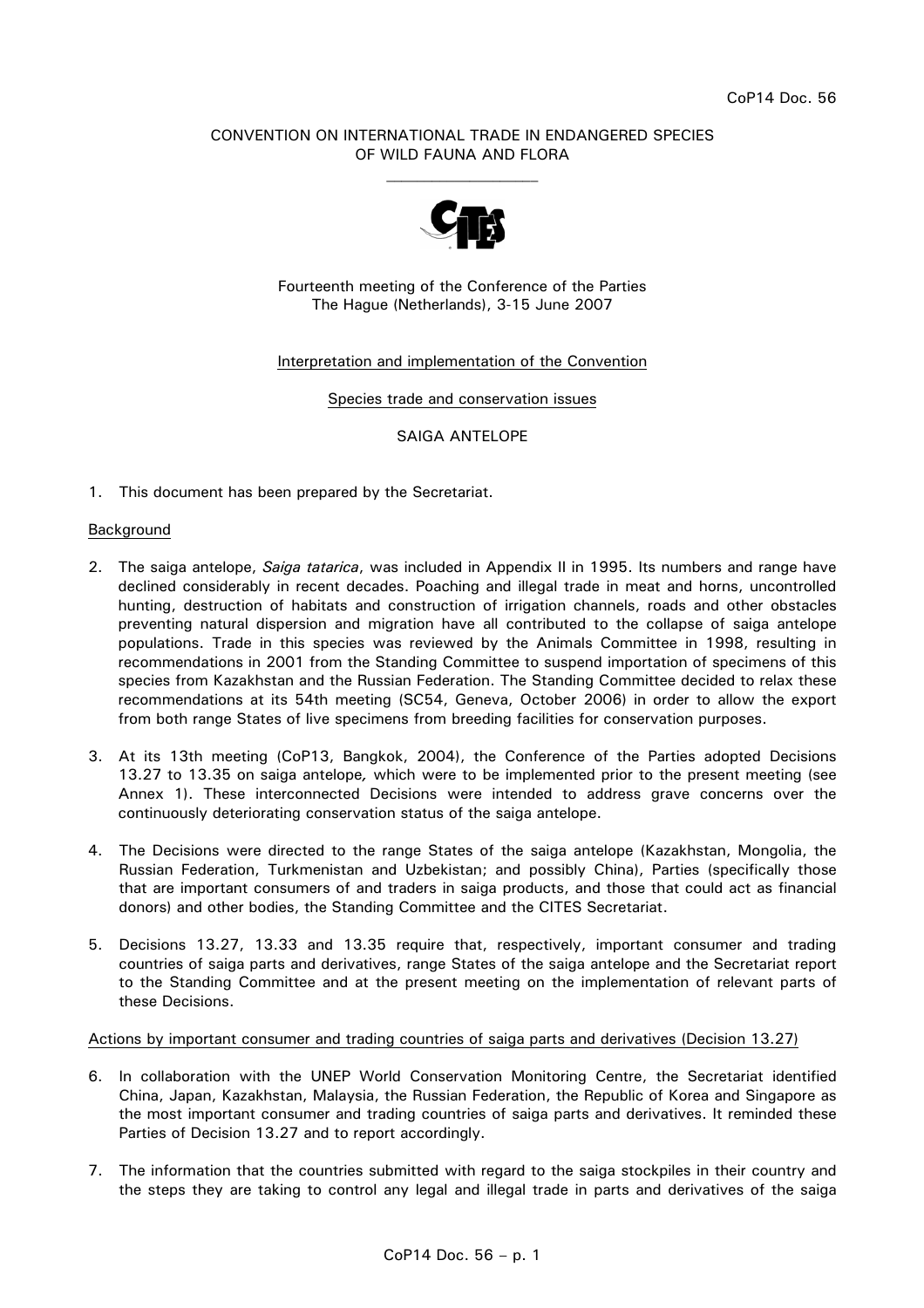antelope is summarized in Annex 2 to this document in English, the language in which it was submitted.

- 8. It would appear that significant stockpiles of saiga horns and pieces have been accumulated in Asian countries that trade in and consume saiga antelopes. In 2006, China, Japan, Malaysia, the Republic of Korea and Singapore recorded over 130,000 kg of saiga horn. All these countries reported some form of stock management and record-keeping. In China, registration of stocks is combined with efforts to reduce the use and consumption of saiga parts and derivatives in Traditional Chinese Medicines (TCM), and to ensure labelling of TCM containing saiga horn. Alternatives for saiga horn are apparently marketed in the Republic of Korea (horn from goitered gazelle, *Gazella subgutturosa*) and Singapore (sheep horn). By contrast, no saiga horn stockpiles are reported to exist in the range States of the species. Kazakhstan has adopted a policy whereby all confiscated specimens of saiga antelope are destroyed. In the Russian Federation as well as in Mongolia, Turkmenistan and Uzbekistan, the other saiga antelope range States, it would appear that no particular policy exists regarding the disposal or stockpiling of seized saiga parts and derivatives, which seem to simply disappear from government control.
- 9. With an estimated consumption of saiga horn in China alone of between 6,000 and 10,000 kg a year and a persistent high demand in Asian communities, current registered stockpiles may last for perhaps another 10 to 15 years. Prices for saiga horns have continued to increase (now around USD 150 per kg in Kazakhstan and the Russian Federation; around USD 900 per kg in Southeast Asia and perhaps more in certain Chinese markets). The poverty and socio-economic deprivations in many regions where saiga antelopes occur, together with difficulties in and limited resources for combating poaching and smuggling of saiga horns, fuel persistent illegal trade. It will therefore become increasingly important to manage registered stockpiles carefully and to develop appropriate marking systems for legal products on end markets, particularly because it will take time and considerable efforts to restore wild populations of the saiga antelope to levels that might again sustain harvest.

Actions by range States of the saiga antelope (Decisions 13.29 to 13.33)

## Regarding Decision 13.29

- 10. Under the auspices of the Convention on Migratory Species (CMS), a Memorandum of Understanding (MoU) concerning Conservation, Restoration and Sustainable Use of the Saiga Antelope (*Saiga tatarica tatarica*) came into effect on 24 September 2006 when Kazakhstan signed the agreement in Almaty, Kazakhstan, joining Turkmenistan and Uzbekistan which had signed the MoU earlier. The Russian Federation is thereby the only range State of *Saiga tatarica tatarica* that has not signed the MoU. The MoU contains a Saiga Action Plan in order to restore the habitat and populations of the saiga antelope, and enhance transboundary and international cooperation through *inter alia* a regional conservation and management strategy.
- 11. Kazakhstan's signing took place during a ceremony at the first meeting of the signatories to the MoU, organized jointly by the Secretariats of CMS and CITES. It was held in Almaty, Kazakhstan, on 25 and 26 September 2006 and preceded by a two-day technical workshop on saiga management and conservation. Participants included representatives of all saiga antelope range States and China, and all the major organizations, institutions and experts involved in saiga antelope research, management and conservation. The report of the first meeting of signatories is presented in Annex 3 in English, the language in which it was produced. Full documentation of the event is available on the CMS website (http://www.cms.int/species/saiga/report\_mtg1.htm).
- 12. To support the implementation of the MoU, the meeting endorsed a Medium-Term International Work Programme for the saiga antelope (2007-2011). This programme was derived from the full Saiga Action Plan. With a vision of restoring saiga antelope populations to the point at which sustainable use can again be considered, its goal is to halt, and where possible to reverse, the decline of saiga antelope populations in the next five years. The programme is presented in Annex 4 to this document in English, the language in which it was produced.
- 13. The five-year work programme is designed to take account of the highest priorities for activities, thereby allowing range States, organizations and other stakeholders to focus their efforts and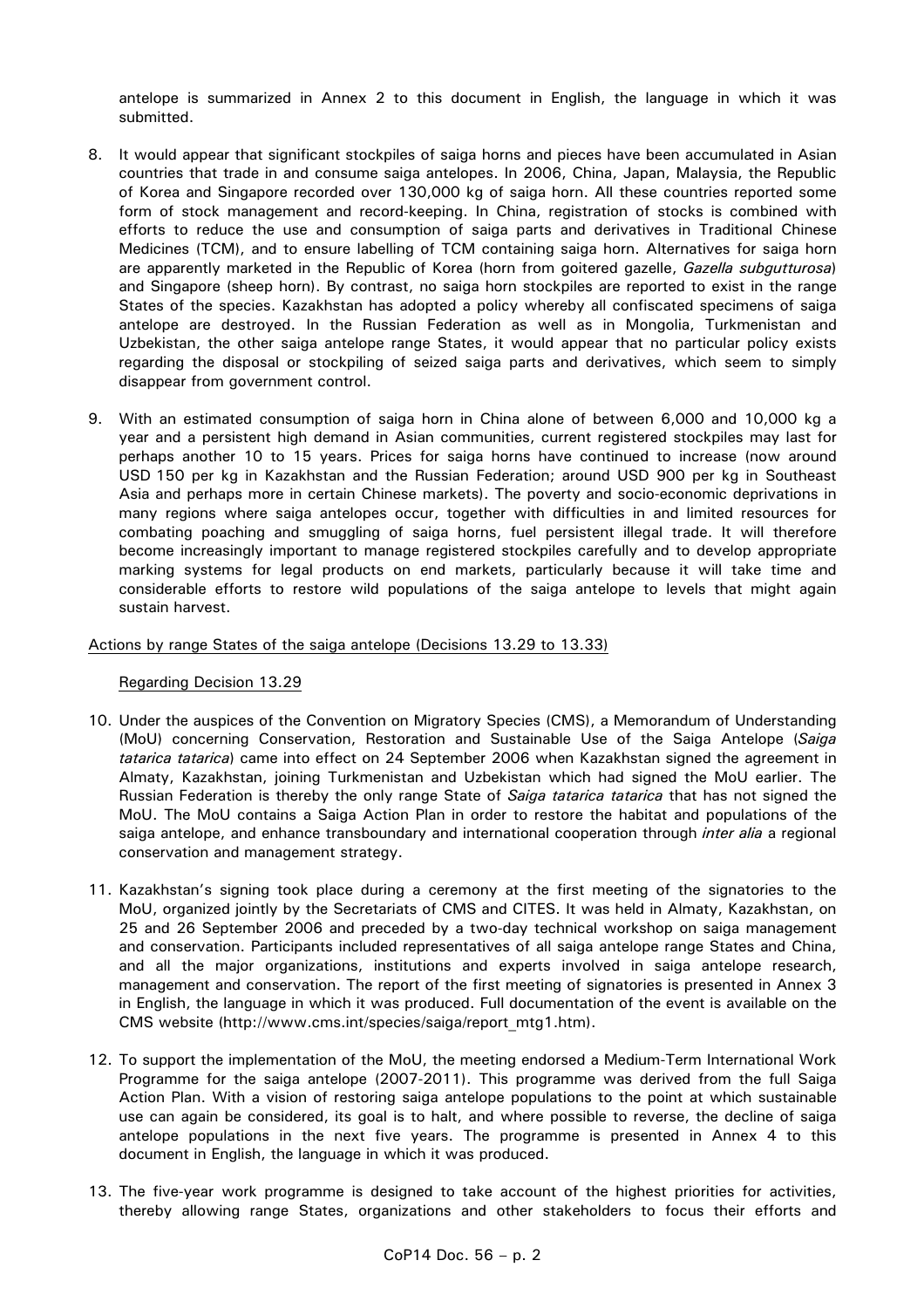resources for the most immediate conservation impact. The programme could form the basis for targeted fundraising and help guide Parties, aid agencies, businesses using and producing saiga products, intergovernmental organizations and non-governmental organizations in their efforts to support the conservation of the saiga antelope.

## Regarding Decision 13.30

- 14. A distinct subspecies of the saiga antelope, *S. tatarica mongolica*, is found in Mongolia where in 2006 about 2,000 individuals were reported to remain. The MoU mentioned above relates specifically to *S. tatarica tatarica*. Over the next five years, it should be revised and extended to include the whole species. Nevertheless, the Ministry of Nature and environment of Mongolia signed the MoU as a collaborating organization in the light of Decision 13.30.
- 15. Mongolia participated in the workshop and meeting in September 2006 mentioned above, and submitted a national report. The Medium-Term International Work Programme for the saiga antelope (2007-2011) contains measures that should be applied by all range States of saiga antelopes, including Mongolia, as well as measures that specifically pertain to Mongolia's population of *S. tatarica mongolica*. By signing the MoU, Mongolia committed to their implementation.

#### Regarding Decision 13.31

- 16. The activities that the range States of the saiga antelope had undertaken to implement CITES and ensure the conservation and management of the species were presented in national reports and discussed at the workshop and meeting mentioned in paragraph 11 above.
- 17. A 'Revised overview report', emanating from the first meeting of signatories to the MoU, compiles the information contained in these national reports, complementary materials presented at the saiga technical workshop and information provided by China. It describes the current conservation situation of the saiga antelope and gives an overview of relevant activities undertaken by range States and China. It is included in Annex 5 to this document, in English only.

## Regarding Decision 13.32

18. China reported at the meeting of signatories to the MoU that *S. tatarica tatarica* formerly occurred in the Dzungarian Gobi of Xinjiang, northwest China, but that it became extinct in the 1960s. There have been a few subsequent reports on saiga antelope sightings from this area, which probably relate to individuals wandering from Kazakhstan. Reintroduction of the species remains a future aim for China. A herd of currently 51 animals is kept at the Wuwei Endangered Animal Breeding Centre in Gansu Province.

## Regarding Decision 13.33

- 19. At the 53rd and 54th meetings of the Standing Committee (SC53, Geneva, June July 2005; SC54, Geneva, October 2006), the Secretariat reported on the activities that the range States of saiga antelopes and China had undertaken in compliance with Decisions 13.29 to 13.32 [see summary records of these meetings and documents SC53 Inf. 8 (Rev. 1) and SC54 Doc. 29].
- 20. It should be noted that China (as former range State), Kazakhstan, Mongolia, the Russian Federation, Turkmenistan and Uzbekistan prepared detailed reports on their saiga antelope-related activities, policies and initiatives for the workshop and meeting mentioned in paragraph 11. These reports were also used in the CITES and CMS fora.

#### Activities undertaken by the Secretariat (Decision 13.35)

21. In 2005, the Secretariat obtained funding from the European Commission to implement Decision°13.35. The Secretariat takes this opportunity to thank the European Commission for its support. The activities that the Secretariat undertook in compliance with paragraphs a) to h) in Decision 13.35 are outlined below. It should be noted that that some of this information has been partly covered in other sections of this document.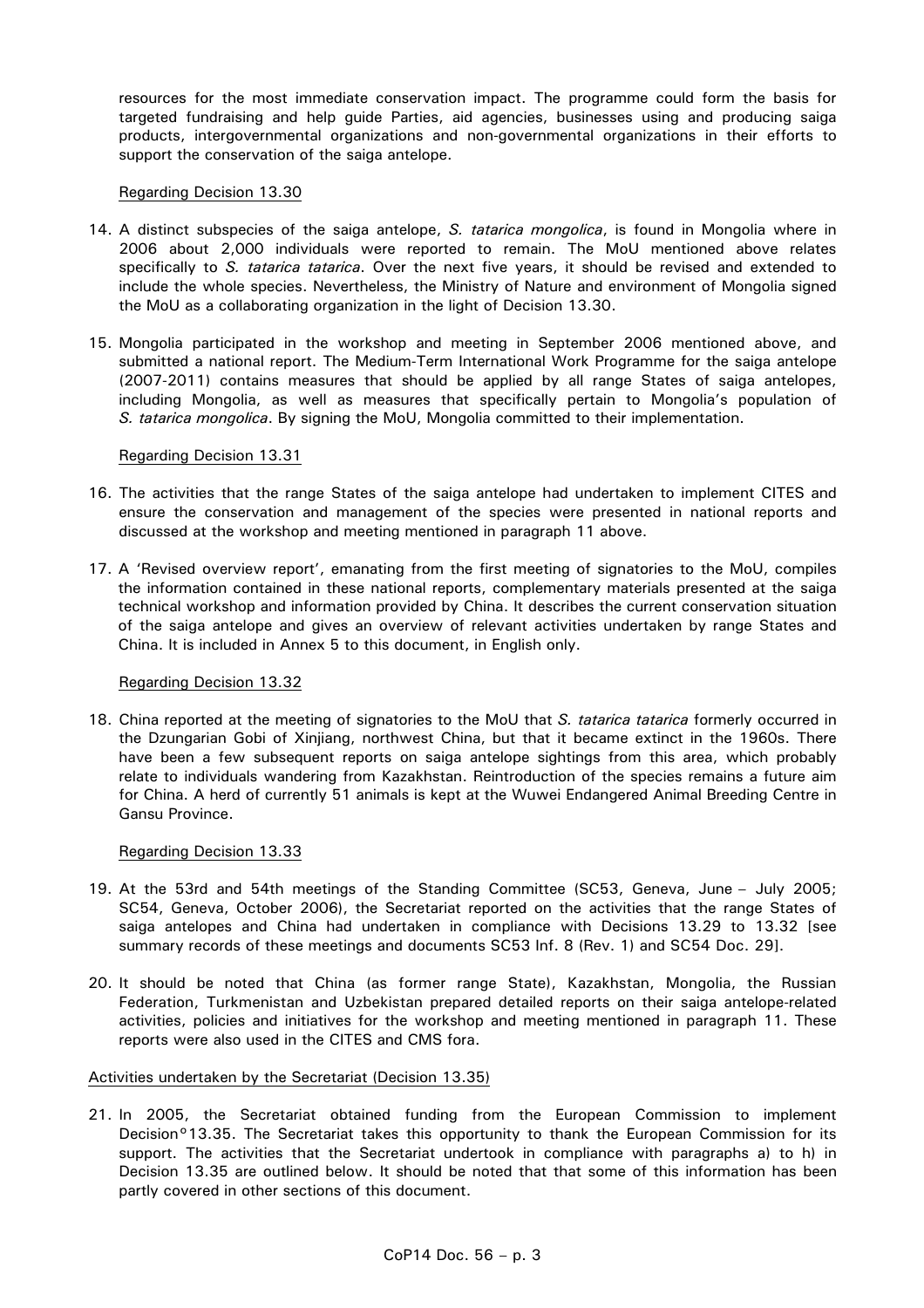- 22. The Secretariat has assisted Parties in implementing the CITES-relevant aspects of the MoU and its Saiga Action Plan, mainly through collaboration with the CMS Secretariat, IUCN and TRAFFIC, and the organization of and contributions to the workshop and meeting mentioned above.
- 23. The Secretariat has worked with range and consumer countries on trade-related aspects of the conservation of saiga antelopes, with a particular focus on China, Kazakhstan, Malaysia, Mongolia, the Russian Federation and Singapore. This work included missions to some of these countries, and contracting TRAFFIC and the Asia Programme of the Wildlife Conservation Society (WCS) to investigate trade in saiga specimens in China, Kazakhstan, Malaysia, the Russian Federation and Singapore. These studies analysed market patterns and trends, the management and control of stockpiles of saiga specimens, and socio-economic aspects of the utilization of saiga parts and derivatives. The organizations collaborated with the relevant authorities, formulated recommendations and provided targeted assistance.
- 24. The studies by TRAFFIC and WCS were completed by the end of 2006. The executive summary and recommendations of the study that TRAFFIC undertook are presented in Annex 6 to this document in English, the language in which it was submitted. The full reports are expected to become available on the CITES website, and to be disseminated at the present meeting as information documents. The Secretariat has taken the outcomes of both studies into consideration in developing its recommendations.
- 25. The Secretariat undertook missions to China (Beijing and Hong Kong SAR) and Mongolia in September 2005, and to Kazakhstan in September 2006. The saiga workshop and meeting mentioned above offered opportunities to interact with the relevant authorities and experts from the Russian Federation, Uzbekistan and Turkmenistan. During these missions, the Secretariat assessed conservation and management efforts, activities undertaken to implement the Saiga Action Plan, stockpiles of saiga specimens, legal measures to control legal trade in parts and derivatives of saiga antelope and combat illegal trade, enforcement efforts, compliance with the recommendations of the Standing Committee and the need for technical and other assistance. Relevant information has been incorporated in the reports shown in Annexes 3 and 5 to this document. The missions seem to have generated national commitment in support of saiga antelope conservation, resulting in good implementation of the CITES Decisions, adequate reporting by relevant Parties, and well-prepared, active participation of range States in the first meeting of the signatories to the MoU in September 2006.
- 26. In collaboration with the Management Authority of China, the Secretariat organized the Silk Road CITES implementation and enforcement workshop in August 2005 in Urumqi, China, attended by enforcement officials from all saiga antelope range States and invited NGOs. The workshop covered wildlife trade issues of concern to eastern and central Asia, including illegal trade in saiga parts and derivatives. Recommendations pertinent to the saiga antelope emanating from the workshop included: practical advice to improve collaboration between NGOs and enforcement agencies; identification of geographical 'hot spots' for illegal saiga horn trade and priorities for targeted controls (Kazakhstan: highway and railway to Urumqi; Uzbekistan: railway to Kazakhstan; Mongolia: international airport and road to China); and options for enhancing training for Customs officers and enforcement agencies, such as 'train-the-trainer' courses, targeted training packages that can be used as stand-alones after initial training, and better use of existing Customs academies in the Asian region.
- 27. The CITES Secretariat cooperated with the CMS Secretariat throughout the period between the 13th and 14th meetings of the Conference of the Parties. The coordination between the two Secretariats concerned all their activities relating to the saiga antelope and included regular liaison and mutual visits, the organization of the technical workshop and meeting of signatories in September 2006 in Almaty, Kazakhstan, joint communication activities, and common input in the development of the Medium-Term International Work Programme for the saiga antelope (2007-2011).
- 28. The Secretariat also helped in developing the model for the national reports mentioned under paragraph 20 and referred to in Decision 13.33.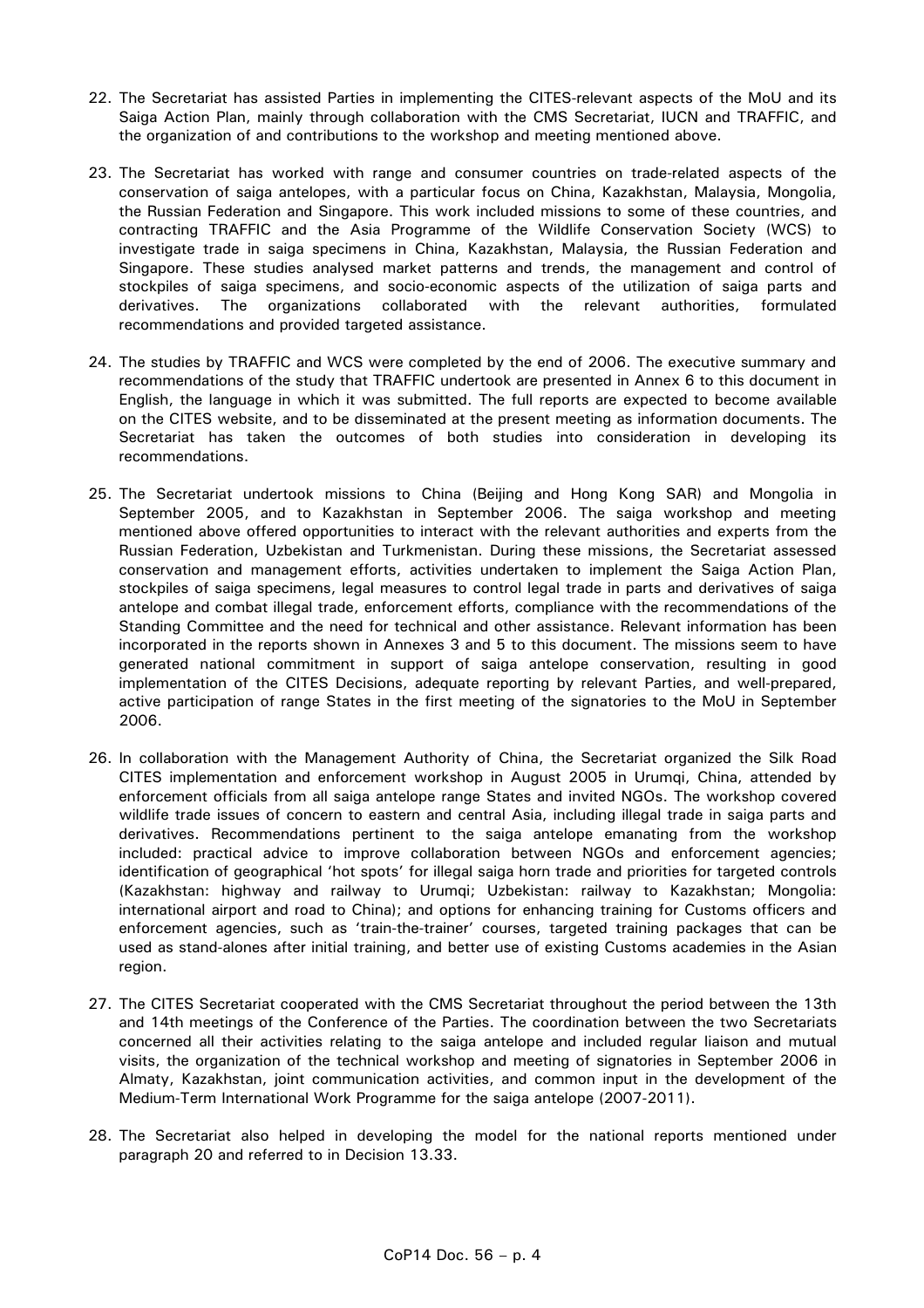- 29. As indicated in paragraph 6 above, the Secretariat has identified seven countries as the most important consumer and trading countries of saiga parts and derivatives. It reminded these countries of Decision 13.27 and facilitated their reporting accordingly. All seven countries provided information on stockpiles and steps taken to control legal and fight illegal trade in parts and derivatives of the saiga antelope, although not all in the same detail (see Annex 2). Decision 13.27 directs these countries to include similar information in their biennial reports. At the time of writing this document (January 2007), the Secretariat had received only one biennial report covering the period from 1 January 2005 to 31 December 2006, and this was from a Party not concerned by Decisions 13.27 to 13.35. The Secretariat is therefore unable to confirm whether the seven countries will include the relevant information in their biennial reports, noting that this has probably become superfluous in view of the data presented in this document.
- 30. As indicated in paragraph 19 above, the Secretariat reported on progress in implementing the Decisions regarding the saiga antelope at SC53 and SC54.
- 31. On the basis of the Secretariat's report at SC54, the Standing Committee urged the Russian Federation to sign the CMS MoU as soon as possible. The Chairman of the Committee agreed to write to the Russian Federation about this matter. However, to date, the Russian Federation has still not signed the MoU.
- 32. The Standing Committee furthermore encouraged all range States of the saiga antelope and relevant Parties to implement fully the Medium-Term International Work Programme for the saiga antelope (2007-2011). It urged donor Parties, aid agencies, businesses using and manufacturing saiga products, intergovernmental organizations and non-governmental organizations to assist in implementing Decision 13.28, focusing their efforts on the actions specified in the Medium-Term International Work Programme.
- 33. The Secretariat wishes to thank all those who have responded favorably to Decision 13.28 by providing assistance to saiga antelope range States and consumer countries to enhance the conservation of the species.

## **Conclusions**

- 34. As shown in this document, very good progress has been achieved in implementing Decisions 13.27 to 13.35. Furthermore, the actions that saiga antelope range States, major consumer States, relevant NGOs, CITES and CMS have undertake in recent years to improve the conservation status of the saiga antelope have been encouraging: the catastrophic decline of the saiga antelope seems to have been halted, and some populations may actually have begun to recover.
- 35. This relative success may be because the saiga antelope has become the focus of specific attention by government agencies in several of its range States, principally Kazakhstan and the Russian Federation, and by national and international institutions and NGOs. Concerted efforts by CMS and CITES have enhanced the attention to the plight of the saiga antelope, and provided an international framework for actions in range States and saiga consuming countries. Arguably, of all the threatened antelope species, the saiga antelope therefore now benefits from the most concerted and substantial conservation support. It is however also clear that these efforts will have to be considerably expanded at national and regional levels. The MoU and its Action Plan, and more specifically the Medium-Term International Work Programme for the saiga antelope (2007-2011) provide the right focus for these efforts.
- 36. Based on information provided at the first meeting of the signatories to the MoU, the following was accomplished over the last three years in range States of saiga antelopes:
	- a) Awareness of the critical plight of the saiga antelope has been recognized at national and international level;
	- b) Conservation interventions by governmental and non-governmental organizations have increased, and there is improved collaboration between them;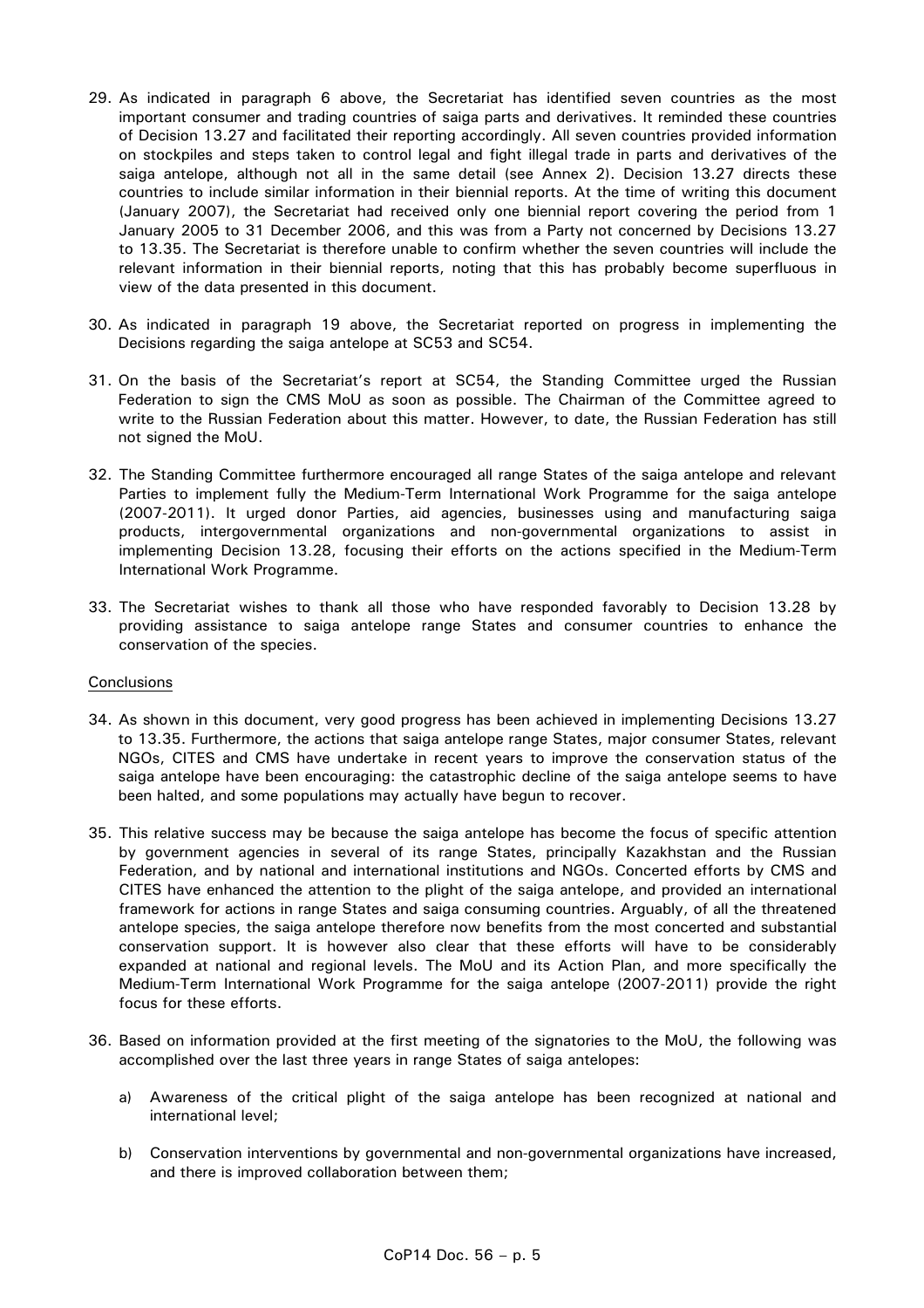- c) The severe global population decline has apparently been halted and some populations may have begun to increase;
- d) Improved techniques have led to regular breeding in captivity of the saiga antelope;
- e) Integration of the conservation of saiga antelopes into wider biodiversity conservation has been initiated;
- f) Widespread public awareness campaigns have been effective; and
- g) Former range State China has expressed its commitment to control trade in saiga parts and products and an interest in contributing to international conservation efforts within the current range States of the species.
- 37. Less progress has been achieved in the following areas:
	- a) Anti-poaching efforts have intensified but should be extended to all parts of the range of saiga antelopes and given sufficient funding to make them fully effective;
	- b) Existing laws in range States to protect the saiga antelope and control trade need stringent enforcement to ensure arrest and successful prosecution of offenders; and
	- c) Apart from some socio-economic surveys and pilot projects on livelihoods, the human dimension has so far been relatively neglected. Integration of local communities into saiga antelope conservation programmes, especially the provision of alternative livelihoods, will be critical for long-term success.
- 38. Saiga horn remains in high demand in Asian communities as an important ingredient for the production of traditional Asian medicines. It seems impossible to replace it completely, and the longterm conservation of the saiga antelope needs to be ensured while coping with the health care needs of a large number of Asian consumers. It might be useful to learn from experiences regulating trade in other species that are of commercial value owing to their role in Asian medicine and that have been subject to high poaching levels and illegal trade, such as musk deer or bears. It is noteworthy in this regard that China is now extending its successful registration and management regime for musk from *Moschus* spp. to saiga parts and derivatives. Also, China has expressed an interest in cooperating with range States and organizations in saiga conservation activities, and in discussing ways to establish mechanisms to use funds from the traditional Asian medicine industry for *in situ* conservation of saiga antelopes with the aim of restoring populations and eventually resuming sustainable harvests.
- 39. Information on existing saiga horn stockpiles and the average use of saiga horn in the main Asian markets allows range States and major trading countries to understand how long these stocks may suffice to meet current demand. This should be helpful in deciding on the management of these stocks, planning of their use over time, and learning what pressures might be exerted on wild populations of saiga antelopes when stocks in Asia start to diminish. It should also encourage industries that depend on saiga horn to support the restoration of wild populations and the establishment of breeding programmes.
- 40. The registered saiga horn stockpiles in Asia may be exhausted in 10 to 15 years if current consumption patterns do not alter. Given adequate concerted conservation efforts, it might be that within a decade, wild saiga antelope populations will have sufficiently recovered to allow some level of non-detrimental harvest, or that commercial captive breeding facilities will have become operational, but this not certain. It is therefore particularly important that all saiga consuming countries register and carefully manage their stockpiles, reduce the use and consumption of saiga horn, strictly control markets for saiga products, and develop marking systems for saiga parts and derivatives.
- 41. As indicated in a joint press release of 24 September 2006, entitled 'Central Asian agreement to conserve the threatened saiga antelope takes effect', CMS and CITES have been working very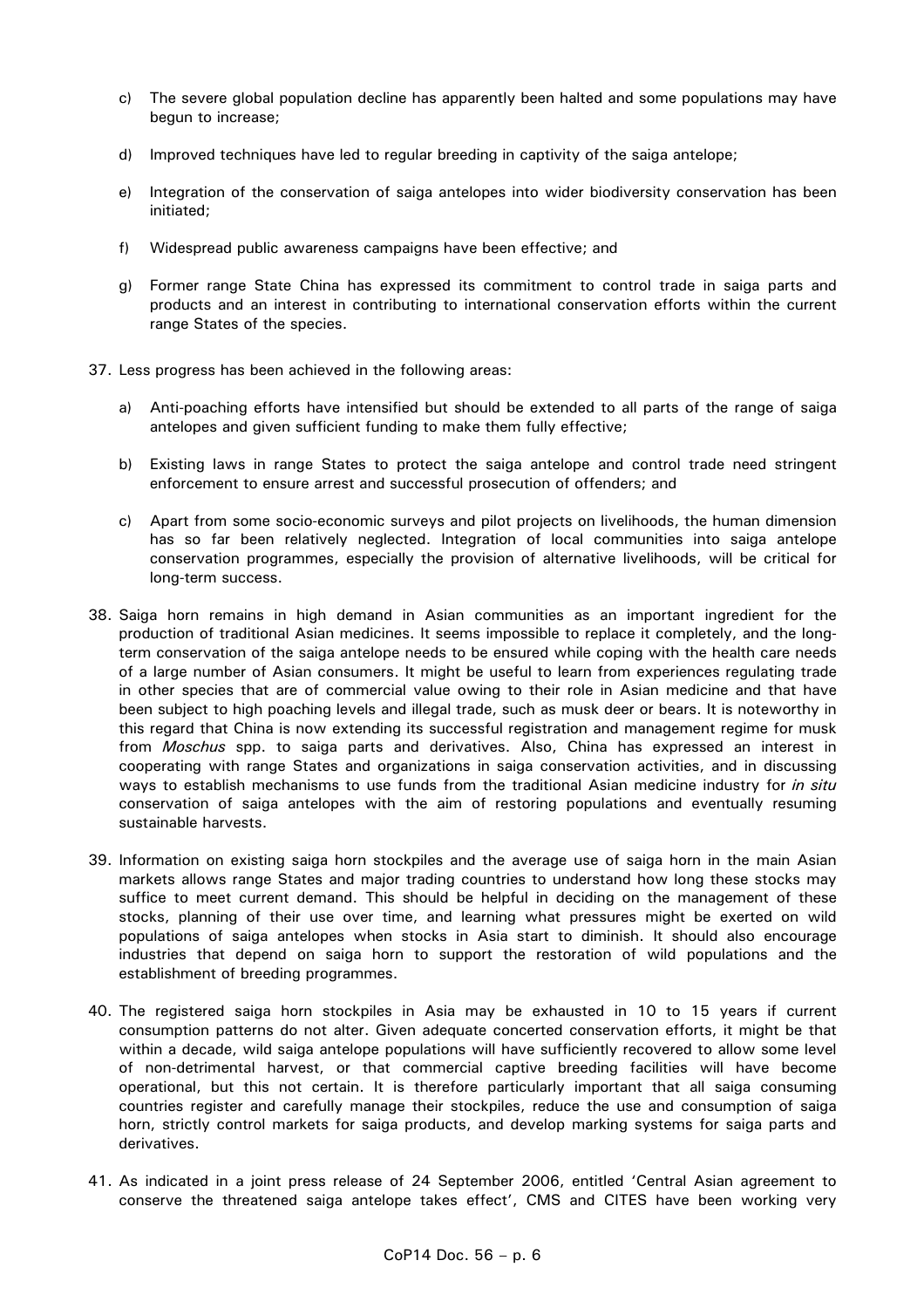closely with the range States of the saiga antelope to support the implementation of the MoU. The collaboration between CITES and CMS on a species of concern to both Conventions such as the saiga antelope has been very valuable, and offers a good example of how CMS and CITES can combine their regulatory measures and technical expertise to enhance significantly conservation, management and development. This mutually beneficial partnership could be continued during the implementation of the Medium-Term International Work Programme for the saiga antelope (2007- 2011).

#### Recommendations

- 42. The Secretariat is of the opinion that CITES should continue to collaborate with CMS, saiga antelope range States and major consumer and trading countries of saiga parts and derivatives in implementing actions that will promote the conservation and restoration of saiga antelopes, and ensure that trade in specimens of the species is non-detrimental and legal. This can principally be achieved by supporting the full implementation of the measures contained in the Medium-Term International Work Programme for the saiga antelope (2007-2011).
- 43. The Secretariat proposes that the Parties prolong elements of Decision 13.28, focusing funding, resources and expertise on the actions specified in the Medium-Term International Work Programme mentioned above. It further proposes that the Parties encourage saiga horn consuming industries to contribute to *in situ* conservation activities aimed at restoring wild populations of the saiga antelope.
- 44. Given the importance of supervising the consumption of and trade in saiga parts and derivatives to secure the conservation and sustainable use of this species, the Secretariat is of the opinion that it would be appropriate for CITES to keep a watching brief on progress with the implementation of the five-year work programme through specific reporting in the biennial reports of the Parties concerned, continued liaison with CMS, and reporting at the 15th meeting of the Conference of the Parties.
- 45. Based on the reports on saiga horn stocks and their management, missions conducted by the Secretariat and the studies by TRAFFIC and WCS, the Secretariat proposes that the Parties adopt a number of further draft decisions concerning international trade in specimens of the saiga antelope.
- 46. The Secretariat encourages the saiga antelope range States and the Parties most concerned by the trade in saiga parts and derivatives to assess the measures proposed in the draft decisions below to ensure that they address the conservation needs of saiga antelopes effectively.
- 47. The Secretariat proposes that the Parties adopt the following draft decisions concerning conservation of and trade in the saiga antelope:

# *Directed to all range States of* **Saiga tatarica** *(Kazakhstan, Mongolia, Russian Federation, Turkmenistan, Uzbekistan) and to China as former range State*

- 14.xx All range States of *Saiga tatarica* should fully implement the measures directed to them that are contained in the Medium-Term International Work Programme for the saiga antelope (2007-2011), developed in support of the Memorandum of Understanding (MoU) concerning Conservation, Restoration and Sustainable Use of the Saiga Antelope *(Saiga tatarica tatarica)* and its Saiga Action Plan.
- 14.xx The Russian Federation should, as soon as possible, sign the MoU concerning Conservation, Restoration and Sustainable Use of the Saiga Antelope *(Saiga tatarica tatarica)* and implement its Saiga Action Plan.
- 14.xx All range States of *Saiga tatarica* should provide information on the measures and activities they undertook to implement the Medium-Term International Work Programme for the saiga antelope (2007-2011) in their biennial reports for the periods 2007-2008 and 2009-2010.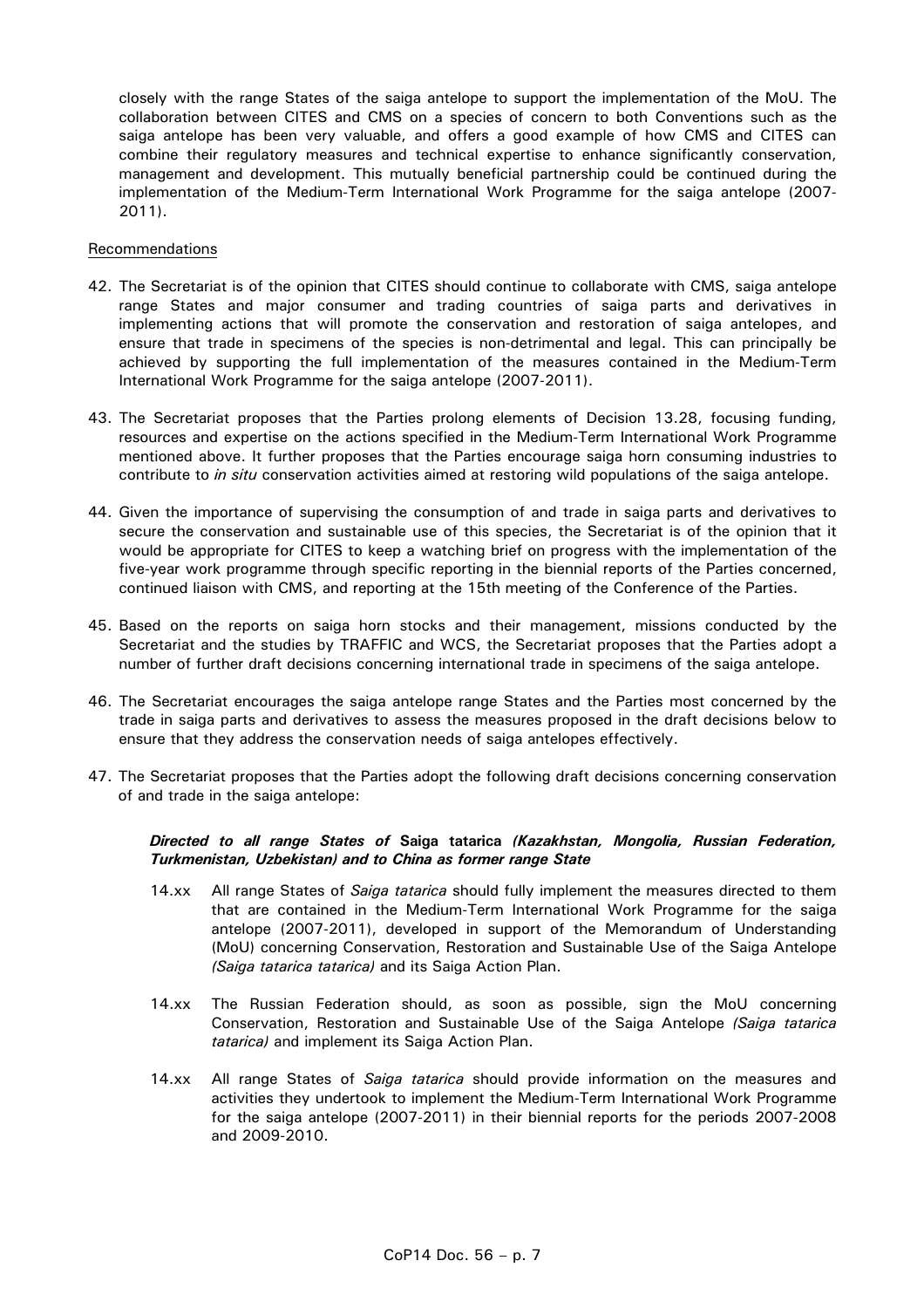#### *Directed to the Secretariat*

- 14.xx The Secretariat shall:
	- a) cooperate with the Secretariat of the Convention on Migratory Species on issues pertaining to the saiga antelope, including:
		- − the implementation of the Medium-Term International Work Programme for the saiga antelope (2007-2011);
		- − the organization of the second meeting of the signatories to the Memorandum of Understanding concerning Conservation, Restoration and Sustainable Use of the Saiga Antelope *(Saiga tatarica tatarica)*, scheduled to take place in 2008;
		- − facilitating collaboration between the range States of the saiga antelope and major consumer Parties; and
		- − securing support for implementing the Medium-Term International Work Programme *inter alia* by exploring possibilities to establish an enabling mechanism to use funds from the traditional Asian medicine industry for *in situ* conservation of the saiga antelope; and
	- b) report on the implementation of Decisions 14.xx to 14.xx, including a written summary of the information contained in biennial reports from relevant Parties, for consideration at the 15th meeting of the Conference of the Parties, and recommend appropriate actions.

## *Directed to States that are important consumer and trading countries of saiga parts and derivatives*

- 14.xx Important consumer and trading States of saiga parts and derivatives are encouraged to collaborate among each other in managing and controlling trade in saiga antelope, and should take into consideration the recommendations formulated in 'Trade in saiga antelope horns and other parts: an overview of recent global trade trends and conservation aspects with a focus on market demand in Southeast Asia' (Annex 6 to document CoP14 Doc. 56), particularly those relating to:
	- a) the development of coherent policies and procedures for the disposal of confiscated saiga parts and derivatives;
	- b) the registration and marking of saiga parts and derivatives that are kept in government or private ownership, regular monitoring of such stockpiles, and the adoption of a labelling system for products containing saiga;
	- c) the reduction of the overall consumption of saiga parts and derivatives in close cooperation with medicine manufacturers and communities using traditional Asian medicine, e.g. by restricting the varieties of patent medicines that are allowed to contain saiga horn, researching and promoting appropriate substitutes for the saiga horn, and confining the prescription of medicines containing saiga horn to the most essential treatments; and
	- d) the improvement of trade controls on China's borders with Kazakhstan, the Russian Federation and Mongolia by providing training and promoting the exchange of enforcement-related information amongst relevant authorities, and controls of trade to and from Malaysia and Singapore.
- 14.xx Important consumer and trading States of saiga parts and derivatives should provide information on their implementation of Decision 14.xx in their biennial reports for the periods 2007-2008 and 2009-2010.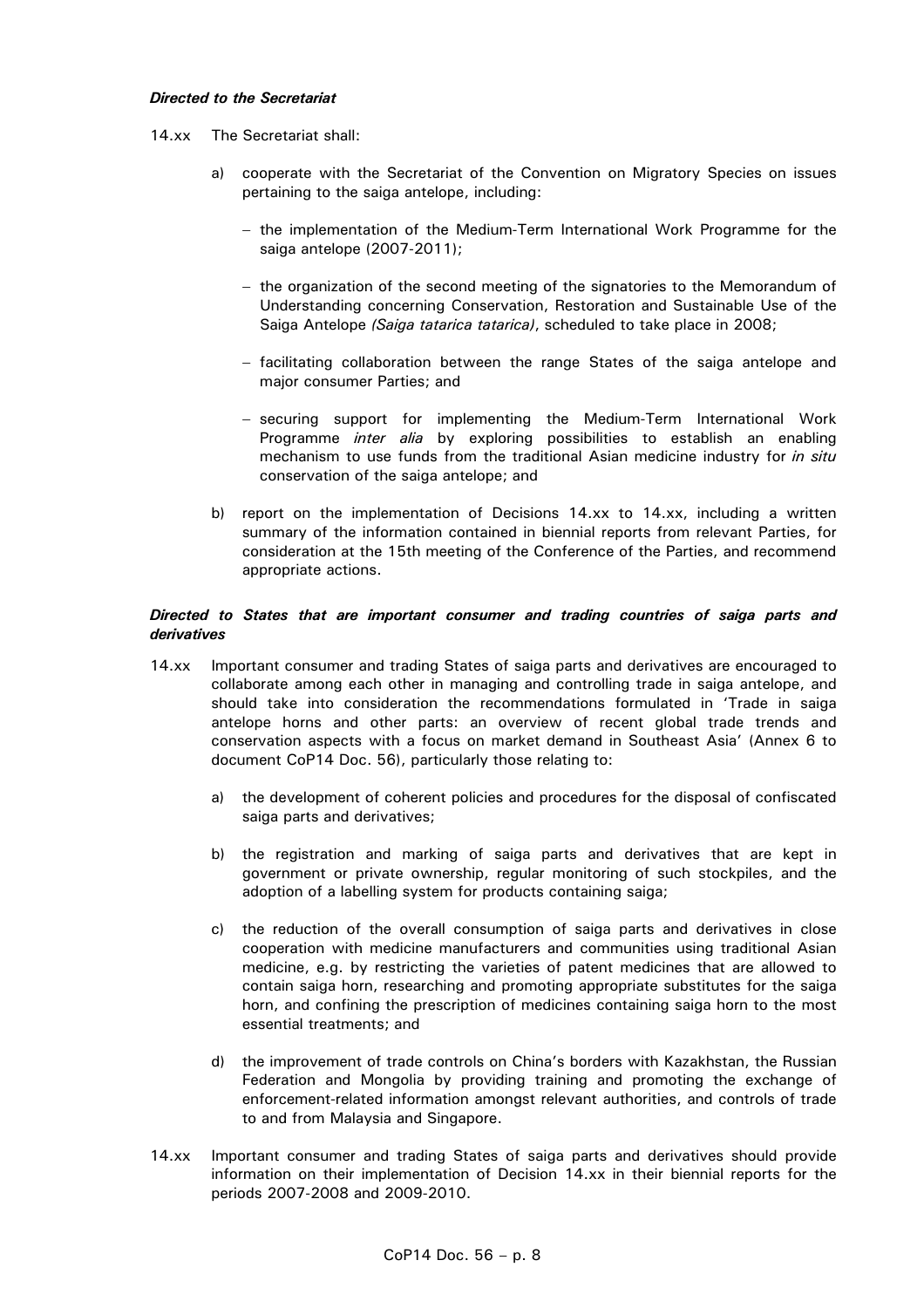# *Directed to Parties and others*

14.xx Donor Parties, aid agencies, businesses using and producing saiga products, and intergovernmental and non-governmental organizations are urged to assist all range States and consumer countries in any way possible with the conservation of the saiga antelope, particularly by focusing funding, resources and expertise on the measures specified in the Medium-Term International Work Programme for the saiga antelope (2007-2011), developed in support of the Memorandum of Understanding concerning Conservation, Restoration and Sustainable Use of the Saiga Antelope *(Saiga tatarica tatarica)* and its Saiga Action Plan.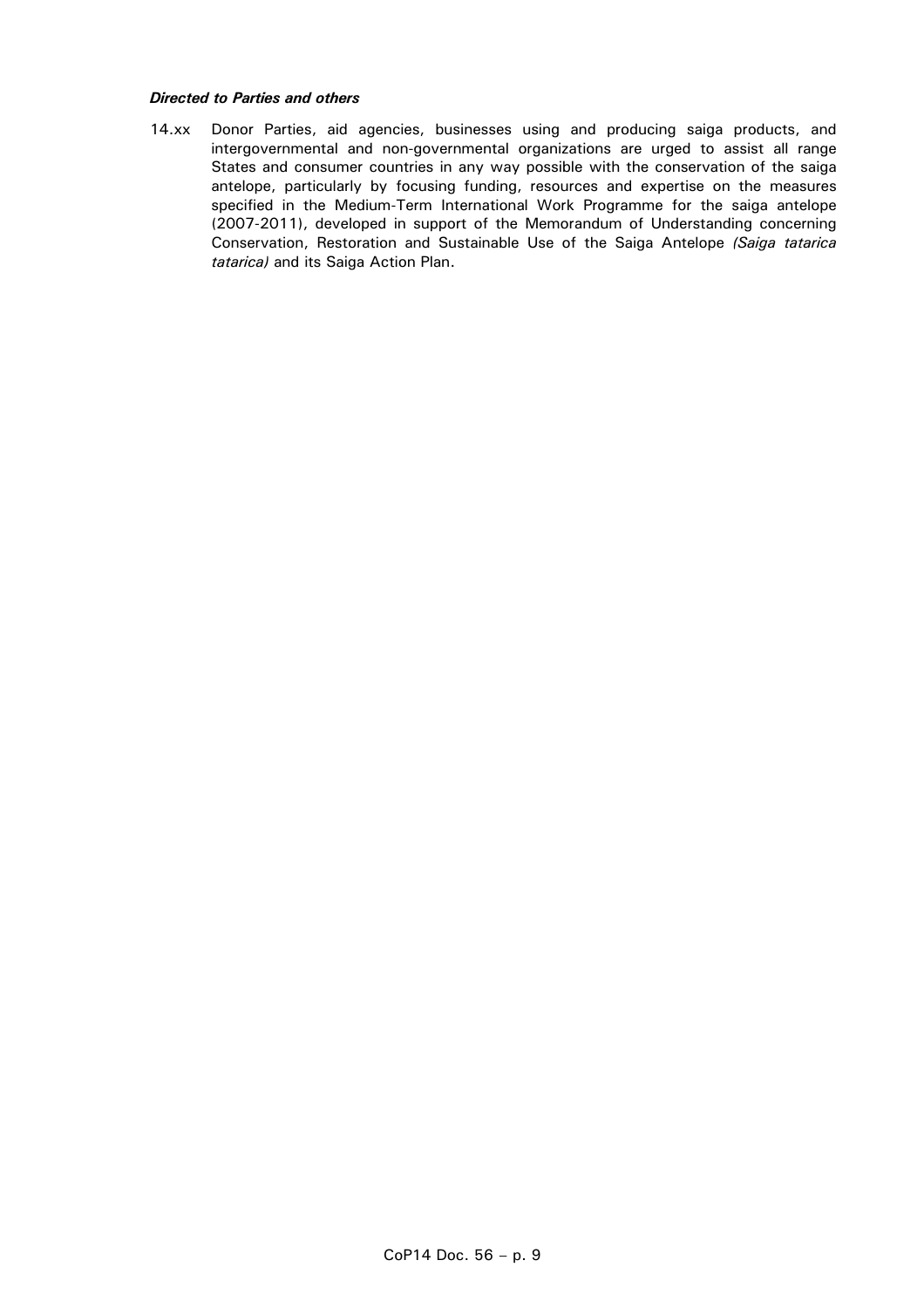# Decisions of the Conference of the Parties to CITES concerning saiga antelope

## *Directed to Parties and others*

- 13.27 Important consumer and trading countries of saiga parts and derivatives [as identified by the Secretariat pursuant to Decision 13.35, paragraph g)] should report to the Secretariat, for transmission to each meeting of the Standing Committee between its 53rd meeting and the 14th meeting of the Conference of the Parties, and in their biennial reports on:
	- a) stockpiles in their country; and
	- b) steps they are taking to control any legal and illegal trade in parts and derivatives of the saiga antelope.
- 13.28 Donor Parties, aid agencies, businesses using and producing saiga products, intergovernmental organizations and non-governmental organizations are urged to assist all range States and consumer countries in any way possible with the conservation of this species, including:
	- a) the provision of funding;
	- b) the provision of assistance with enforcement, anti-poaching and anti-smuggling;
	- c) the provision of capacity building;
	- d) the provision of equipment, particularly for undertaking anti-poaching and anti-smuggling activities;
	- e) the provision of assistance with education and public awareness;
	- f) the provision of assistance with population monitoring;
	- g) analysis and monitoring of stockpiles in key consumer countries;
	- h) gathering and exchange of scientific, technical and legal information and expertise; and
	- i) supporting missions of the Secretariat, as specified in Decision 13.35, paragraph c).

# *Directed to all range States of* **Saiga tatarica**

## *(Kazakhstan, Mongolia, Russian Federation, Turkmenistan, Uzbekistan)*

- 13.29 All relevant range States are urged to complete their internal consultations and processes, making the necessary arrangements with the Secretariat of the Convention on Migratory Species (CMS), to sign as soon as practicable the 'Memorandum of Understanding concerning Conservation, Restoration and Sustainable Use of the Saiga Antelope *(Saiga tatarica tatarica)*' drafted at the workshop in Elista, Kalmykia, in May 2002, and to implement the Saiga Action Plan in order to restore the habitat and populations of the saiga antelope, and enhance transboundary and international cooperation through *inter alia* a regional conservation and management strategy.
- 13.30 Mongolia is urged to participate in the implementation of those elements of the Saiga Action Plan that are of relevance to the conservation of its saiga population.
- 13.31 All saiga range States should address the problems they have in implementing CITES and ensure the conservation and management of *Saiga tatarica* in close cooperation with the Secretariat, other countries, other competent authorities, intergovernmental organizations, and nongovernmental organizations.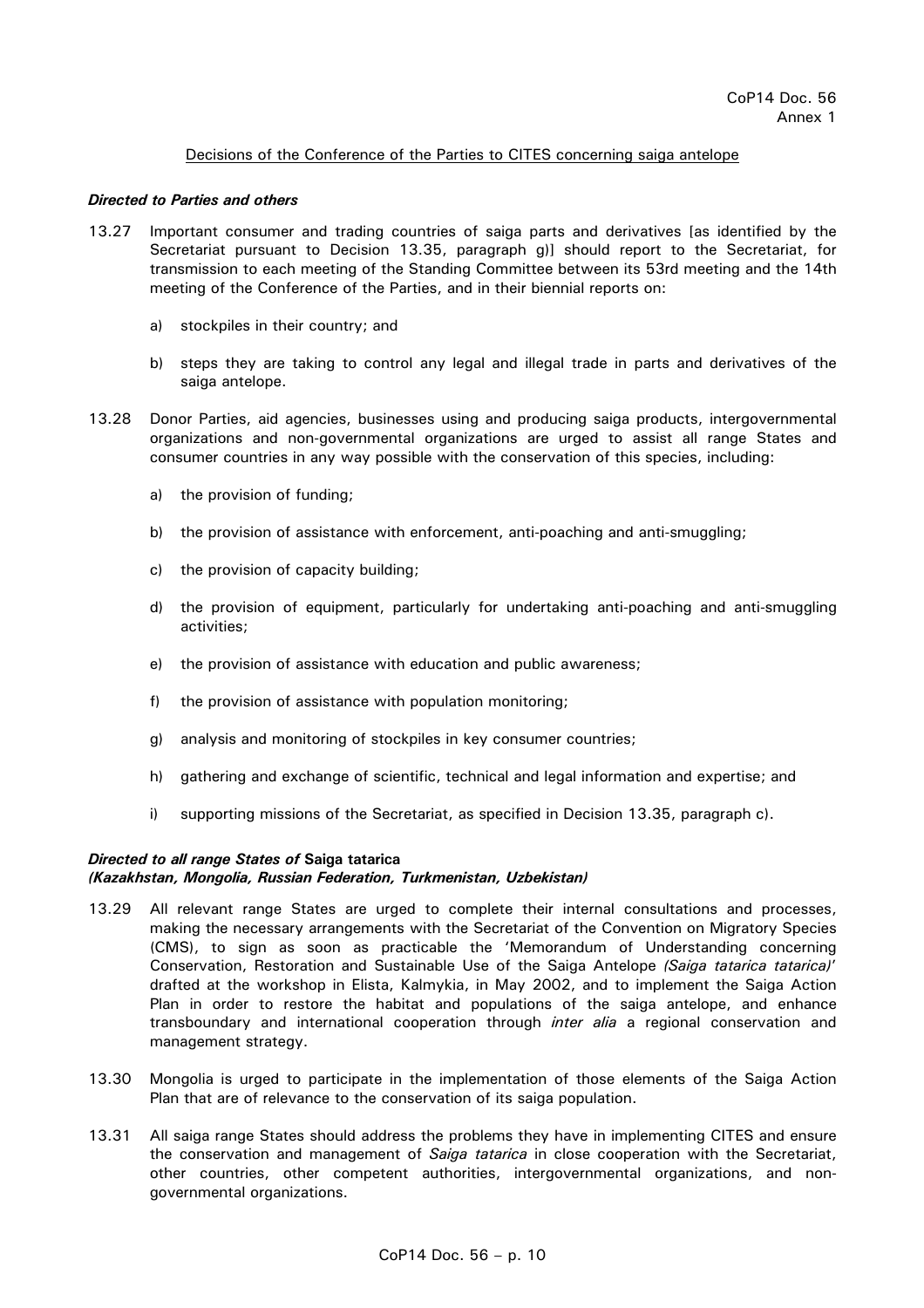- 13.32 Recognizing that there is uncertainty as to the occurrence of *Saiga tatarica* in China, China is encouraged to investigate and report on the status of the wild population of *Saiga tatarica* and its habitats in China, and undertake any necessary conservation activities.
- 13.33 All range States should report on the activities outlined above, through the Secretariat, to the Standing Committee at each of its meetings between its 53rd meeting and the 14th meeting of the Conference of the Parties.

#### *Directed to the Standing Committee*

13.34 The Standing Committee shall discuss the conservation of and trade in *Saiga tatarica* at its meetings between its 53rd meeting and the 14th meeting of the Conference of the Parties and recommend appropriate action.

#### *Directed to the Secretariat*

- 13.35 The Secretariat shall:
	- a) assist the Parties with the implementation of the CITES-relevant aspects of the Saiga Action Plan of the Memorandum of Understanding Concerning Conservation, Restoration and Sustainable Use of the Saiga Antelope;
	- b) facilitate technical and other assistance, as required, and work with all range and consumer countries as appropriate on trade-related aspects of the conservation of saiga, with particular focus on China, Kazakhstan and the Russian Federation;
	- c) undertake missions to range and consumer Parties to verify, among other things, species conservation and management efforts, enforcement actions, stockpiles of saiga specimens, implementation of the Saiga Action Plan and compliance with recommendations of the Standing Committee;
	- d) include the issue of saiga trade and conservation in an enforcement workshop in the Asian region to be held before the 14th meeting of the Conference of the Parties;
	- e) cooperate with the Secretariat of the Convention on Migratory Species (CMS) on issues pertaining to saiga including, but not limited to, the implementation of the Saiga Action Plan and the Memorandum of Understanding between the two conventions;
	- f) if requested, assist the range States in meeting the reporting requirements referred to in Decision 13.33;
	- g) identify important consumer and trading countries of saiga parts and derivatives, and encourage them to take the actions required under Decision 13.27; and
	- h) report on progress in implementation of the Decisions regarding *Saiga tatarica* to the Standing Committee at each of its meetings between its 53rd meeting and the 14th meeting of the Conference of the Parties, as well as at the latter meeting.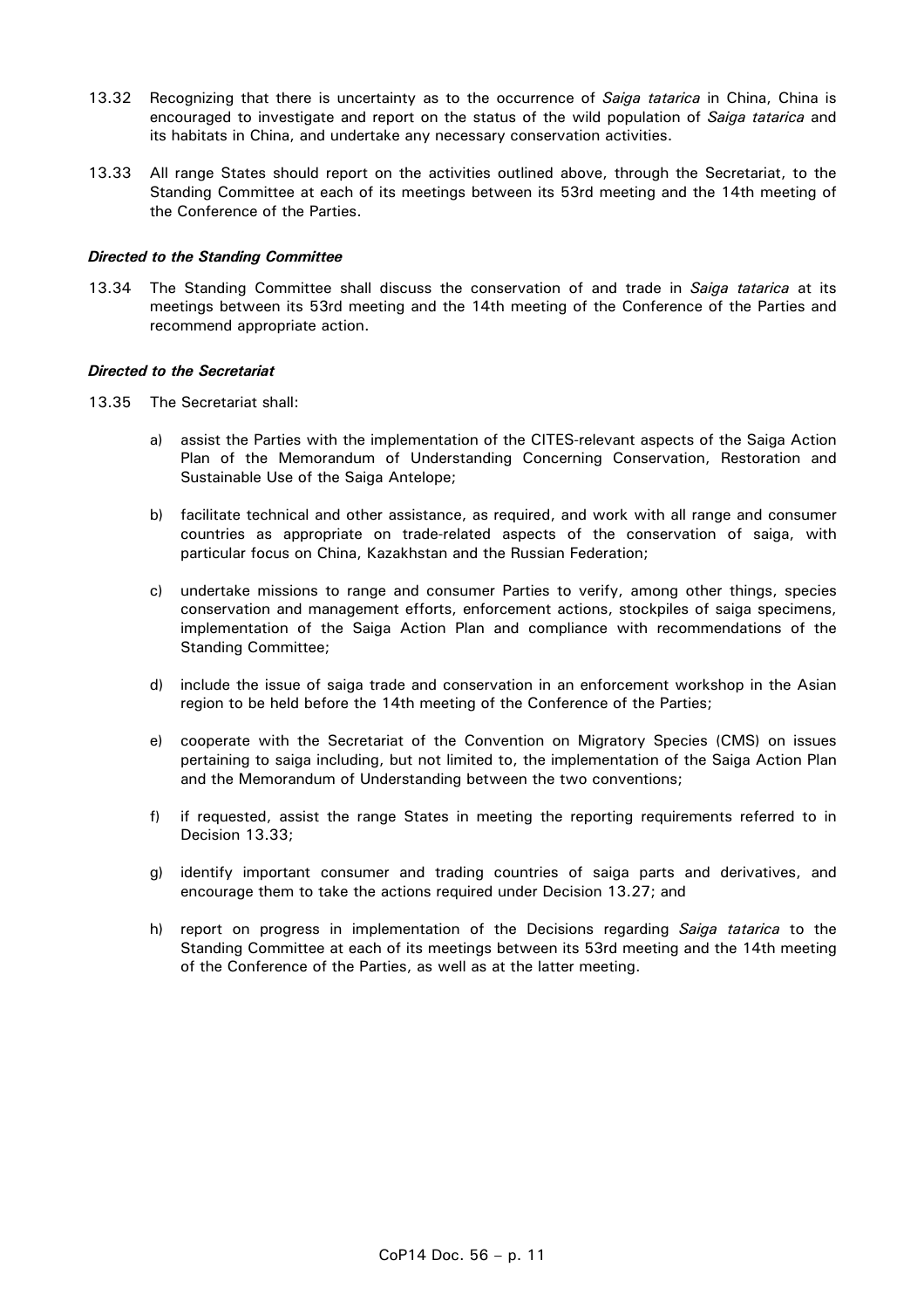# **Important consumer and trading countries of saiga parts and derivatives as identified by the Secretariat: stockpiles; and steps taken to control any legal and illegal trade in parts and derivatives**

(based on information provided by the Parties concerned; comments include information from the study 'Trade in saiga antelope horns and other parts: an overview of recent global trade trends and conservation aspects with a focus on market demand in Southeast Asia', TRAFFIC, January 2007)

| <b>Country</b>           | Stockpiles of horn of Saiga tatarica                                                                                                                                                                                                                                                       | Controls of legal and illegal trade in parts and derivatives<br>of saiga antelope                                                                                                                                                                                                                                                                                                                                                                                                                               | <b>Comments</b>                                                                                                                                                                                                                                                                                                                                                                                                                                                                                          |
|--------------------------|--------------------------------------------------------------------------------------------------------------------------------------------------------------------------------------------------------------------------------------------------------------------------------------------|-----------------------------------------------------------------------------------------------------------------------------------------------------------------------------------------------------------------------------------------------------------------------------------------------------------------------------------------------------------------------------------------------------------------------------------------------------------------------------------------------------------------|----------------------------------------------------------------------------------------------------------------------------------------------------------------------------------------------------------------------------------------------------------------------------------------------------------------------------------------------------------------------------------------------------------------------------------------------------------------------------------------------------------|
| $China -$<br>Mainland    | - China registered in 1994 a stock of<br>saiga horns of 155,500 kg.                                                                                                                                                                                                                        | - A nationwide registration programme of existing saiga<br>stocks was initiated in 2005-2006.<br>The registration of stockpiles will be combined with a<br>reduction of the medicines that are allowed to contain<br>saiga horn, a limitation of the number of saiga<br>manufacturing companies, compulsory labelling of<br>saiga medicines and derivatives, and strict controls<br>(similar to what is successfully being done for<br>Moschus spp. and musk).<br>Confiscated parts and derivatives are stored. | Annual consumption of saiga horn in<br>China is estimated at between 6,000<br>and 10,000 kg [around 9,000 kg<br>according to TRAFFIC].<br>By the end of August 2006, a total of<br>55,000 kg of saiga horns had been<br>registered.<br>The Chinese General Administration of<br>Customs reported 27 cases of illegal<br>trade in saiga horn in 1999-2004.<br>4,000 to 5,000 kg of saiga horns was<br>confiscated. The majority of these<br>horns originated in Kazakhstan and<br>the Russian Federation. |
| China - Hong<br>Kong SAR | $-$ In 2006, a stockpile of 37,600 kg<br>was reported of which 21,700 kg<br>are pre-Convention, i.e. had been<br>imported before 1995.<br>- Some of the horns may in the<br>meantime<br>have been consumed<br>manufactured<br>locally<br>into<br>or<br>medicines, and the actual stockpile | CITES legislation requires that for the import, export<br>$\qquad \qquad -$<br>and re-export of specimens of Saiga tatarica, the<br>Management Authority issues a permit.<br>- Any person contravening the permitting requirements<br>shall be guilty of an offence and be liable on<br>conviction of a fine of HKD<br>500,000 and<br>imprisonment of one year. The specimens concerned<br>shall be forfeited to the government without further                                                                 |                                                                                                                                                                                                                                                                                                                                                                                                                                                                                                          |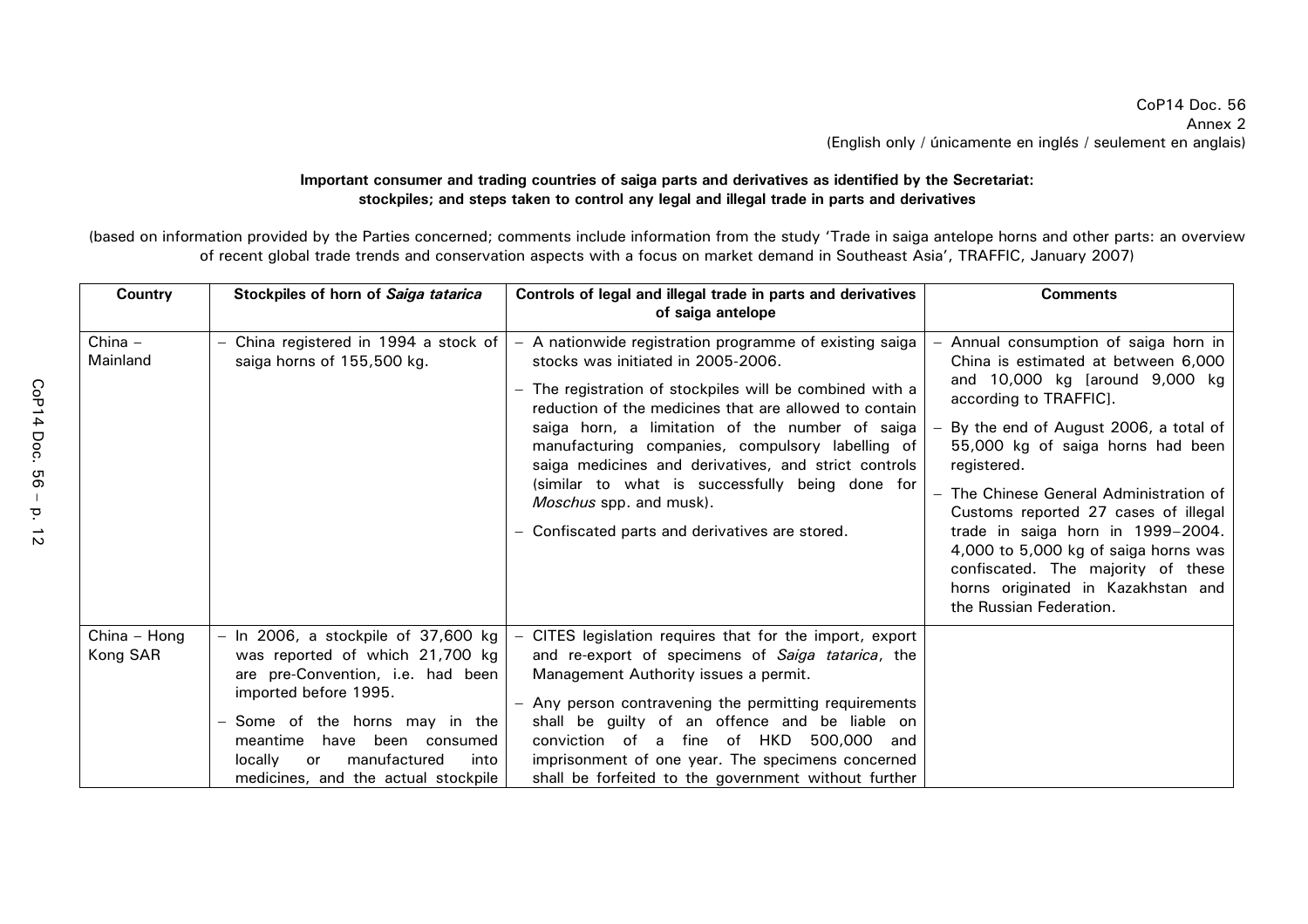| Country    | Stockpiles of horn of Saiga tatarica                                                                                                                                                                                                                                                                | Controls of legal and illegal trade in parts and derivatives<br>of saiga antelope                                                                                                                                                                                                                                                                                                                                                                                                                                                                                                                      | <b>Comments</b>                                                                                                                                                                                                                                                                                                                                                                                                                                                                                                                                                                     |
|------------|-----------------------------------------------------------------------------------------------------------------------------------------------------------------------------------------------------------------------------------------------------------------------------------------------------|--------------------------------------------------------------------------------------------------------------------------------------------------------------------------------------------------------------------------------------------------------------------------------------------------------------------------------------------------------------------------------------------------------------------------------------------------------------------------------------------------------------------------------------------------------------------------------------------------------|-------------------------------------------------------------------------------------------------------------------------------------------------------------------------------------------------------------------------------------------------------------------------------------------------------------------------------------------------------------------------------------------------------------------------------------------------------------------------------------------------------------------------------------------------------------------------------------|
|            | would thus be less than 37,600 kg                                                                                                                                                                                                                                                                   | order.                                                                                                                                                                                                                                                                                                                                                                                                                                                                                                                                                                                                 |                                                                                                                                                                                                                                                                                                                                                                                                                                                                                                                                                                                     |
| Japan      | The following stocks of saiga horn<br>were reported from 2000 to 2004<br>(data from 2005 to be available in<br>due course):<br>amount<br>year<br>2000<br>4,714 kg<br>2001<br>4,475 kg<br>2002<br>4,115 kg<br>2003<br>3,870 kg<br>2004<br>3,587 kg<br>Stockpiles reduced annually by over<br>250 kg. | When specimens of CITES-listed species are imported<br>(including S. tatarica), importers are required to prove<br>that they have obtained export permits issued by the<br>Management Authority (MA) of the exporting country.<br>The Customs Office does not allow imports without<br>such permits.<br>- Under this scheme, Japan appropriately implemented<br>controls of international trade in S. tatarica.                                                                                                                                                                                        |                                                                                                                                                                                                                                                                                                                                                                                                                                                                                                                                                                                     |
| Kazakhstan | - No stocks of horns or other parts of<br>sag antelopes are reported to exist<br>at present.                                                                                                                                                                                                        | - In support of its policy to ban all harvest of and trade<br>in saga antelope for five years, from 2006 to 2011,<br>all confiscated specimens are destroyed. Hunting was<br>banned in 1999.                                                                                                                                                                                                                                                                                                                                                                                                           | - In 1995, official stockpiles of saiga<br>horn totalled 3,500 to 4,000 kg.                                                                                                                                                                                                                                                                                                                                                                                                                                                                                                         |
| Malaysia   | - In peninsular Malaysia, a stockpile of<br>3,879 kg of saiga horn was recorded<br>in 2006.                                                                                                                                                                                                         | - All transactions in protected species need to be<br>recorded, and the records presented to MA staff upon<br>request during routine inspection.<br>- All Traditional Chinese Medicine (TCM) shops in<br>Peninsular Malaysia selling protected wildlife for<br>medicines will need a dealer licence. The MA intended<br>to inspect all TCM shops in Peninsular Malaysia in<br>2006 to inventory medicines that contain protected<br>wildlife.<br>- Malaysia is finalizing a review of its Protection of<br>Wildlife Act 1972. Malaysia is also expecting to have<br>a specific law to implement CITES. | Peninsular Malaysia does not have<br>specific laws to implement CITES, but<br>most species listed in the CITES<br>Appendices are covered under the<br>Protection of Wildlife Act 1972, in the<br>Schedule<br>for<br>Act's<br>'Totally<br>$\mathbf{I}$<br>Protected' species and Schedule II for<br>'Protected' species. S. tatarica does<br>not fall under Schedule I or II and the<br>sale of saiga horns in Peninsular<br>Malaysia is not subject to internal<br>trade controls, although a CITES<br>permit is required to import specimens<br>of saiga antelopes into Peninsular |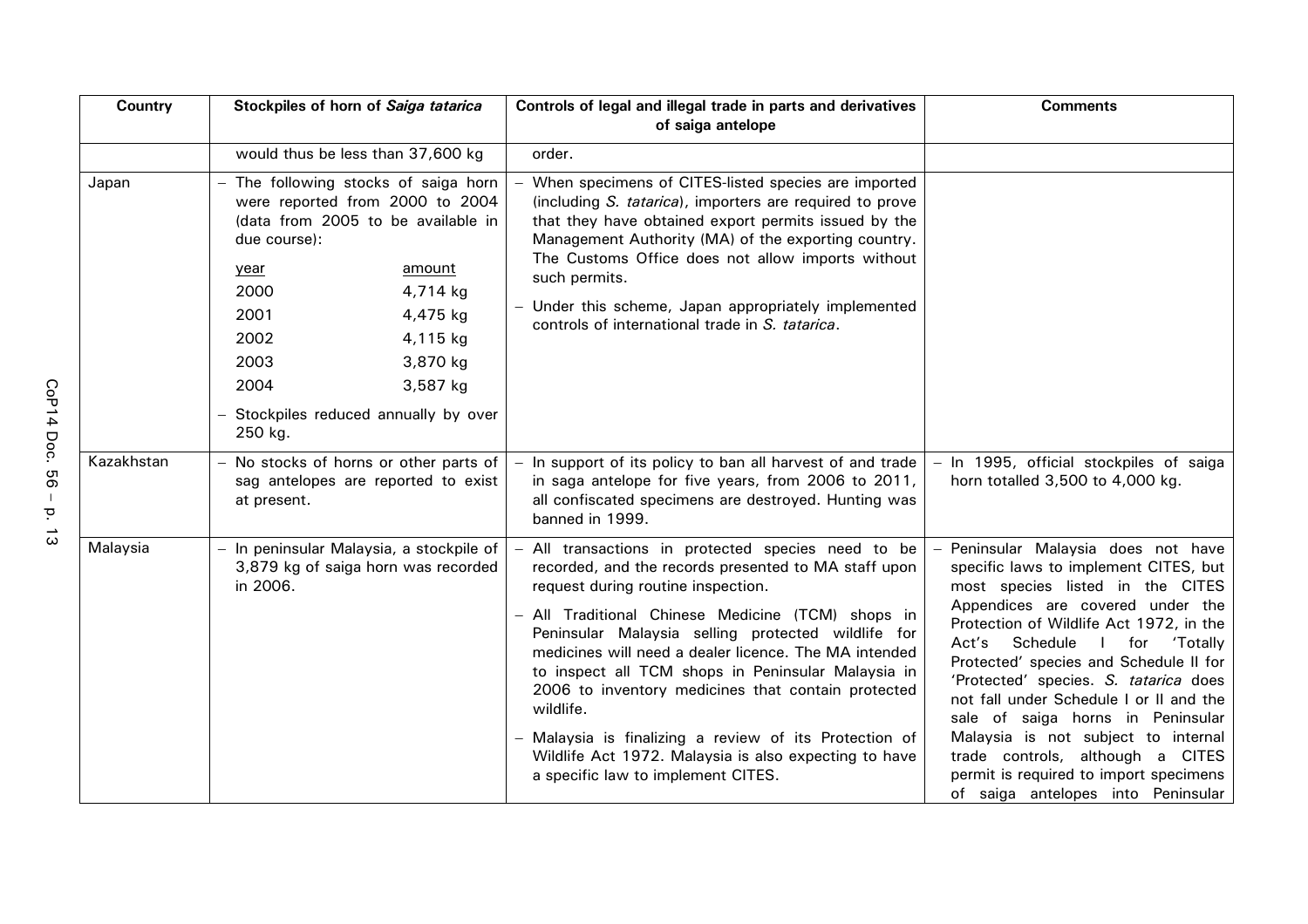| Country               | Stockpiles of horn of Saiga tatarica                                                                                                                               | Controls of legal and illegal trade in parts and derivatives<br>of saiga antelope                                                                                                                                                                                                                                                                                                                                                                                                                                                                                                                          | <b>Comments</b>                                                                                                                                                                                                                                                                                                                                                                                                                                                                                                                                                                                                                                                                                                                                                                                                                                            |
|-----------------------|--------------------------------------------------------------------------------------------------------------------------------------------------------------------|------------------------------------------------------------------------------------------------------------------------------------------------------------------------------------------------------------------------------------------------------------------------------------------------------------------------------------------------------------------------------------------------------------------------------------------------------------------------------------------------------------------------------------------------------------------------------------------------------------|------------------------------------------------------------------------------------------------------------------------------------------------------------------------------------------------------------------------------------------------------------------------------------------------------------------------------------------------------------------------------------------------------------------------------------------------------------------------------------------------------------------------------------------------------------------------------------------------------------------------------------------------------------------------------------------------------------------------------------------------------------------------------------------------------------------------------------------------------------|
|                       |                                                                                                                                                                    |                                                                                                                                                                                                                                                                                                                                                                                                                                                                                                                                                                                                            | Malaysia.<br>- Owing to the lack of specific CITES-<br>implementing legislation, horns that<br>were illegally imported into the<br>country cannot be seized, but the new<br>legislation should<br>address<br>such<br>shortcomings.                                                                                                                                                                                                                                                                                                                                                                                                                                                                                                                                                                                                                         |
| Russian<br>Federation | - No data available.                                                                                                                                               | - Confiscated parts and derivatives would be handled in<br>accordance with the judgment of courts. Possession<br>of saiga parts and derivatives is not regulated, but<br>hunting of saiga antelope has been banned since<br>1998.                                                                                                                                                                                                                                                                                                                                                                          | - In 1995, official stockpiles of saiga<br>horn totalled some 1,500 kg. The<br>Russian Federation has no official<br>records of the current stockpiles of<br>saiga horns.                                                                                                                                                                                                                                                                                                                                                                                                                                                                                                                                                                                                                                                                                  |
| Republic of<br>Korea  | - The import of saiga parts and<br>derivatives totalled 90 kg in 2004,<br>dropping to 17 kg in 2005. Exports<br>dropped in the same period from<br>65 kg to 19 kg. | - The Korea Food and Drug Administration (KFDA) is<br>the CITES Management Authority controlling plant<br>and animal medicines.<br>- For the period 2002-2005, no cases of illegal<br>transactions of saiga were recorded.<br>- The provision in the 'Pharmaceutical Affairs Act'<br>stipulates imprisonment or a fine for persons who<br>import/export CITES species without authorization.<br>Additionally, there are strict controls in place on illegal<br>transactions of specimens of CITES species in the<br>'Korean Customs Act' and the 'Act on Aggravated<br>Penalties for Specified Offences'". | All imported specimens of saiga<br>antelopes are used in medicines, in<br>particular<br>as<br>raw<br>material<br>for<br>'Uhwangchungsimwon',<br>$\mathsf{a}$<br>herbal<br>medicine known to be effective in<br>healing cerebral apoplexy, high blood<br>pressure and difficulty in breathing.<br>Saiga is distributed in the form of a<br>finished<br>pharmaceutical<br>product,<br>rather than being kept and distributed<br>as horns.<br>- The Korea Natural Drug Standards,<br>which sets standards for oriental<br>identified<br>medicine,<br>Gazella<br>subgutturosa and S. tatarica as having<br>similar properties. To protect the saiga<br>antelope better, the Republic of Korea<br>believes it is important to use Gazella<br>subgutturosa in medicines as a<br>substitute for S. tatarica. To this end.<br>sustained public education and other |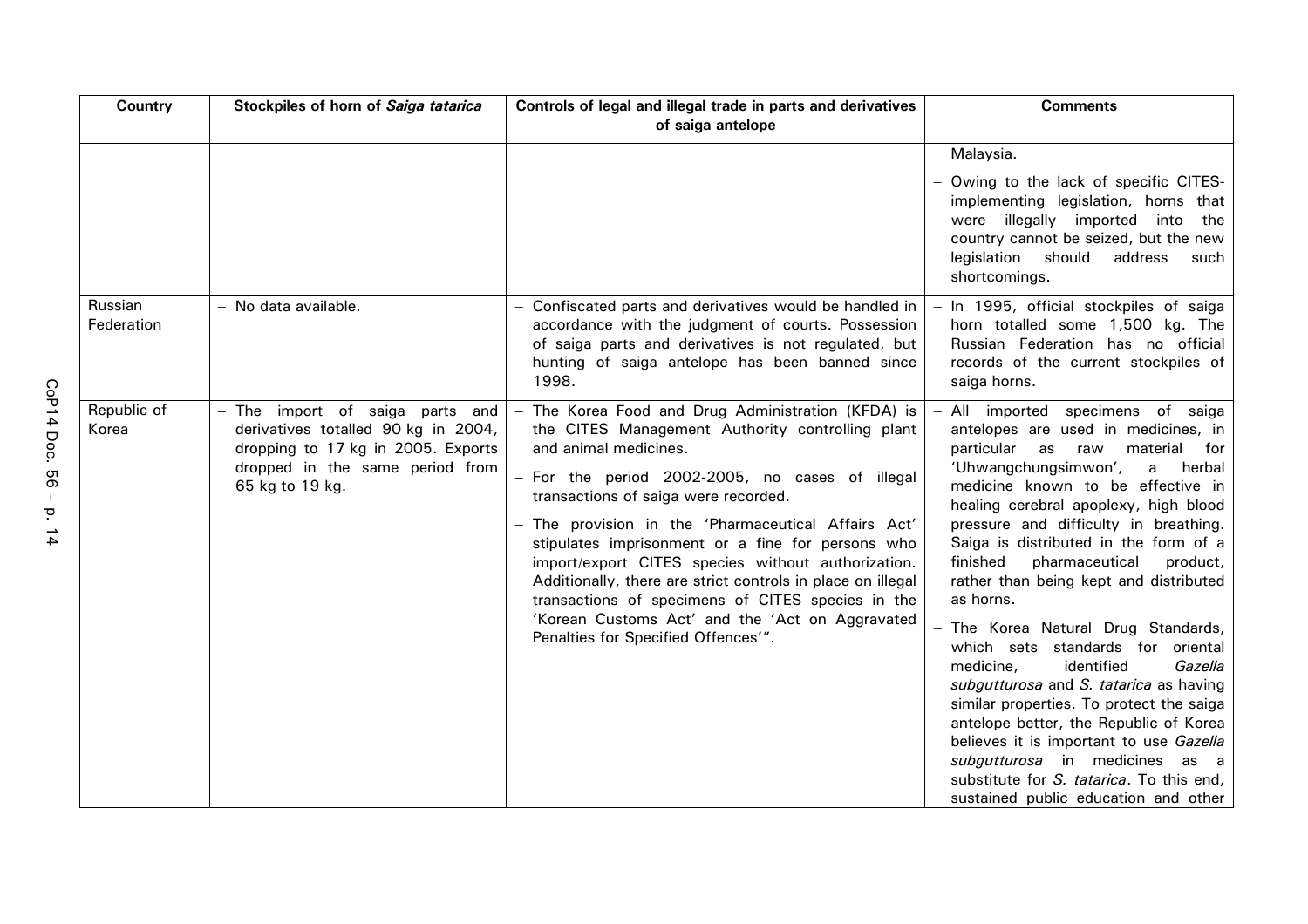| <b>Country</b> | Stockpiles of horn of Saiga tatarica                                                                                                                                                                                                                                                                                                                                                                                                                              | Controls of legal and illegal trade in parts and derivatives<br>of saiga antelope                                                                                                                                                                                                                                                                                                                                                                                                                                                                                                                                                                                                                                                                                                                                                                                                                                                                                                                                                                                                                                                                                                                                                                                                                                                                                                                                                                                                                                                                                                                 | <b>Comments</b>                                                                                                                                                                                                                                                                                 |
|----------------|-------------------------------------------------------------------------------------------------------------------------------------------------------------------------------------------------------------------------------------------------------------------------------------------------------------------------------------------------------------------------------------------------------------------------------------------------------------------|---------------------------------------------------------------------------------------------------------------------------------------------------------------------------------------------------------------------------------------------------------------------------------------------------------------------------------------------------------------------------------------------------------------------------------------------------------------------------------------------------------------------------------------------------------------------------------------------------------------------------------------------------------------------------------------------------------------------------------------------------------------------------------------------------------------------------------------------------------------------------------------------------------------------------------------------------------------------------------------------------------------------------------------------------------------------------------------------------------------------------------------------------------------------------------------------------------------------------------------------------------------------------------------------------------------------------------------------------------------------------------------------------------------------------------------------------------------------------------------------------------------------------------------------------------------------------------------------------|-------------------------------------------------------------------------------------------------------------------------------------------------------------------------------------------------------------------------------------------------------------------------------------------------|
|                |                                                                                                                                                                                                                                                                                                                                                                                                                                                                   |                                                                                                                                                                                                                                                                                                                                                                                                                                                                                                                                                                                                                                                                                                                                                                                                                                                                                                                                                                                                                                                                                                                                                                                                                                                                                                                                                                                                                                                                                                                                                                                                   | efforts are being undertaken by the<br>Management Authorities.                                                                                                                                                                                                                                  |
| Singapore      | $-$ In 2006, a total of about 33,000 kg<br>saiga horns, shavings and scraps<br>were stockpiled (including<br>pre-<br>Convention specimens). Most were<br>imported from Kazakhstan and the<br>Russian Federation prior to 1995;<br>after that year, saiga horns have<br>been imported from Hong Kong<br>with CITES permits.<br>- The only saiga specimens which<br>Singapore imports are horns and<br>horn shavings, and on one or two<br>occasions mounted heads. | - The authorities inspected and verified saiga horn<br>stockpiles.<br>Prior to its inclusion in Appendix II (1995), the MA<br>sent circulars to all saiga traders, particularly the<br>TCM community, to inform them of the listing and<br>the requirements for CITES permits for trading saiga<br>parts and derivatives. The TCM traders had to<br>declare to the MA all stockpiles of saiga horns, horn<br>shavings and any other parts and products. The<br>stockpiles were all registered with the MA to allow<br>the granting of CITES re-export certificates, which<br>would indicate that the specimens are pre-<br>Convention and acquired before 16 February 1995.<br>- The MA monitors the stockpiles and amends the<br>stock records of each TCM trader whenever there<br>are re-exports, sales or transfers.<br>Singapore has reviewed its Endangered Species<br>(Import and Export) Act, which came into effect on<br>1 March 2006. Under the Act, it is an offence to<br>import and export S. tatarica and parts and products<br>thereof without a CITES permit. Penalties were<br>increased to fines of up to SGD 50,000 per<br>specimen and/or jail terms of maximum two years. In<br>addition, the Act allows the MA to take appropriate<br>enforcement actions based on the markings, labels<br>or claims that a product contains a part or derivative<br>of a CITES species without having to prove that this<br>part or derivative is actually present in the product.<br>This also applies to any proprietary medicinal<br>product that claims to contain saiga derivatives. | Horns and scraps are stored in dry<br>condition in warehouses or in cold<br>rooms. As horns are not immediately<br>perishable, they can be kept for many<br>without<br>deteriorating.<br>vears<br>According to some traders, the TCM<br>community is also using sheep horns<br>as alternatives. |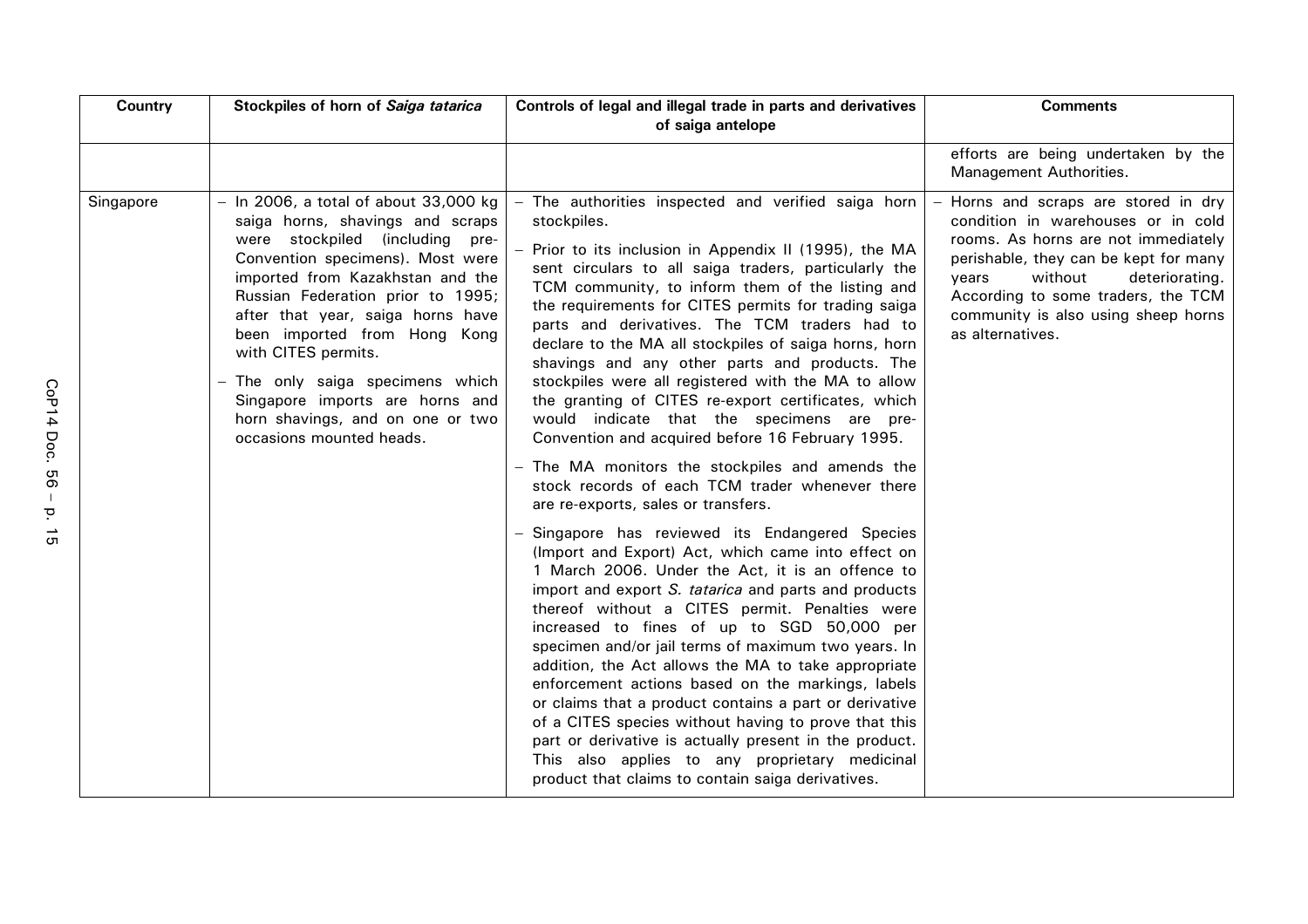| Country | Stockpiles of horn of Saiga tatarica | Controls of legal and illegal trade in parts and derivatives  <br>of saiga antelope                                                                                                                                     | Comments |
|---------|--------------------------------------|-------------------------------------------------------------------------------------------------------------------------------------------------------------------------------------------------------------------------|----------|
|         |                                      | The MA compounded a person in March 2000 of<br>SGD 200 for the illegal import of 1.44 kg of saiga<br>horn shavings from Indonesia. There were no<br>seizures of saiga parts and products between 2001<br>and June 2006. |          |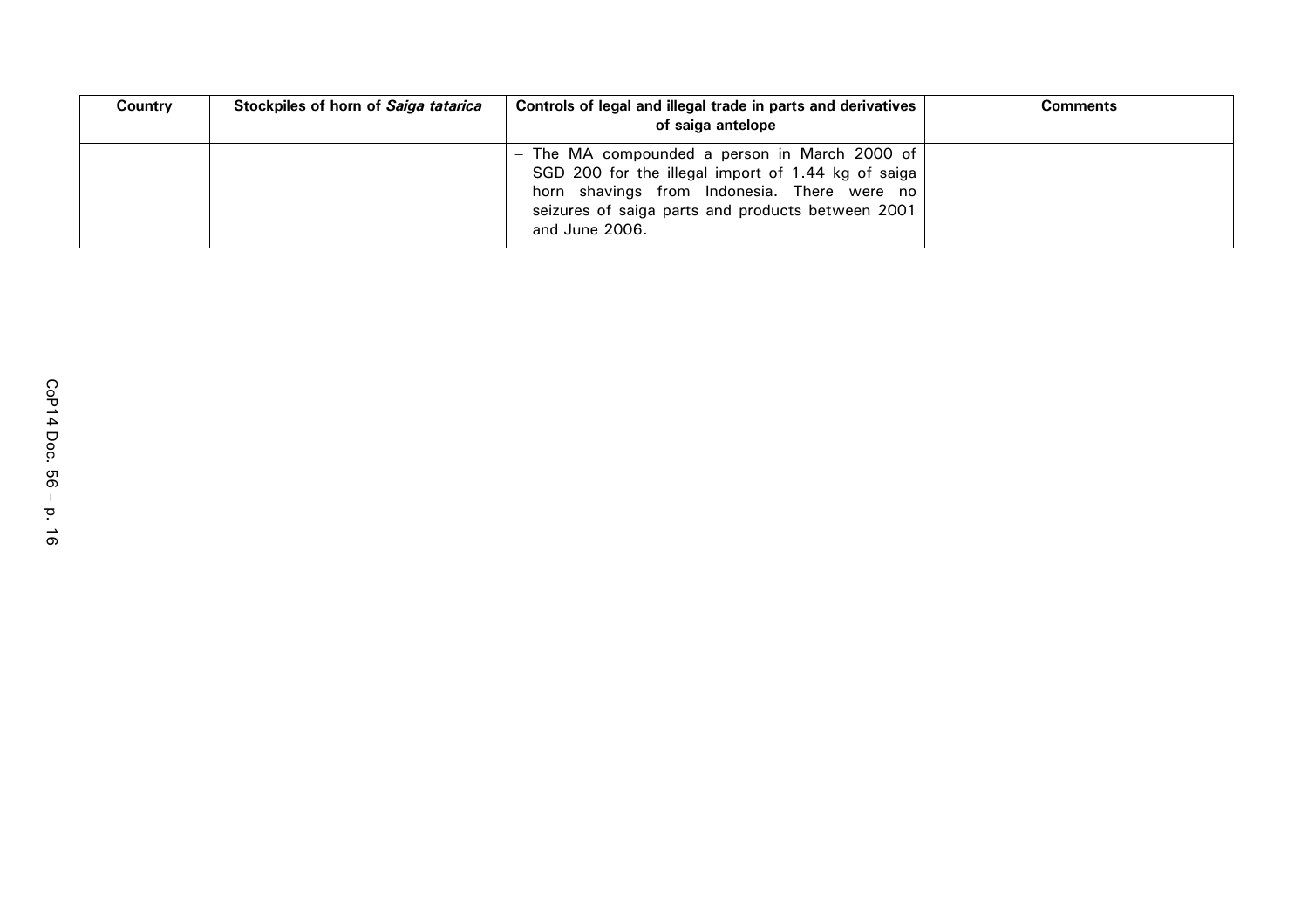# FIRST MEETING OF THE SIGNATORIES TO THE MEMORANDUM OF UNDERSTANDING CONCERNING CONSERVATION, RESTORATION AND SUSTAINABLE USE OF THE SAIGA ANTELOPE (*Saiga tatarica tatarica*) Almaty, Kazakhstan, 25-26 September 2006

# **REPORT OF THE FIRST MEETING OF SIGNATORIES**

#### **Agenda Item 1 Welcoming remarks**

- 1. The CMS Secretariat Agreements Officer, Mr. Lyle Glowka, opened the meeting and introduced Mr. Naurazbay Khadyrkeyev, Chairman of the Forestry and Hunting Committee of the Republic of Kazakhstan. Mr. Khadyrkeyev welcomed the participants to Kazakhstan, noted that many prominent organizations from many countries were represented, and expressed gratitude to CMS and CITES for bringing so many people together. Mr. Glowka then introduced Ms. Zhanar Sagimbayeva of the UNDP Kazakhstan Office, who also welcomed the delegates and outlined a draft GEF proposal aimed at conserving biodiversity of steppe ecosystems. Mr. Tom De Meulenaer, CITES Senior Scientific Officer, welcomed the delegates on behalf of the CITES Secretariat and summarized some outstanding trade issues.
- 2. Mr. Glowka also welcomed the delegates and thanked the Government of Kazakhstan for providing financial and logistical support to make possible the meeting, and the two-day Technical Workshop, which preceded the meeting from 23-24 September. He thanked the IUCN/SSC Antelope Specialist Group and the European Sustainable Use Specialist Group for acting as the Secretariat's technical adviser and for preparing a number of documents for the meeting. Mr. Glowka then read a brief statement from Robert Hepworth, CMS Executive Secretary, thanking the Range States for their attendance and participation.

#### **Agenda Item 2 Signing ceremony**

3. Mr. Glowka explained that a signing ceremony is a normal part of CMS MoU meetings. The Range States who had not yet signed were invited to consider signing the MoU at the meeting. He invited Mr. Khadyrkeyev to sign the MoU on behalf of the Forestry and Hunting Committee. Mr. Glowka thanked him and observed that with this signature, the MoU entered into effect. Representatives of three international non-governmental organizations - Fauna and Flora International, Frankfurt Zoological Society, and Wildlife Conservation Society - then signed the MoU as cooperating organizations. There followed a short adjournment to allow a press conference to take place.

#### **Agenda Item 3 Election of officers**

 $\overline{a}$ 

4. The meeting elected Mr. Khadyrkeyev (Kazakhstan) as Chair of the meeting. Mr. Khadirkeyev thanked all the delegates for participating in the meeting and for their efforts in saiga conservation. He then handed over to Mr. Khairbek Mussabaeyev, Deputy Chair of the Committee on Forestry and Hunting, who chaired the rest of the meeting.

## **Agenda Item 4 Adoption of the agenda and meeting schedule**

- 5. The meeting accepted the Chair's proposal that it operate without formal written rules of procedure but would follow generally accepted rules of procedure for international for international fora.
- 6. The Secretariat introduced the meeting documents list (CMS/SA1/3/Rev.4). The final list of meeting documents is reproduced as Annex  $3<sup>1</sup>$ . The list of participants appears in Annex 1<sup>1</sup>.
- 7. The agenda was adopted without amendment. No items for discussion under Agenda Item 10 were notified. The adopted agenda is reproduced as Annex  $2<sup>1</sup>$  to this report.

 $1$  These Annexes are available on the CMS website (http://www.cms.int/species/saiga/report\_mtg1.htm).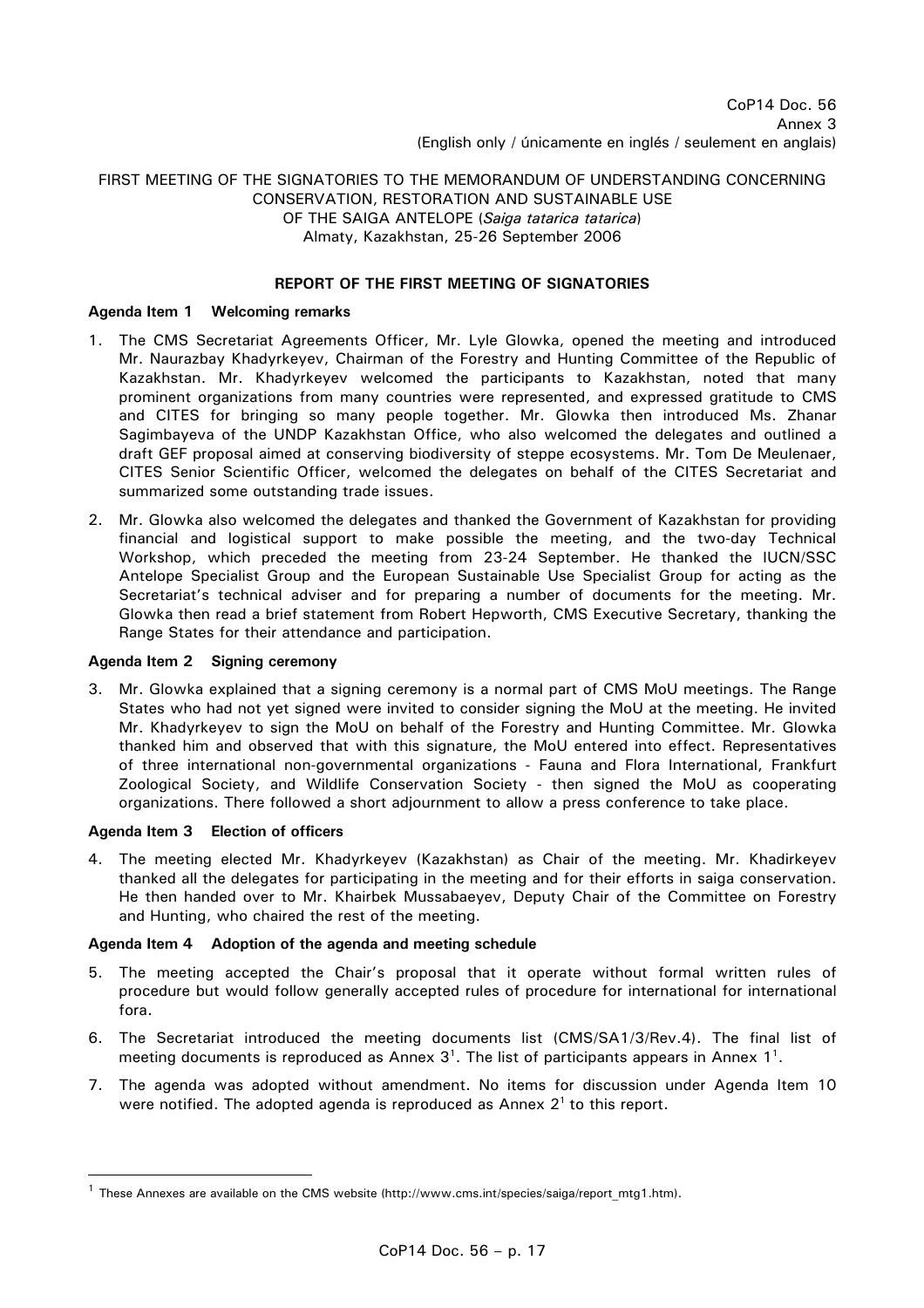## **Agenda Item 5 Opening statements**

- 8. The Chair invited opening statements from governmental delegates.
- 9. The representative of Uzbekistan reported that the government had signed the MoU and was prepared to take concrete steps to conserve saiga and to cooperate with other governments in this endeavour.
- 10. The representative of Turkmenistan reported that the government had also signed the MoU and was determined to fulfil its responsibilities.
- 11. The representative of Kazakhstan welcomed the fact the government had signed the MoU and said that saiga conservation would be implemented under the auspices of the CITES and CMS agreements. Kazakhstan also wished to conclude bilateral agreements with neighbouring countries to strengthen protection of migratory populations.
- 12. The representative of Mongolia reported that they were very happy to participate in the meeting and cooperate in conservation efforts for saiga. They were satisfied with the results of the Technical Workshop and also pleased that one of the main consumer countries was also participating in the meeting.
- 13. The representative of China reported that they had been cooperating with CITES and CMS for many years. The government had signed other CMS MoUs and is currently conducting an internal review with regard to the saiga MoU.
- 14. The representative of the Russian Federation stated that they were pleased to be taking part in the meeting. The Russian Federation paid particular attention to saiga and was ready to cooperate with other countries on its conservation.
- 15. The Chair invited opening statements from co-operating organizations.
- 16. The representative of the International Council for Game & Wildlife Conservation expressed pleasure at being able to participate in the meeting and reported that they would continue to work for saiga conservation.
- 17. The representative of Fauna and Flora International reported that they were happy to participate in the meeting. Their work so far had been on social surveys and small scale public engagement initiatives in Uzbekistan and Kazakhstan, and they hoped to continue and expand this work.
- 18. The representative of Frankfurt Zoological Society, also speaking on behalf of WWF, Royal Society for the Protection of Birds (RSPB) and the Association for Conservation of Biodiversity in Kazakhstan, reported that they were happy to participate in the meeting. They supported the many initiatives for saiga conservation and looked forward to continuing their work. RSPB had signalled an intention to sign the MoU as a collaborating organization.
- 19. The representative of Wildlife Conservation Society reported that they were happy to participate in the meeting. Their work encompassed trade surveys in China and scientific research and conservation work on Mongolian saiga.
- 20. The Chair invited a report from the Technical Workshop that preceded the meeting.
- 21. Dr. David Mallon, Co-Chair of the IUCN/SSC Antelope Specialist Group and chair of the Technical Workshop that preceded the MoU Meeting, reported on the Workshop's key points:
	- Over 50 people had attended the Technical Workshop. These comprised representatives of all range States, former range States, scientists, researchers and people involved in all aspects of saiga conservation.
	- All projects engaged in saiga conservation and all organizations working on these projects were present, as well as representatives of the sustainable use of saiga products.
	- Three documents were reviewed, revised and recommended to the MoU meeting. This work had been carried out both in working groups and in plenary sessions.

#### **Agenda Item 6 Report of the Secretariat**

22. Mr. Glowka explained that the report of the Secretariat was composed of sub-Agenda Items 6.1 (Status of signatures), 6.2 (List of designated national contact points), and 6.3 (Any other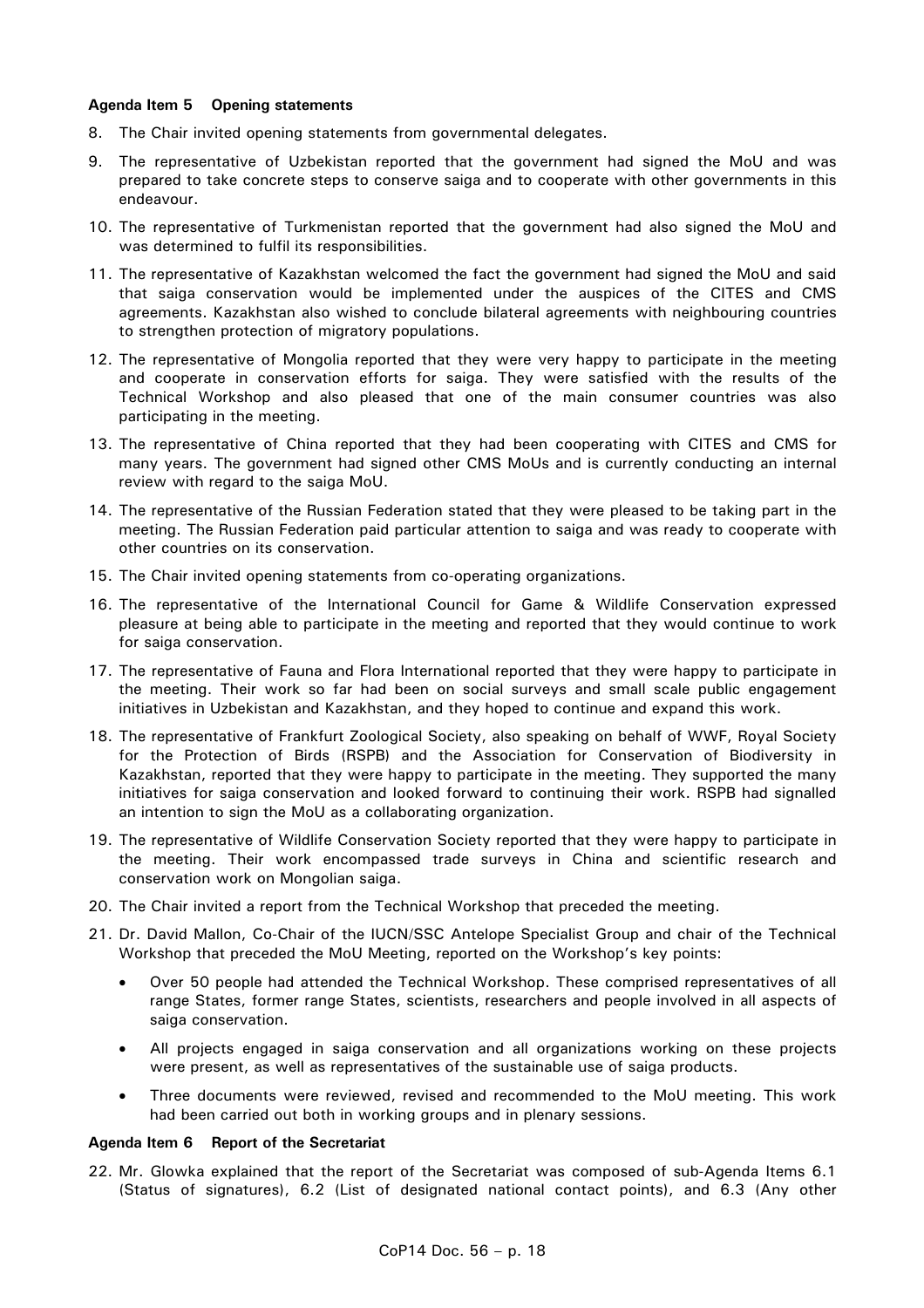matters). Two documents supported this item: document 4 (Report of Secretariat) and information document 1 (Status of Signatures).

# **Agenda Item 6.1 Status of signatures**

- 23. Mr. Glowka noted that as of today, three out of four range States had signed the MoU so the MoU had entered into effect. Eight cooperating signatory organizations had indicated their intention to support the MoU's implementation. He invited the representatives of the Russian Federation and China to indicate their intention to sign the MoU.
- 24. The representative of the Russian Federation reported that signing the MoU was under consideration, but that some technical issues had still to be discussed.
- 25. The representative of China reported that an internal review and evaluation of the MoU was currently under way.

# **Agenda Item 6.2 List of designated national contact points**

26. Mr. Glowka circulated the list of officially designated contact points, from the three signatory range States plus Mongolia and China. The meeting took note of the Secretariat's report and invited the Ministry of Agriculture of the Russian Federation to consider officially designating a national contact point. The updated list of designated national contact points is attached to this report as Annex 4.

## **Agenda Item 6.3 Any other matters**

27. The Chair advised that the Secretariat had no additional matters relevant to its report to raise. No additional issues were raised by the meeting participants.

## **Agenda Item 7 Review of MoU and Action Plan implementation**

28. Mr. Glowka explained that every meeting of the Signatories should review the conservation status of *Saiga tatarica tatarica* and implementation of the Action Plan. Agenda Item 7 was therefore composed of sub-agenda item 7.1 (saiga conservation status) and sub-agenda item 7.2 (Status of implementation). The Secretariat's Overview Report had been prepared by IUCN/SSC's Antelope Specialist Group and European Sustainable Use Specialist Group on behalf of the CMS Secretariat and communicated by the Secretariat as required by paragraph 6 of the MoU. The relevant documentation for the Agenda Item included documents: CMS/SA-1/5/Add.1 (Overview report); CMS/SA-1/Inf. 3.x (Signatory reports); CMS/SA-1/Inf. 4.x (Collaborating organization's reports) and CMS/SA-1/Inf. 5.x (Non-signatory reports).

## **Agenda Item 7.1 Saiga conservation status**

- 29. Mr. Glowka reminded the meeting that "conservation status" is not defined in the MoU, however, the Convention on Migratory Species defines it as "the sum of the influences acting on the migratory species that may affect its long-term distribution and abundance" (Art. I (1)(b)).
- 30. On behalf of the Secretariat, Dr. Mallon presented a summary of the conservation status of the saiga antelope. The information provided in the draft Overview Report was reviewed and amended at the Technical Workshop prior to the meeting and latest figures for three of the five populations were updated. Recent increases in numbers have been reported and it was tentatively concluded that the severe decline has stabilised and that some populations may be beginning to recover.
- 31. The meeting took note of this portion of the Overview Report as presented by the Secretariat.

## **Agenda Item 7.2 Status of implementation**

32. The Chair invited Dr. Mallon to provide a brief summary of the Overview Report on behalf of the Secretariat. Dr. Mallon explained that the Overview Report had been compiled from the national report forms and project report forms submitted prior to the meeting, along with additional information available to IUCN/SSC. National report forms were received from all six saiga range States and former range States. Twenty-two project report forms had been received, representing all currently known Saiga conservation projects. These project reports were summarised in a table (CMS/SA-1/Inf/6). The Technical Workshop had reviewed and amended the report and agreed on a final version for recommendation to the first meeting of the signatories to the MoU. The revised Overview Report is attached to this report as Annex 5, the Project Report Summary as Annex 6.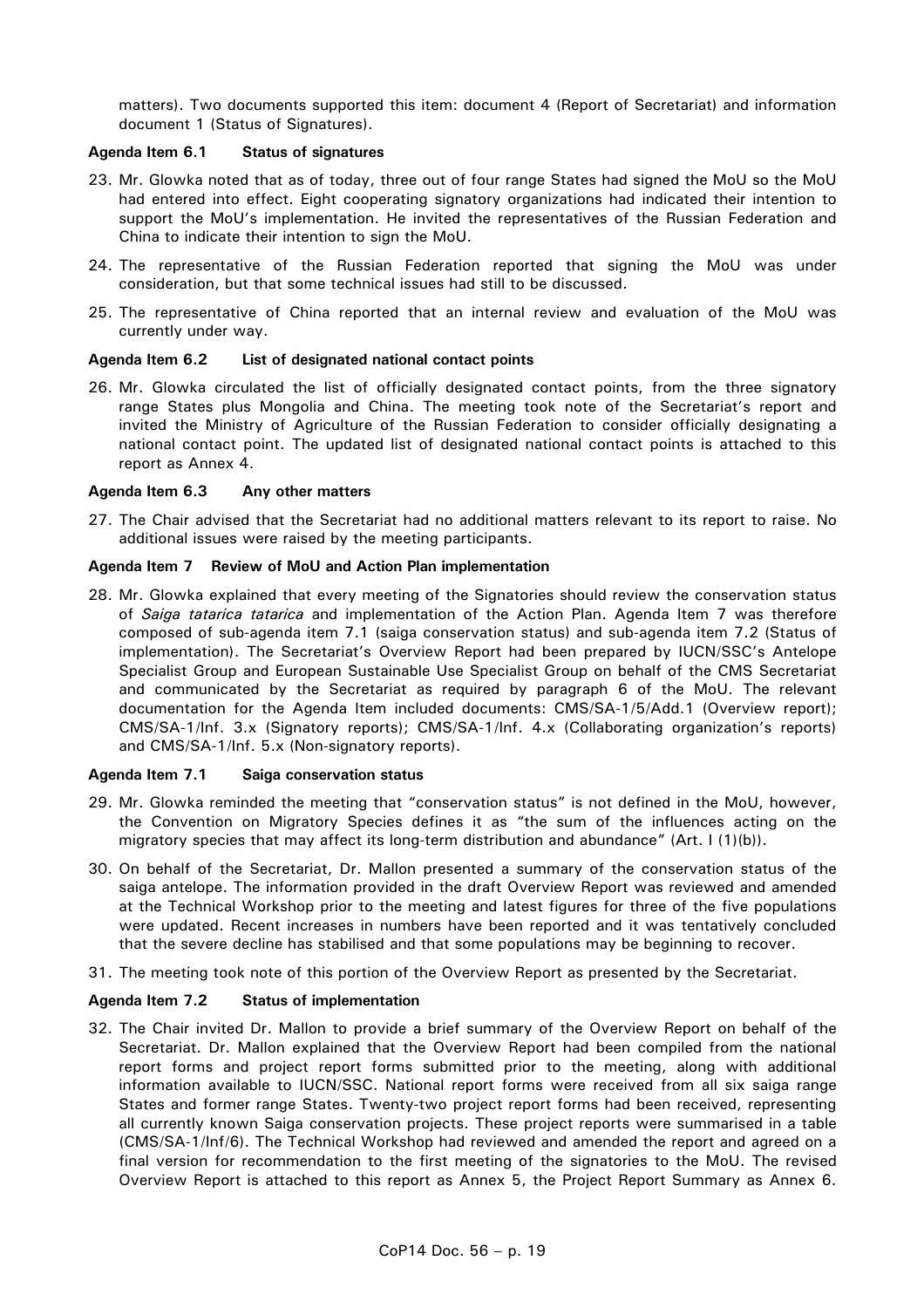National report formats and project report forms are included in the documentation for the meeting as Annex 7 and Annex 8.

- 33. The Chair then invited the signatory range States, China, Mongolia and the Russian Federation to make brief verbal reports.
- 34. Uzbekistan reported that hunting had been banned since 2002. The Ustiurt Plateau contained few settlements, but prospecting for oil and gas and construction had negative effects for saiga. A roundtable meeting with stakeholder organizations had been held to discuss conservation of the saiga antelopes and their habitat. Monitoring would be continued and captive breeding was being considered.
- 35. Turkmenistan reported that numbers of saiga antelopes occurring in winter depended on climatic conditions. During the 1970-80s the population reached 5,000-25,000. At the present time, saiga did not occur every year, and numbers reached a maximum of 2,000. A number of protection measures had been taken and the government planned to strengthen these.
- 36. Kazakhstan reported that three saiga populations occurred in the country, covering 10 administrative *oblasts*. Annual censuses had shown an increase in numbers since 2003. Funding for saiga antelope conservation had also increased since 1993 and for 2006, KZT 109.2 million had been allocated. Very large protected areas had been established or were planned. Over 100 articles on saiga had been published in the mass media during 2005-2006.
- 37. The Russian Federation reported that the status of saiga populations in the country was relatively stable as a result of conservation measures taken, and numbers were currently 5,000-25,000. Annual monitoring of demographic structure and reproductive potential of females was carried out, together with an evaluation of threats. There was a large wolf population in the area of distribution and up to 500 were shot annually. There are plans to increase monitoring, intensify protection and develop captive breeding.
- 38. Mongolia reported that agreement had been reached with China on information exchange regarding saiga products and trade use. The main problems affecting saiga antelopes in Mongolia were lack of funding, very harsh environmental conditions, and the small size of the current population. Future plans included upgrading the status of protected areas for saiga antelopes, maintaining existing programmes and developing captive breeding for reintroduction.
- 39. China reported that wild *Saiga tatarica tatarica* populations had become extinct by the 1960s. A captive breeding herd had been established in 1987. Stocks of saiga horn amounted to 155.5 tons in 1994. Fifty-six products in Chinese Traditional Medicine (CTM) use saiga horn and 6-10 tons of horn are consumed per year on average. Stocks are currently being surveyed and registered, and there are plans to reduce the number of products utilizing saiga horn and the number of factories involved in processing. The government will cooperate with range States and international NGOs on saiga conservation and is interested in discussing ways of establishing an enabling mechanism to use funds from CTM for *in situ* conservation to realize sustainable use of saiga antelopes.
- 40. In the ensuing discussion, the possible use of funds from the CTM industry to aid conservation in range States was welcomed. The possibility of existing horn stocks being utilized in trade to help meet the heavy demand was also raised. In response to a question posed by the Chair, it was pointed out that a lack of funding hindered MoU implementation in some cases. Improved bilateral cooperation would enhance protection in transboundary areas. Better collaboration between range States and between governments and NGOs was desirable. One intervention from the floor raised the issue of international trade in saiga skins but the existence of this trade could not be corroborated.
- 41. There were no further comments on, or proposed amendments to, the format of the Overview Report and the Projects Summary.

## **Agenda Item 8 Future implementation and further development of the MoU and Action Plan.**

42. The Secretariat introduced Agenda Item 8 as being composed of sub-agenda items: 8.1 (National reporting and information management), 8.2 (MoU coordination) and 8.3 (Priorities for implementation: work programme to support the Action Plan's implementation).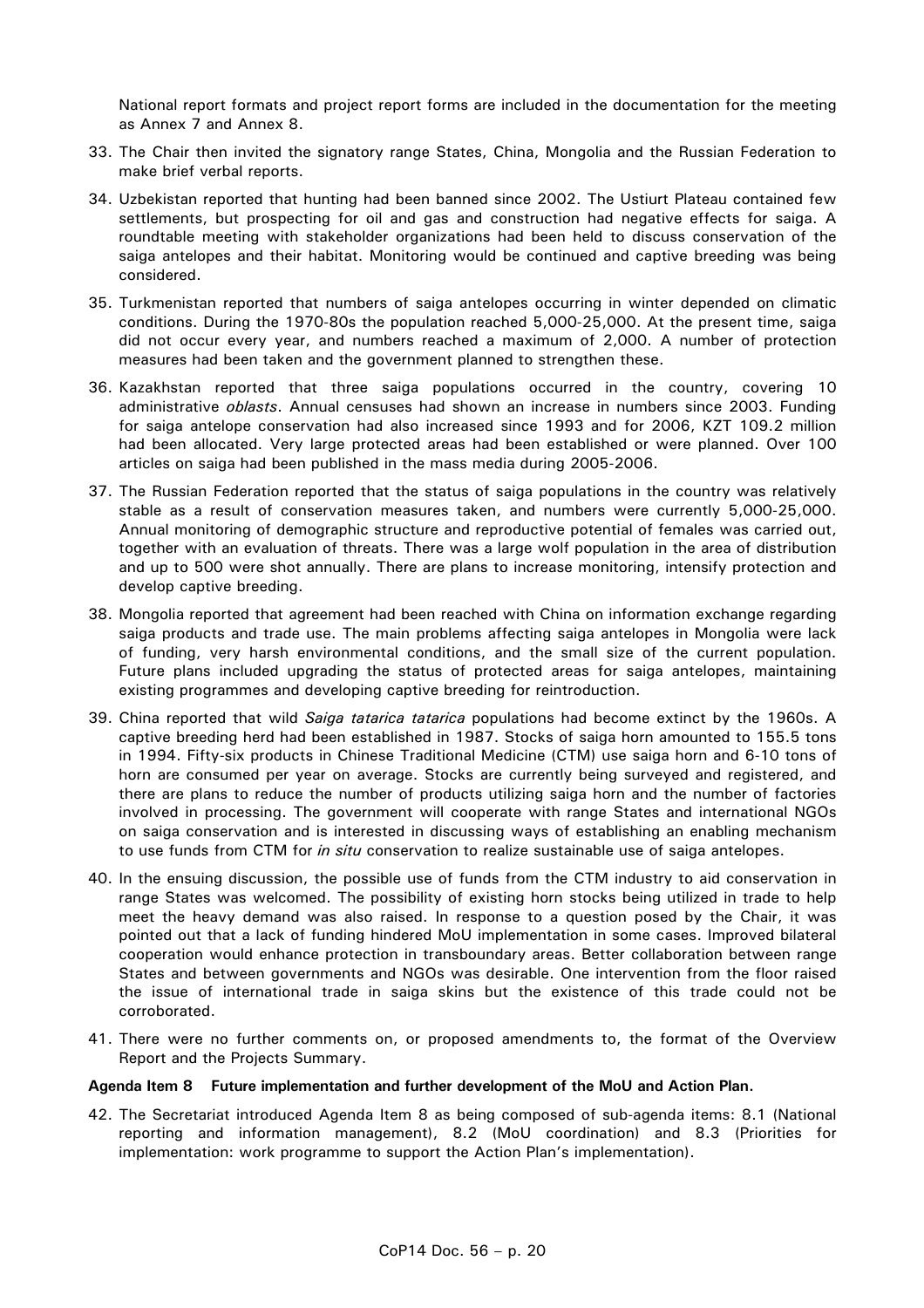## **Agenda Item 8.1 National reporting and information management**

- 43. The Secretariat introduced the draft reporting format found in document CMS/SA-1/6/Add.1 (draft national report format) and document CMS/SA-1/6/Add.2 (draft project report form). The Technical Workshop had not recommended any amendments to these. The meeting was invited to provide comments on the drafts, as well as to consider more generally the national reporting issue, the general issue of information management and, the ways and means to improve the submission rate of national reports. Comments were also invited on the feasibility of developing Internet-based reporting.
- 44. The meeting suggested:
	- Circulating current forms for updating, rather than blank forms, to reduce the amount of unnecessary work;
	- There may be possible problems with sensitive data in an online system; and
	- An updated Projects Summary would be useful and easy to produce.
- 45. The meeting invited the Secretariat to explore the feasibility of Internet-based reporting and to move forward on this if a funding opportunity arose. The Secretariat advised that the national report format would be limited to meetings of the signatories, but that attempts would be made to maintain an updated projects database. The national reporting format and project report forms endorsed by the meeting are attached to this report as Annex 7 and 8 respectively<sup>1</sup>.

## **Agenda Item 8.2 MoU coordination**

- 46. After the Secretariat introduced document CMS/SA-1/7 (MoU Coordination), the Chair invited the meeting to consider the general issue of MoU coordination and in particular the Secretariat's proposal to outsource some aspects of MoU coordination to a collaborating organization. This was in keeping with CMS's developing practice of outsourcing the implementation of MoUs to support meeting preparation, project (development including fundraising), membership development and range-wide awareness raising.
- 47. The meeting took note of the Secretariat's proposal and invited the Secretariat to explore potential opportunities.

## **Agenda Item 8.3 Priorities for implementation: work programme to support the Action Plan's implementation**

- 48. Mr. Glowka introduced the draft Medium-Term International Work Programme that had been developed on behalf of the Secretariat by IUCN/SSC's Antelope Specialist Group and European Sustainable Use Specialist Group. The Chair invited the Antelope Specialist Group to introduce the document and the relevant recommendations from the Technical Workshop.
- 49. Dr. Mallon explained that the draft programme was derived from the MoU Action Plan and was intended to reflect the highest priorities for action over the next five years. The vision guiding the document had been the restoration of saiga to levels where sustainable use was again possible. The draft programme had been reviewed at the Technical Workshop by two sets of working groups who considered the actions first thematically and then by individual populations. A number of amendments were made and the Technical Workshop recommended the revised draft to the meeting.
- 50. Mr. de Meulenaer proposed a small amendment to the overall goal and measure of success. With this amendment, the Medium-Term International Work Programme was endorsed by the meeting and is attached to this report as Annex  $9^1$ .

## **Agenda Item 9 Next meeting of the Signatories**

51. The Chair introduced the agenda item and invited the Secretariat to introduce the relevant documents and the general issues. Mr. Glowka introduced document CMS/SA-1/9 (Next Meeting of the Signatories) and explained the costs incurred in holding meetings and the amount currently allocated to the Secretariat to support agreement development and servicing. He suggested that meetings should be held regularly and raised the possibility of linking the meeting to others, to save costs.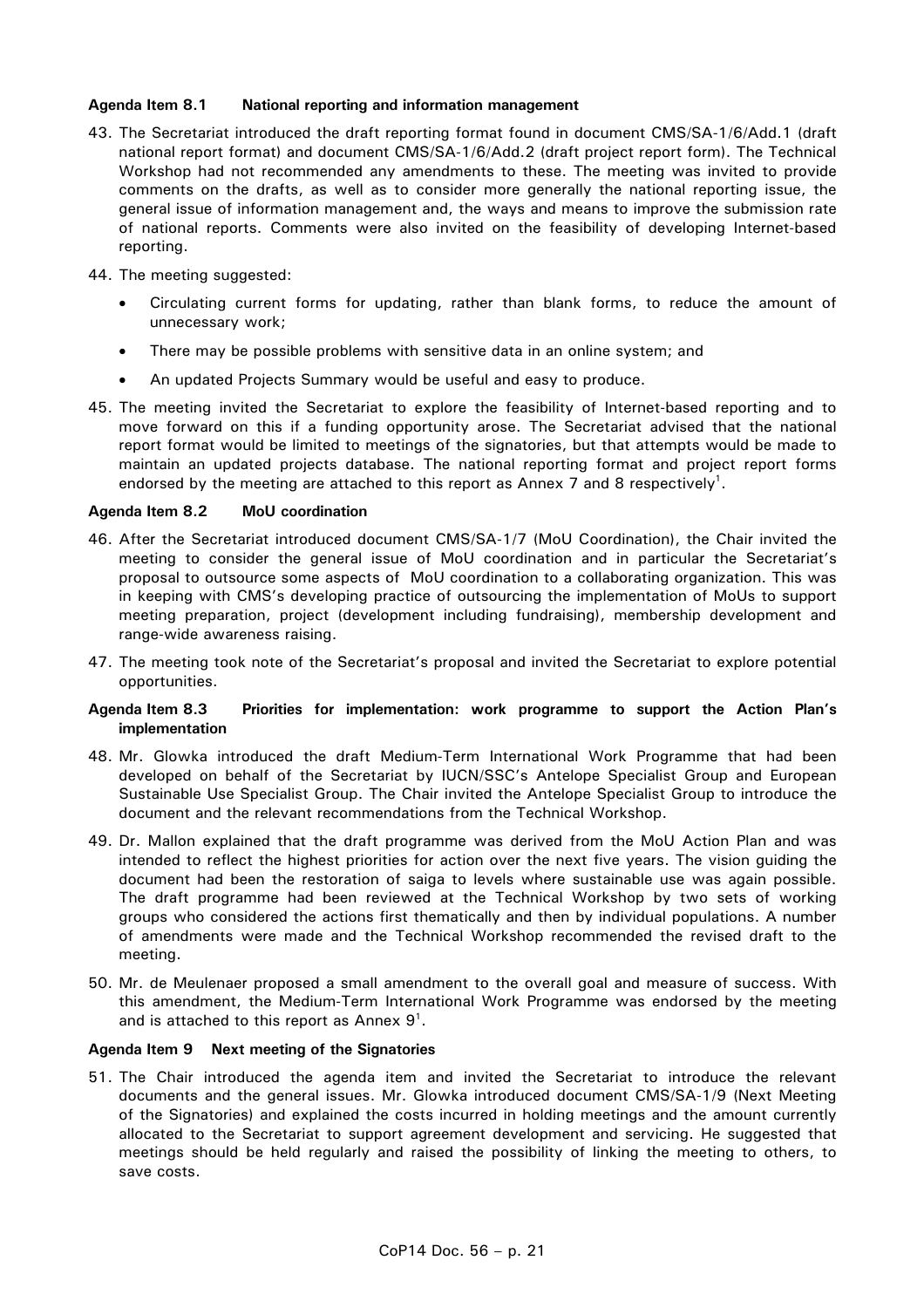- 52. On behalf of the Secretariat, Mr. Glowka expressed appreciation to the Forestry and Hunting Committee for hosting the MoU meeting and to the financial co-sponsors of the MoU meeting and the Technical Workshop.
- 53. The Chair invited the meeting to comment. National representatives agreed that the next meeting should be held in two years. There were varying views on holding a stand-alone meeting or a joint meeting. The Chair suggested that a decision may depend in part on financial circumstances. There was also a consensus that a Technical Workshop should again be held in conjunction with the meeting.
- 54. The Chair invited offers to host the next meeting.

#### **Agenda Item 10 Any other business**

- 55. The Chair invited the meeting to raise any other issues not covered under the previous agenda items.
- 56. Dr. Fremuth (Frankfurt Zoological Society) indicated that the MoU coordination could be hosted by the Association for Conservation of Biodiversity in Kazakhstan and that financial support may be available.
- 57. Dr. Neronov reminded the meeting that range States would be represented at a Man and the Biosphere meeting organized by UNESCO in October 2006 and saiga would be included on the agenda.

#### **Agenda Item 11 Closure of the meeting**

58. There being no other business, the Chair concluded by saying that the meting had considered all issues effectively and that this was in part due to the attendance by so many participants at the Technical Workshop as well as the MoU meeting. On behalf of the host country, he thanked the CMS Secretariat for the logistical and substantive preparations, all the participants for their attendance and their contributions, and the translators for their efforts. The meeting was declared closed at 17.10 on Monday 25 September 2006.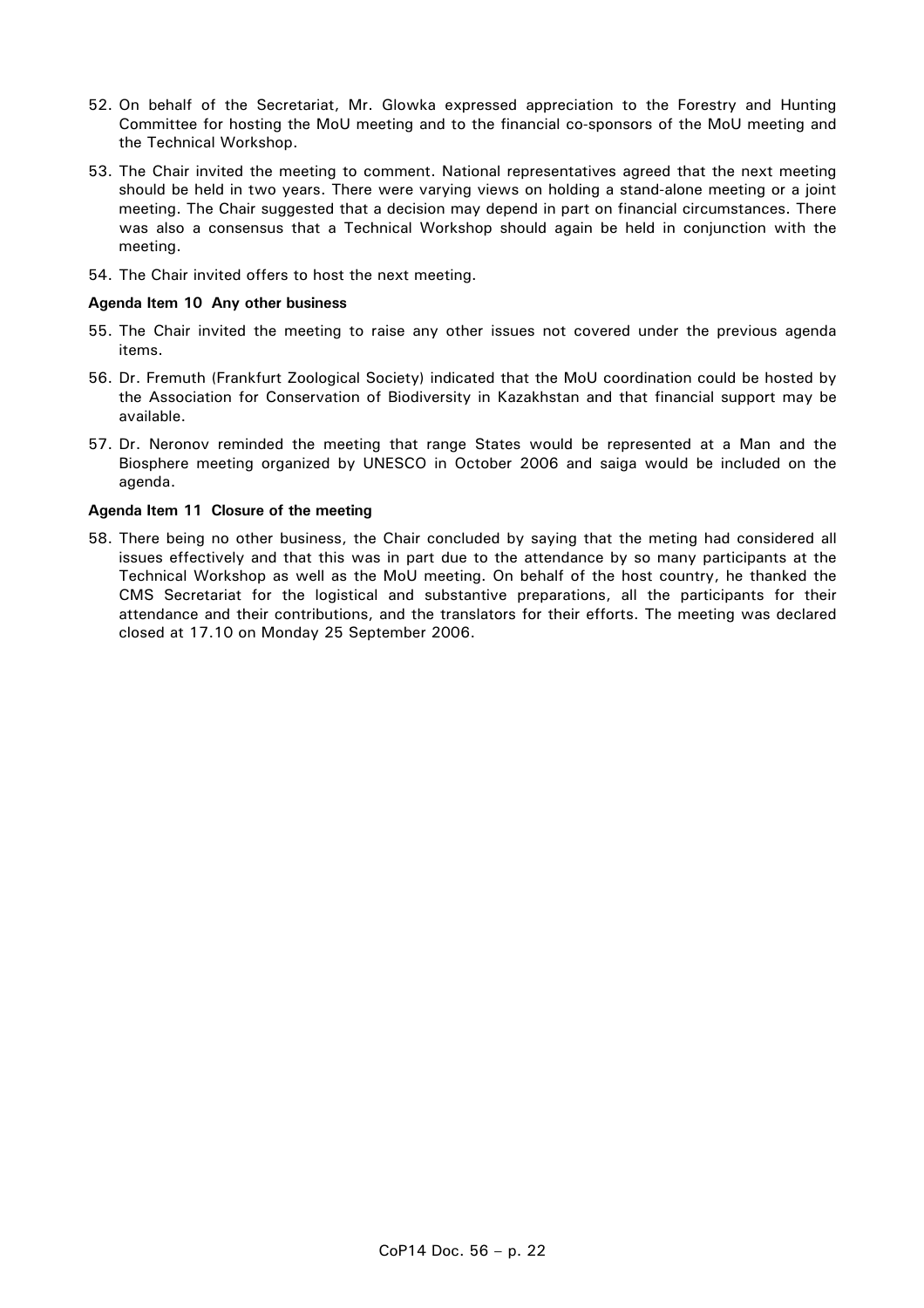#### **Medium-Term International Work Programme for the saiga antelope (2007-2011)**

to support implementation of the Memorandum of Understanding concerning conservation measures for the saiga antelope (*Saiga tatarica tatarica*) and its saiga Action Plan

# *Endorsed by the first meeting of the signatories to the Memorandum of Understanding concerning Conservation, Restoration and Sustainable Use of the Saiga Antelope (*Saiga tatarica tatarica*), Almaty, Kazakhstan, 25-26 September 2006*

**Long-term vision:** To restore Saiga populations to the point where sustainable use can again be envisioned.

**Overall goal:** To halt, and where possible to reverse, the decline of saiga antelope populations in the next 5 years.

Achievement of this overall goal is to be assessed through a time series of population estimates made using appropriate methods, accompanied by an estimate of the associated uncertainty.

|     | Measures to be taken                                                                                                                                                                            | Urgency <sup>1</sup> | Timescale <sup>2</sup> | <b>AP</b><br>$Cross-ref3$ | Progress made/<br><b>Comments</b> |  |  |
|-----|-------------------------------------------------------------------------------------------------------------------------------------------------------------------------------------------------|----------------------|------------------------|---------------------------|-----------------------------------|--|--|
|     | Range-wide measures <sup>4</sup>                                                                                                                                                                |                      |                        |                           |                                   |  |  |
| 1.0 | Implementation                                                                                                                                                                                  |                      |                        |                           |                                   |  |  |
| 1.1 | Encourage the remaining range States to sign the CMS MoU                                                                                                                                        |                      | A                      | 3.1.1                     |                                   |  |  |
| 1.2 | Develop national saiga conservation Action Plans and integrate into NBSAPs                                                                                                                      |                      | A                      | 3.1.2                     |                                   |  |  |
| 1.3 | Encourage all potential partner and cooperating organizations to support the MoU and Saiga Action<br>Plan by contributing to the implementation of the Medium-Term International Work Programme |                      | A                      | 3.1.1                     |                                   |  |  |
| 1.4 | Establish special saiga conservation authorities in range States to coordinate conservation efforts<br>and promote cooperation among all stakeholders and ensure sustainable funding            |                      | B                      | 3.1.5                     |                                   |  |  |

<sup>&</sup>lt;sup>1</sup> Urgency: 1 - Urgent (crucial for preventing population extirpation). 2 - Important (necessary for stabilisation of numbers). 3 - Useful (will contribute to population restoration).

*<sup>2</sup> Timescale: A - Immediate (1-2 years). B - Medium-term (5 years).* 

*<sup>3</sup> Cross-reference to corresponding action points from the Saiga Action Plan.* 

*<sup>4</sup> May also be applicable to* Saiga tatarica mongolica.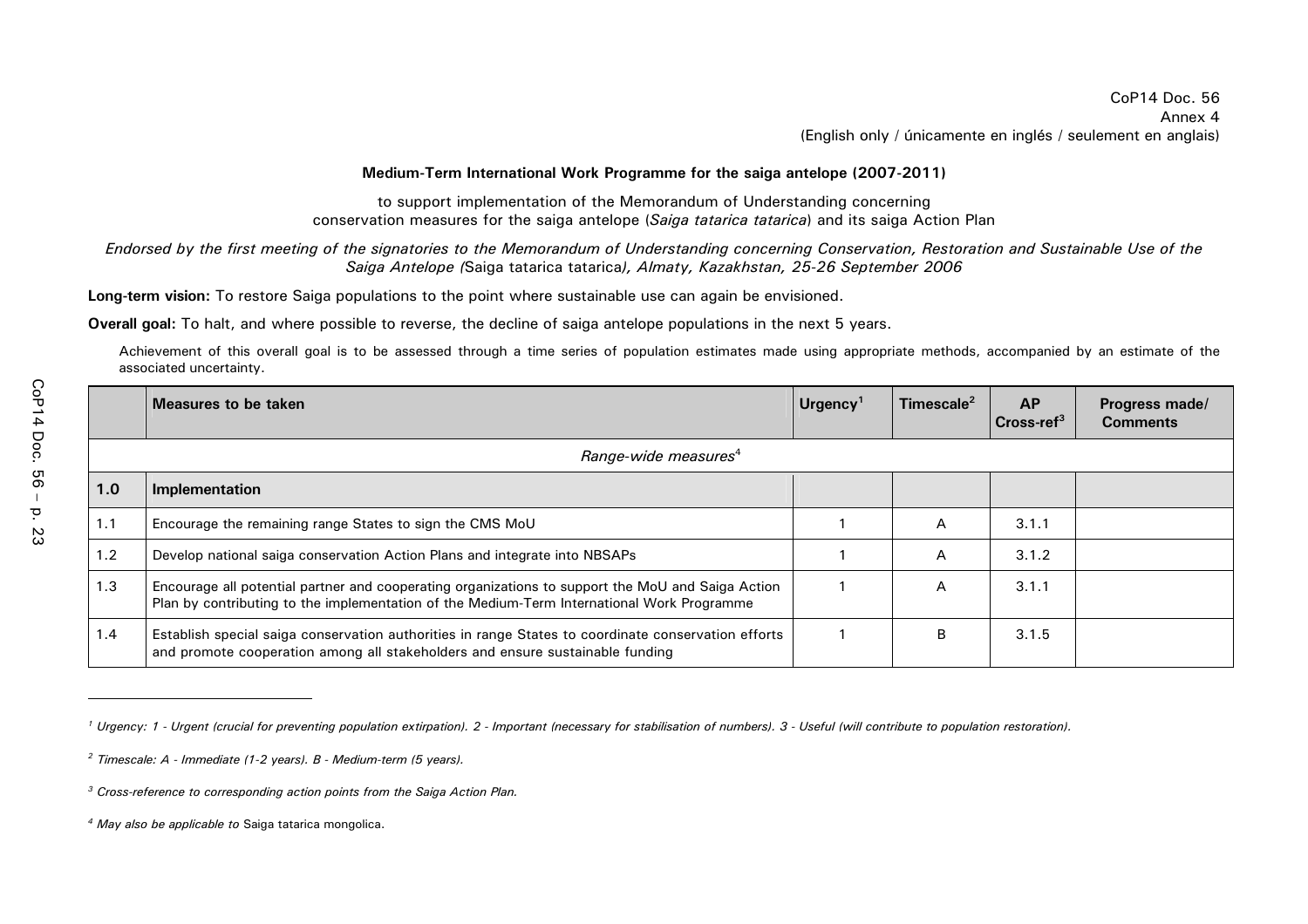|     | <b>Measures to be taken</b>                                                                                                                                                                                                     | Urgency <sup>1</sup> | Timescale <sup>2</sup> | <b>AP</b><br>Cross-ref <sup>3</sup> | Progress made/<br><b>Comments</b> |
|-----|---------------------------------------------------------------------------------------------------------------------------------------------------------------------------------------------------------------------------------|----------------------|------------------------|-------------------------------------|-----------------------------------|
| 1.5 | Encourage the saiga research and conservation community to regularly exchange project<br>information and progress reports through the e-bulletin Saiga News and a future online reporting<br>facility and e-library             | $\overline{2}$       | A                      | 3.3.8                               |                                   |
| 1.6 | Consider extending the MoU to include the whole species                                                                                                                                                                         | $\overline{2}$       | B                      | 3.1.1                               |                                   |
| 1.7 | Consider establishing an international coordination mechanism for the MoU to support<br>implementation                                                                                                                          | 3                    | B                      | 3.3.1                               |                                   |
| 1.8 | Designate national MoU focal points responsible for liaison with counterparts in other range States<br>and with cooperating organizations, and improve exchange of information and technical expertise<br>on saiga conservation | 3                    | B                      | 3.3.2                               |                                   |
| 1.9 | Encourage the range States, Mongolia and China to conclude bilateral cooperative agreements on<br>matters of mutual interest to support the MoU's implementation                                                                | $\overline{2}$       | B                      | 3.1.1                               |                                   |
| 2.0 | Anti-poaching                                                                                                                                                                                                                   |                      |                        |                                     |                                   |
| 2.1 | Develop national anti-poaching strategies in order to maximize effectiveness of patrol deployment                                                                                                                               | $\mathbf{1}$         | А                      | 1.6.3                               |                                   |
| 2.2 | Fund anti-poaching units for the protection of all saiga populations in all range States                                                                                                                                        | $\mathbf{1}$         | Α                      | 1.6.3                               |                                   |
| 2.3 | Strengthen legal systems where appropriate to ensure effective prosecution of offenders                                                                                                                                         | $\overline{2}$       | B                      | 1.6.5                               |                                   |
| 2.4 | Provide relevant training for local law enforcement officers where appropriate                                                                                                                                                  | $\overline{2}$       | B                      | 1.6.3                               |                                   |
| 3.0 | <b>Sustainable Use and Trade</b>                                                                                                                                                                                                |                      |                        |                                     |                                   |
| 3.1 | Encourage the Russian Federation and Kazakhstan to undertake action to comply with CITES<br>recommendations so that the export moratorium can be lifted                                                                         | $\mathbf{1}$         | A                      | 3.3.5                               |                                   |
| 3.2 | Set up a mechanism to facilitate the sharing of information on detected illegal trade (seizures,<br>confiscations) involving saiga parts and products between range States and consumer States                                  | $\mathbf{1}$         | $\overline{A}$         | 3.3.7                               |                                   |
| 3.3 | Improve compliance with CITES provisions in saiga range States, with a particular focus on<br>Kazakhstan, the Russian Federation and Uzbekistan                                                                                 | $\overline{2}$       | Α                      | 3.3.4                               |                                   |
| 3.4 | Enact and implement adequate CITES legislation, in particular in the Russian Federation,<br>Turkmenistan and Uzbekistan, to allow for full implementation and enforcement of trade control<br>measures, and control of poaching | $\overline{2}$       | Α                      | 1.6.5                               |                                   |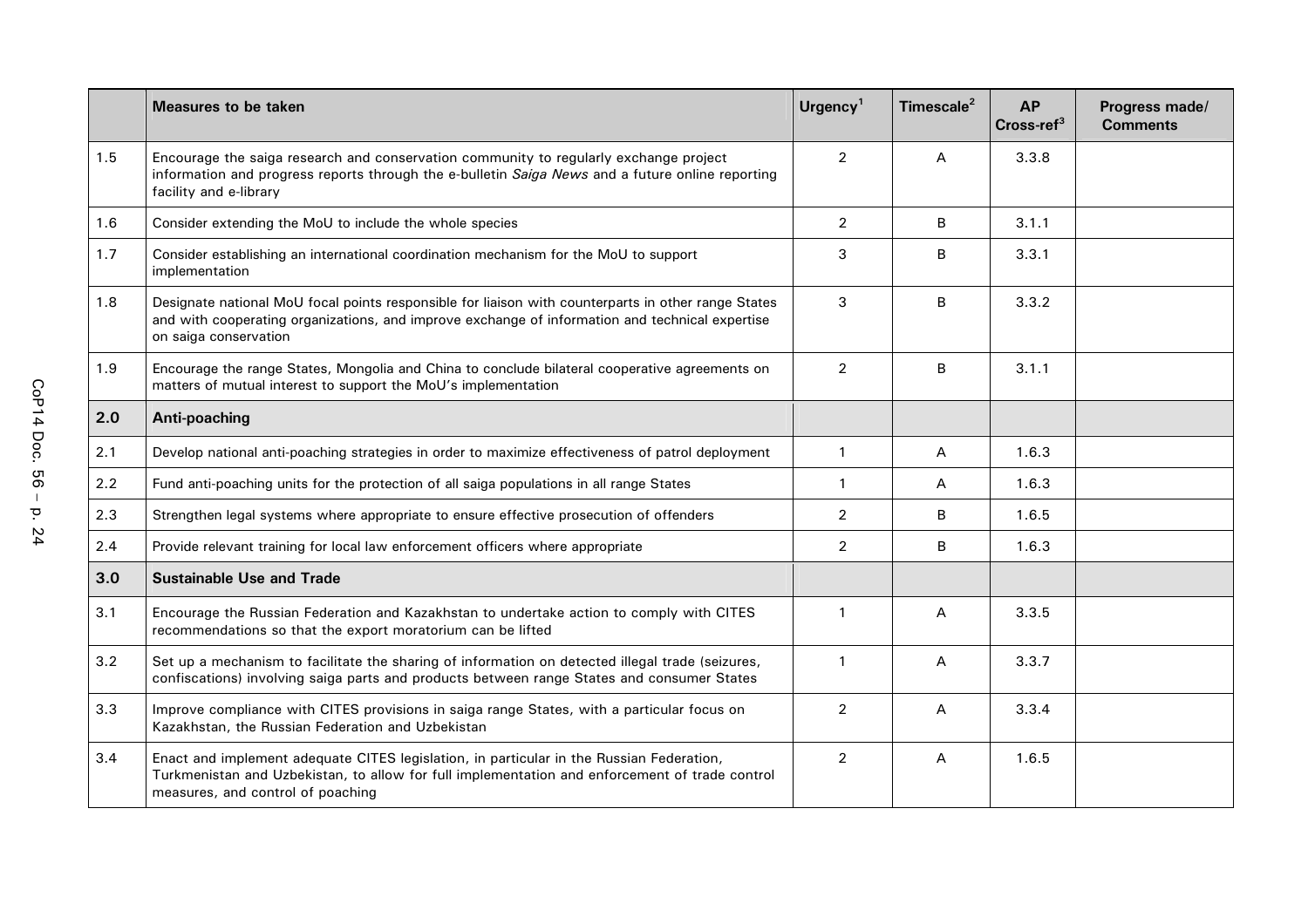|      | <b>Measures to be taken</b>                                                                                                                                                                                                                                                                                                                                                                                                                                                                        | Urgency <sup>1</sup> | Timescale <sup>2</sup> | <b>AP</b><br>$Cross-ref3$ | Progress made/<br><b>Comments</b> |
|------|----------------------------------------------------------------------------------------------------------------------------------------------------------------------------------------------------------------------------------------------------------------------------------------------------------------------------------------------------------------------------------------------------------------------------------------------------------------------------------------------------|----------------------|------------------------|---------------------------|-----------------------------------|
| 3.5  | Encourage countries trading in saiga products to consider the establishment of internal market<br>controls for saiga parts e.g. registration of stockpiles, labelling of parts and products and<br>registration of manufacturers and traders, learning from experiences in China                                                                                                                                                                                                                   | $\overline{2}$       | A                      | 1.6.5                     |                                   |
| 3.6  | Encourage range States and consumer States to comply with decisions and recommendations<br>put forward by CITES and resulting from market surveys                                                                                                                                                                                                                                                                                                                                                  | $\overline{2}$       | Α                      | 3.3.4                     |                                   |
| 3.7  | Provide training and disseminate training tools on saiga trade, its trade status and identification<br>of parts and products for law enforcement officers in local languages, making use of existing<br>materials and best practices                                                                                                                                                                                                                                                               | $\overline{2}$       | Α                      | 3.3.9                     |                                   |
| 3.8  | Where feasible, include saiga conservation and trade issues into higher political agendas (e.g.<br>meetings of the 'Shanghai group') in order to raise the awareness of policy makers and ensure<br>higher level political support for the implementation of the Action Plan and Medium-Term<br>International Work Programme                                                                                                                                                                       | $\overline{2}$       | А                      | 3.3.12                    |                                   |
| 3.9  | Encourage research aiming to reduce the quantity of saiga horn used in traditional Asian<br>medicines and sharing of information with saiga range States and consumer States                                                                                                                                                                                                                                                                                                                       | $\overline{2}$       | B                      | 3.3.7                     |                                   |
| 3.10 | Secure funding and organize an international workshop on CITES implementation, enforcement<br>and cross-border co-operation in the Central Asian region, based on the experiences of the Silk<br>Road workshop held in Urumqi, China, in 2005                                                                                                                                                                                                                                                      | $\overline{2}$       | B                      | 3.3.7                     |                                   |
| 3.11 | Encourage linkages between in situ conservation and the Asian medicine industry for promotion<br>of sustainable use of saiga                                                                                                                                                                                                                                                                                                                                                                       | $\overline{2}$       | B                      | 3.1.6                     |                                   |
| 3.12 | In support of the vision of the Medium-Term International Work Programme assess available<br>options and criteria, as well as conservation risks and benefits, of using trophy hunting of saiga<br>as a possible mechanism to generate funding to support conservation efforts and benefit local<br>communities, if populations have recovered to a level that would allow such uses and, in the<br>case of Kazakhstan and the Russian Federation, if all CITES conditions have been complied with | $\overline{2}$       | B                      | 3.1.6                     |                                   |
| 4.0  | <b>Human Factors</b>                                                                                                                                                                                                                                                                                                                                                                                                                                                                               |                      |                        |                           |                                   |
| 4.1  | Expand current incentive and alternative livelihood projects and develop new programmes in all<br>appropriate parts of the saiga antelope's range                                                                                                                                                                                                                                                                                                                                                  | $\mathbf{1}$         | Α                      | 1.6.6                     |                                   |
| 4.2  | Monitor attitudes to saiga conservation activities and evidence of poaching and trade using local-<br>level social research including participatory community monitoring                                                                                                                                                                                                                                                                                                                           | $\overline{2}$       | Α                      | 1.6.2                     |                                   |
| 4.3  | Strengthen the involvement of different stakeholders in saiga conservation and encourage local                                                                                                                                                                                                                                                                                                                                                                                                     | $\overline{2}$       | Α                      | 1.6.6                     |                                   |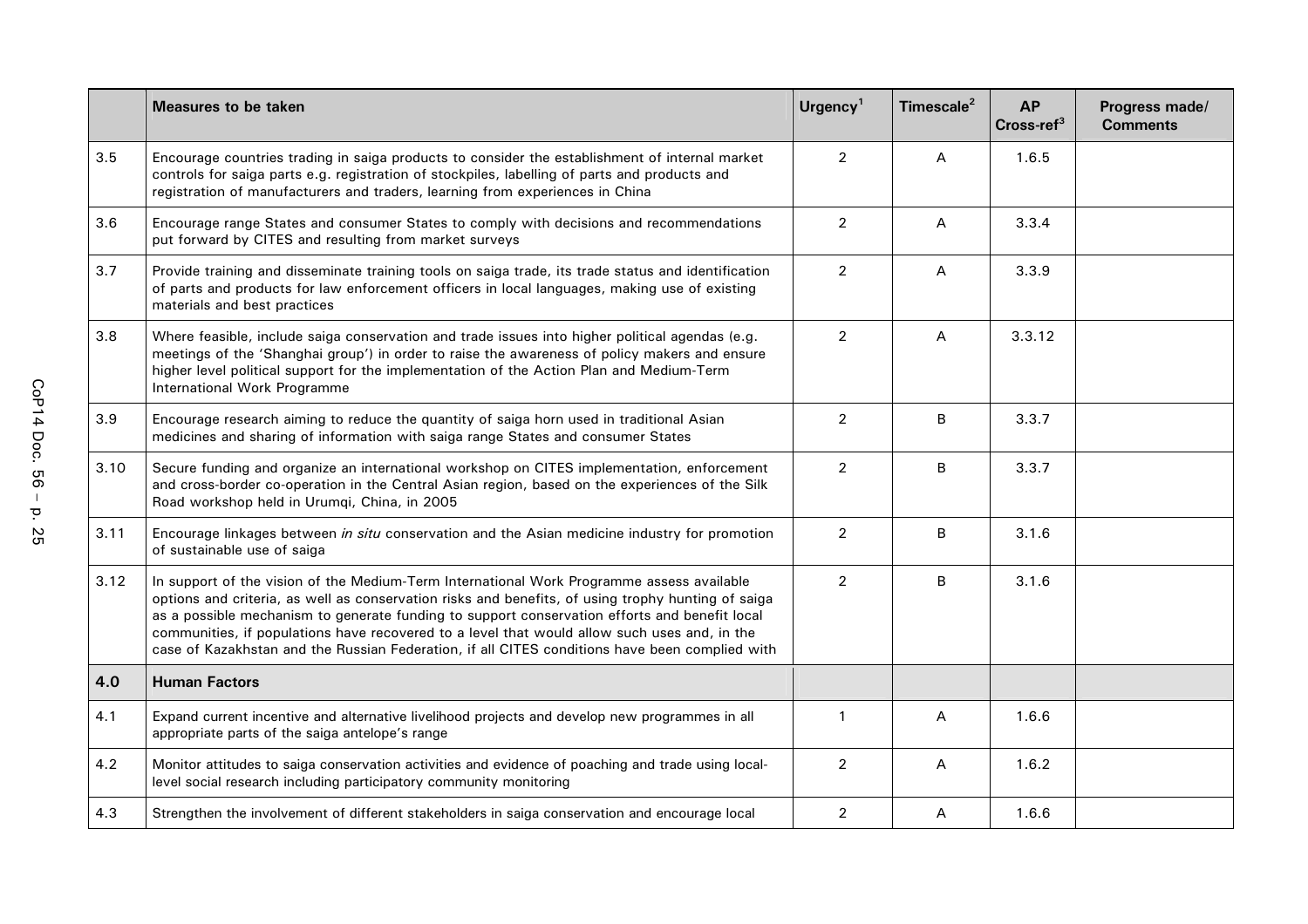|     | <b>Measures to be taken</b>                                                                                                                                                                                                                                 | Urgency <sup>1</sup> | Timescale <sup>2</sup> | <b>AP</b><br>$Cross-ref3$ | Progress made/<br><b>Comments</b> |
|-----|-------------------------------------------------------------------------------------------------------------------------------------------------------------------------------------------------------------------------------------------------------------|----------------------|------------------------|---------------------------|-----------------------------------|
|     | involvement in, and support for, saiga antelope protection                                                                                                                                                                                                  |                      |                        | 2.3.3                     |                                   |
| 4.4 | Promote sustainable rangeland use to enable the cohabitation of people and saiga antelopes                                                                                                                                                                  | $\overline{2}$       | A                      | 2.2.4                     |                                   |
|     |                                                                                                                                                                                                                                                             |                      |                        | 2.2.5                     |                                   |
| 4.5 | Ensure national focal points are responsible for integration of human factors and public awareness<br>into policy implementation                                                                                                                            | $\overline{2}$       | B                      |                           |                                   |
| 5.0 | <b>Awareness</b>                                                                                                                                                                                                                                            |                      |                        |                           |                                   |
| 5.1 | Continue an objective high-profile mass-media campaign at regional, national and local levels,<br>addressing saiga conservation, restoration and sustainable use, and explaining the relevant<br>challenges, with a particular focus on local media outlets | 2                    | A                      | 3.2.2                     |                                   |
| 5.2 | Continue to develop [2 A] and widely distribute [2 B] information and educational materials on<br>saiga antelope biology and conservation aimed at local people and decision-makers                                                                         | 2                    | A/B                    | 1.7.9                     |                                   |
|     |                                                                                                                                                                                                                                                             |                      |                        | 2.3.2                     |                                   |
|     |                                                                                                                                                                                                                                                             |                      |                        | 3.2.3                     |                                   |
| 5.3 | Support and regularly update existing websites about saiga conservation, restoration and<br>sustainable use, including the creation and maintenance of official national saiga focal point<br>websites                                                      | $\overline{2}$       | <sub>R</sub>           | 3.2.4                     |                                   |
| 5.4 | Expand the distribution and profile of Saiga News, both in hard copy at a local level and through<br>other media, nationally and internationally                                                                                                            | $\overline{2}$       | B                      | 3.3.8                     |                                   |
| 6.0 | <b>Mapping distribution</b>                                                                                                                                                                                                                                 |                      |                        |                           |                                   |
| 6.1 | Collate information on saiga antelope habitat and range use, present and past; identify key                                                                                                                                                                 | 2                    | A                      | 2.1.1                     |                                   |
|     | features, including habitat types used and the effects of anthropogenic disturbance                                                                                                                                                                         |                      |                        | 2.1.2                     |                                   |
| 6.2 | Carry out research on saiga movement using appropriate technology (including satellite tracking)                                                                                                                                                            | $\overline{2}$       | B                      |                           |                                   |
| 6.3 | Record all information on GIS and develop a system for exchange of information                                                                                                                                                                              | $\overline{2}$       | B                      | 2.1.1                     |                                   |
| 6.4 | Based on this information analyse saiga antelope range use, and make conservation<br>recommendations accordingly                                                                                                                                            | $\overline{2}$       | B                      | 1.3.1                     |                                   |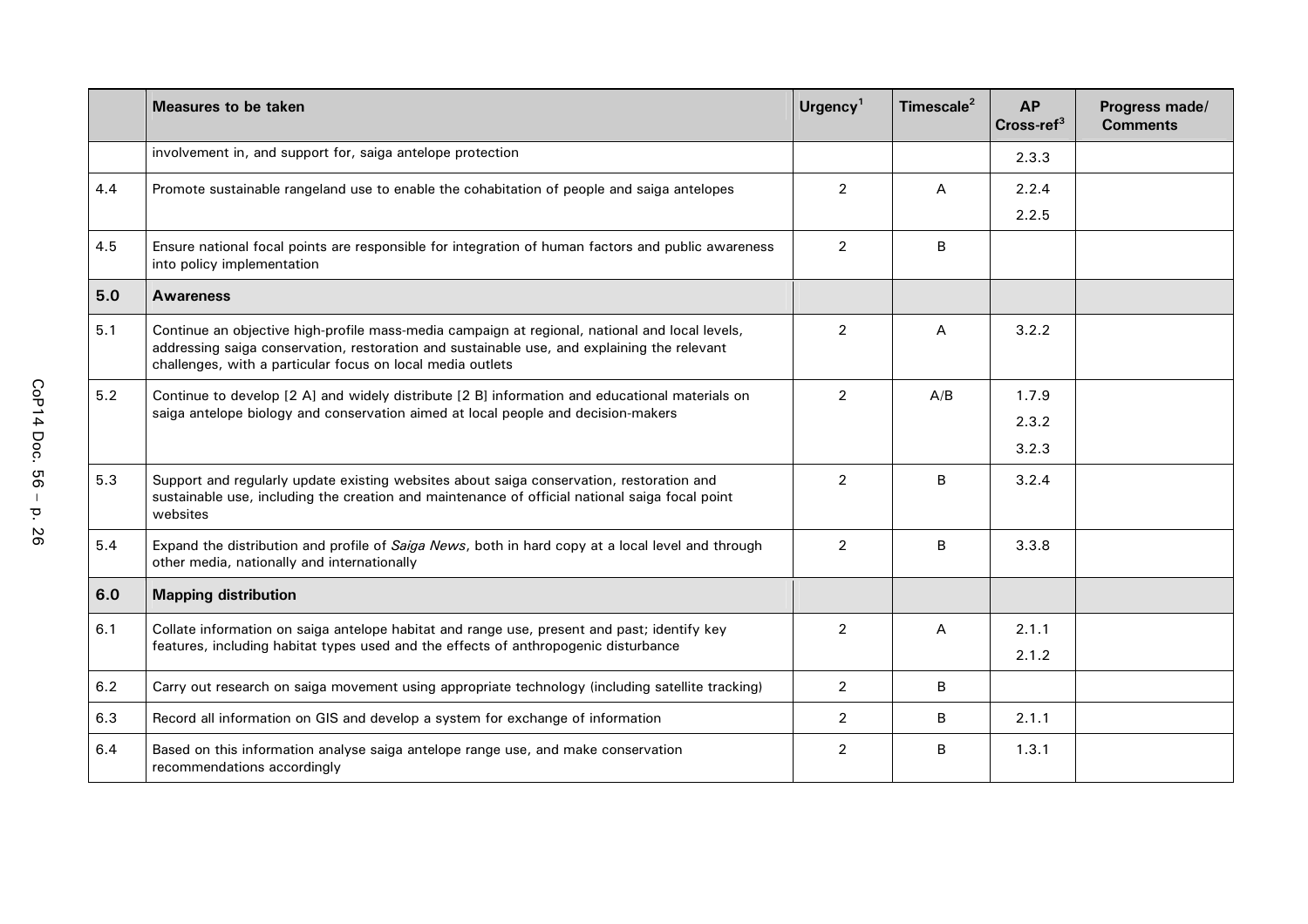|     | <b>Measures to be taken</b>                                                                                                                                                                                                  | Urgency <sup>1</sup> | Timescale <sup>2</sup> | <b>AP</b><br>$Cross-ref3$ | Progress made/<br><b>Comments</b> |
|-----|------------------------------------------------------------------------------------------------------------------------------------------------------------------------------------------------------------------------------|----------------------|------------------------|---------------------------|-----------------------------------|
| 7.0 | <b>Protected areas</b>                                                                                                                                                                                                       |                      |                        |                           |                                   |
| 7.1 | Expand and enhance national protected area networks to benefit saiga antelopes, with particular<br>emphasis on protecting key areas (birthing and rutting) and migratory corridors, based on the<br>recommendations from 6.4 | $\mathbf{1}$         | B                      | 2.3.1                     |                                   |
| 7.2 | Carry out a feasibility study on establishment of trans-frontier protected areas where appropriate                                                                                                                           | $\overline{2}$       | B                      | 3.3.1                     |                                   |
| 8.0 | <b>Monitoring</b>                                                                                                                                                                                                            |                      |                        |                           |                                   |
| 8.1 | Carry out annual population counts                                                                                                                                                                                           | $\mathbf{1}$         | B                      | 1.3.3                     |                                   |
| 8.2 | Carry out monitoring of saiga antelope populations, their demographic parameters and their wider<br>environment                                                                                                              | $\overline{2}$       | B                      | 1.3.3                     |                                   |
| 8.3 | Review different monitoring techniques, and adopt 'best practice' methodologies for reliable                                                                                                                                 | $\overline{2}$       | А                      | 1.2.1                     |                                   |
|     | counting of saiga antelope populations. Identify appropriate sample sizes, timing, and frequency of<br>counts to provide reliable baseline population data. Provide training in standard monitoring                          |                      |                        | 1.2.2                     |                                   |
|     | techniques as appropriate                                                                                                                                                                                                    |                      |                        | 1.2.3                     |                                   |
| 8.4 | Obtain funding to ensure a time series of at least five years using new techniques for population<br>estimation                                                                                                              | $\overline{2}$       | A                      | 1.3.3                     |                                   |
|     |                                                                                                                                                                                                                              |                      |                        | 1.3.4                     |                                   |
| 8.5 | Encourage use of comparable techniques in all range States for comparison and joint analysis                                                                                                                                 | $\overline{2}$       | B                      | 1.2.4                     |                                   |
| 8.6 | Work with local people to develop a participatory monitoring programme for saiga antelopes                                                                                                                                   | $\overline{2}$       | B                      | 1.3.2                     |                                   |
| 8.7 | Carry out regular monitoring of sex/age ratio in saiga antelope populations to determine trends in<br>sex ratio, survival, reproductive success and age structure                                                            | 3                    | В                      | 1.4.1                     |                                   |
| 9.0 | <b>Captive breeding</b>                                                                                                                                                                                                      |                      |                        |                           |                                   |
| 9.1 | Establish captive breeding facilities in Mongolia                                                                                                                                                                            | $\mathbf{1}$         | А                      | 1.7.4                     |                                   |
|     |                                                                                                                                                                                                                              |                      |                        | 1.7.7                     |                                   |
| 9.2 | Determine role of captive breeding for either genetic preservation or reintroduction and set<br>guidelines including approved facilities and reintroductions                                                                 | $\overline{2}$       | A                      | 1.7.1                     |                                   |
| 9.3 | Establish captive breeding facilities in other parts of the saiga antelope range and support existing<br>facilities in the Russian Federation and China                                                                      | $\overline{2}$       | B                      | 1.7.4                     |                                   |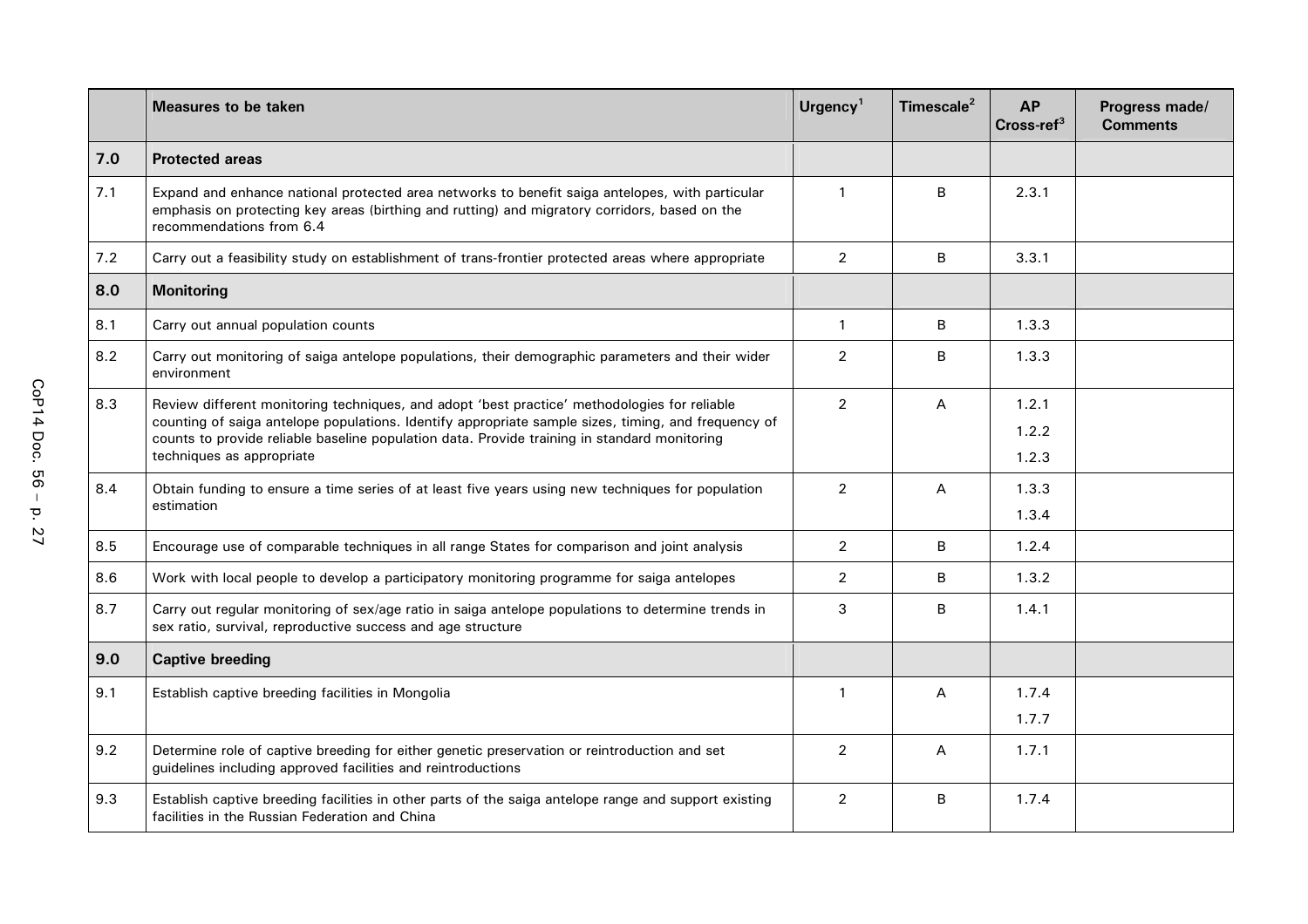|      | <b>Measures to be taken</b>                                                                                                                                                                                                                                        | Urgency <sup>1</sup> | Timescale <sup>2</sup> | <b>AP</b><br>Cross-ref <sup>3</sup> | Progress made/<br><b>Comments</b> |
|------|--------------------------------------------------------------------------------------------------------------------------------------------------------------------------------------------------------------------------------------------------------------------|----------------------|------------------------|-------------------------------------|-----------------------------------|
| 9.4  | Resolve the issue of genetic distinctiveness of different populations                                                                                                                                                                                              | $\overline{2}$       | Α                      | 1.7.1                               |                                   |
| 9.5  | Request a change of current CITES recommendations concerning trade from Kazakhstan and the<br>Russian Federation in specimens of saiga antelopes to allow export from these two range States of<br>live animals from breeding facilities for conservation purposes | $\overline{c}$       | Α                      | 1.7.4                               |                                   |
| 9.6  | Maintain a central database or studbook for all captive populations and create structures and<br>leadership for the database                                                                                                                                       | $\overline{2}$       | A                      | 1.7.4                               |                                   |
| 9.7  | Promote the transfer of expertise in captive breeding                                                                                                                                                                                                              | $\overline{2}$       | Α                      | 1.7.7                               |                                   |
|      | Population-specific measures                                                                                                                                                                                                                                       |                      |                        |                                     |                                   |
| 10.0 | North-West Pre-Caspian region population                                                                                                                                                                                                                           |                      |                        |                                     |                                   |
| 10.1 | Develop and submit for endorsement a long-term programme and action plan to restore and<br>protect the population, including securing task-oriented funding for approved actions and support<br>from international funds                                           | $\mathbf{1}$         | Α                      | 3.1.1                               |                                   |
| 10.2 | Conduct regular assessments of the saiga antelope population using approved techniques at the<br>optimal time for counts and ensuring comparability with similar assessments of other populations                                                                  | $\mathbf{1}$         | Α                      | 1.3.2                               |                                   |
| 10.3 | Implement activities to restore and protect saiga antelopes by improving the work of existing<br>breeding centers, protected areas and other institutions through consolidation of finances<br>obtained from different sources                                     | $\mathbf{1}$         | А                      | 1.6.6                               |                                   |
| 10.4 | Provide financial support for initiatives to expand public participation in restoration and protection<br>of saiga antelopes                                                                                                                                       | $\overline{1}$       | Α                      | 3.2.7                               |                                   |
| 10.5 | Guarantee the permanent effective work of the inter-agency saiga commission affiliated to the<br>Ministry of Agriculture of the Russian Federation and strengthen its links with administrative<br>units of the Russian Federation within the population's range   | $\overline{2}$       | Α                      | 3.1.5                               |                                   |
| 11.0 | <b>Ural population</b>                                                                                                                                                                                                                                             |                      |                        |                                     |                                   |
| 11.1 | Strengthen anti-poaching activities                                                                                                                                                                                                                                | $\overline{1}$       | А                      | 1.6.3                               |                                   |
| 11.2 | Strengthen public awareness and engagement activities                                                                                                                                                                                                              | $\mathbf{1}$         | А                      | 3.2.7                               |                                   |
| 11.3 | Build up an information base about saiga antelope distribution, population structure and threats, to<br>act as a foundation for conservation planning and taking into account the transboundary nature of                                                          | $\mathbf 1$          | A                      | 1.3.2                               |                                   |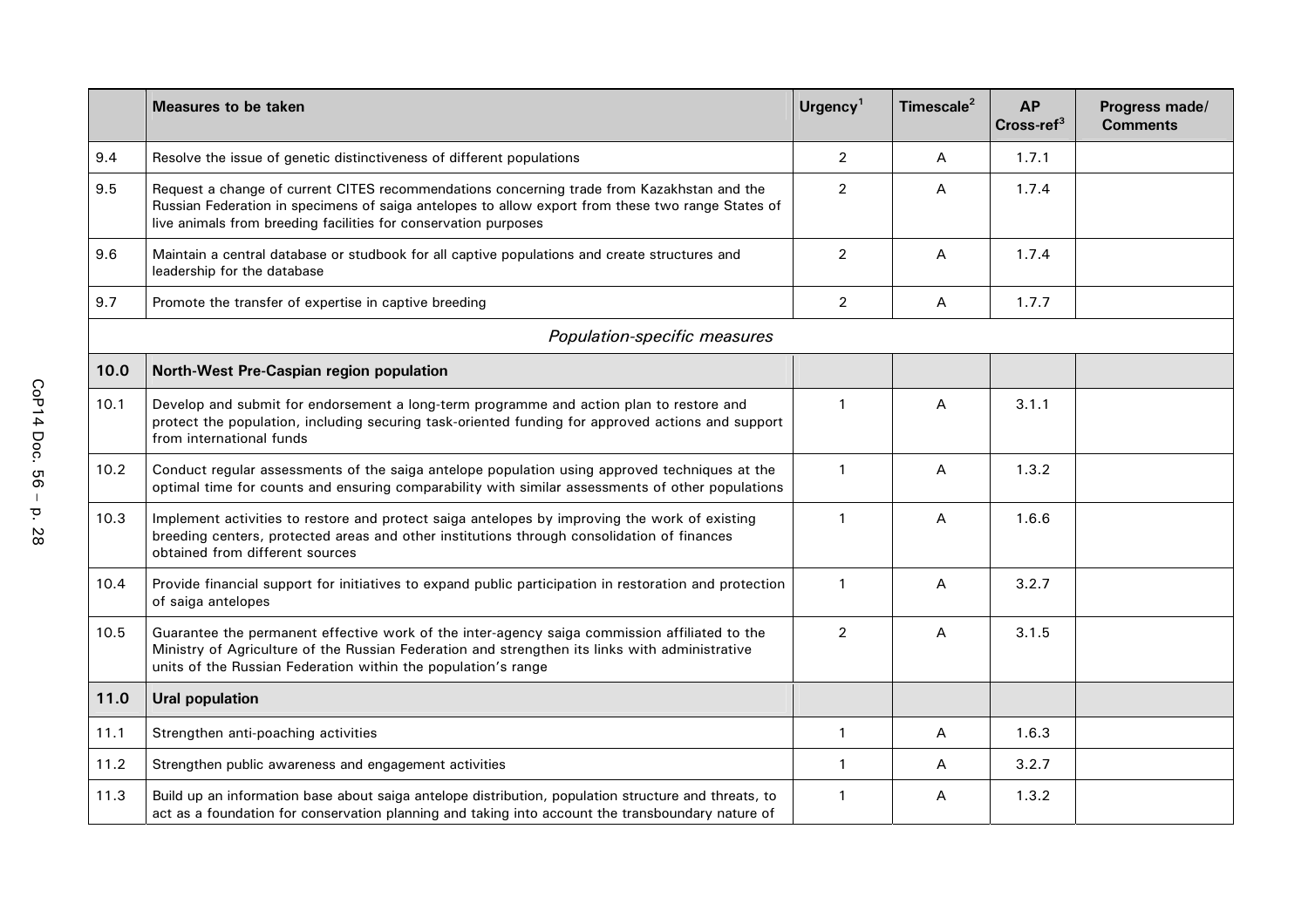|      | <b>Measures to be taken</b>                                                                                                                                                                                                                                                                                      | Urgency <sup>1</sup> | Timescale <sup>2</sup> | <b>AP</b><br>$Cross-ref3$ | Progress made/<br><b>Comments</b> |
|------|------------------------------------------------------------------------------------------------------------------------------------------------------------------------------------------------------------------------------------------------------------------------------------------------------------------|----------------------|------------------------|---------------------------|-----------------------------------|
|      | the population                                                                                                                                                                                                                                                                                                   |                      |                        |                           |                                   |
| 11.4 | Strengthen cooperation between the Russian Federation and Kazakhstan for management of this<br>transboundary population                                                                                                                                                                                          | $\overline{2}$       | B                      | 3.3.1                     |                                   |
| 12.0 | <b>Ustiurt population</b>                                                                                                                                                                                                                                                                                        |                      |                        |                           |                                   |
| 12.1 | Strengthen anti-poaching activity in Kazakhstan, Turkmenistan and Uzbekistan                                                                                                                                                                                                                                     | $\mathbf{1}$         | Α                      | 1.6.3                     |                                   |
| 12.2 | Obtain baseline information about the seasonal distribution and numbers of saiga antelopes. For<br>example: what proportion of the population over-winters in Uzbekistan and in Turkmenistan in a<br>given year, and what determines this? How many saiga antelopes stay in Uzbekistan year-round,<br>and where? | $\mathbf{1}$         | A                      | 1.3.1                     |                                   |
| 12.3 | Ensure that any infrastructural changes along the Kazakhstan/Uzbekistan border are carried out<br>with due regard to saiga conservation (including migration)                                                                                                                                                    | $\mathbf{1}$         | В                      | 1.6.1                     |                                   |
| 12.4 | Institute public engagement activities, including alternative livelihoods, population-wide, building on<br>the small-scale pilots already in place                                                                                                                                                               | $\overline{2}$       | Α                      | 3.2.7                     |                                   |
| 12.5 | Ensure that existing protected areas have funding to allow a minimum acceptable level of<br>functioning and assess the need for further protected areas, including a feasibility study on<br>establishment of a trans-frontier reserve on the Ustiurt Plateau encompassing all three range States                | $\overline{2}$       | А                      | 2.2.3                     |                                   |
| 12.6 | Expedite bilateral and/or trilateral cooperation agreements between the three countries to ensure<br>coordinated action                                                                                                                                                                                          | $\overline{2}$       | Α                      | 3.3.1                     |                                   |
| 12.7 | Carry out public awareness surveys among the local people                                                                                                                                                                                                                                                        | $\overline{2}$       | $\mathsf{A}$           | 3.2.7                     |                                   |
| 12.8 | Carry out work with the law enforcement authorities (border guards, police) working on prohibition<br>and prevention of poaching                                                                                                                                                                                 | $\overline{2}$       | A                      | 1.6.3                     |                                   |
| 12.9 | Engage with infrastructural developers (including oil and gas companies and road/rail developers) to<br>contribute to a programme for saiga and habitat conservation                                                                                                                                             | $\overline{2}$       | B                      | 1.6.1                     |                                   |
| 13.0 | <b>Betpak-dala population</b>                                                                                                                                                                                                                                                                                    |                      |                        |                           |                                   |
| 13.1 | Ensure that the ongoing current protected area planning process is relevant to the saiga antelope's<br>current and particularly its future needs, including obtaining information about past and current<br>distribution and movement behaviour and factors affecting this                                       | $\mathbf{1}$         | Α                      | 2.2.3                     |                                   |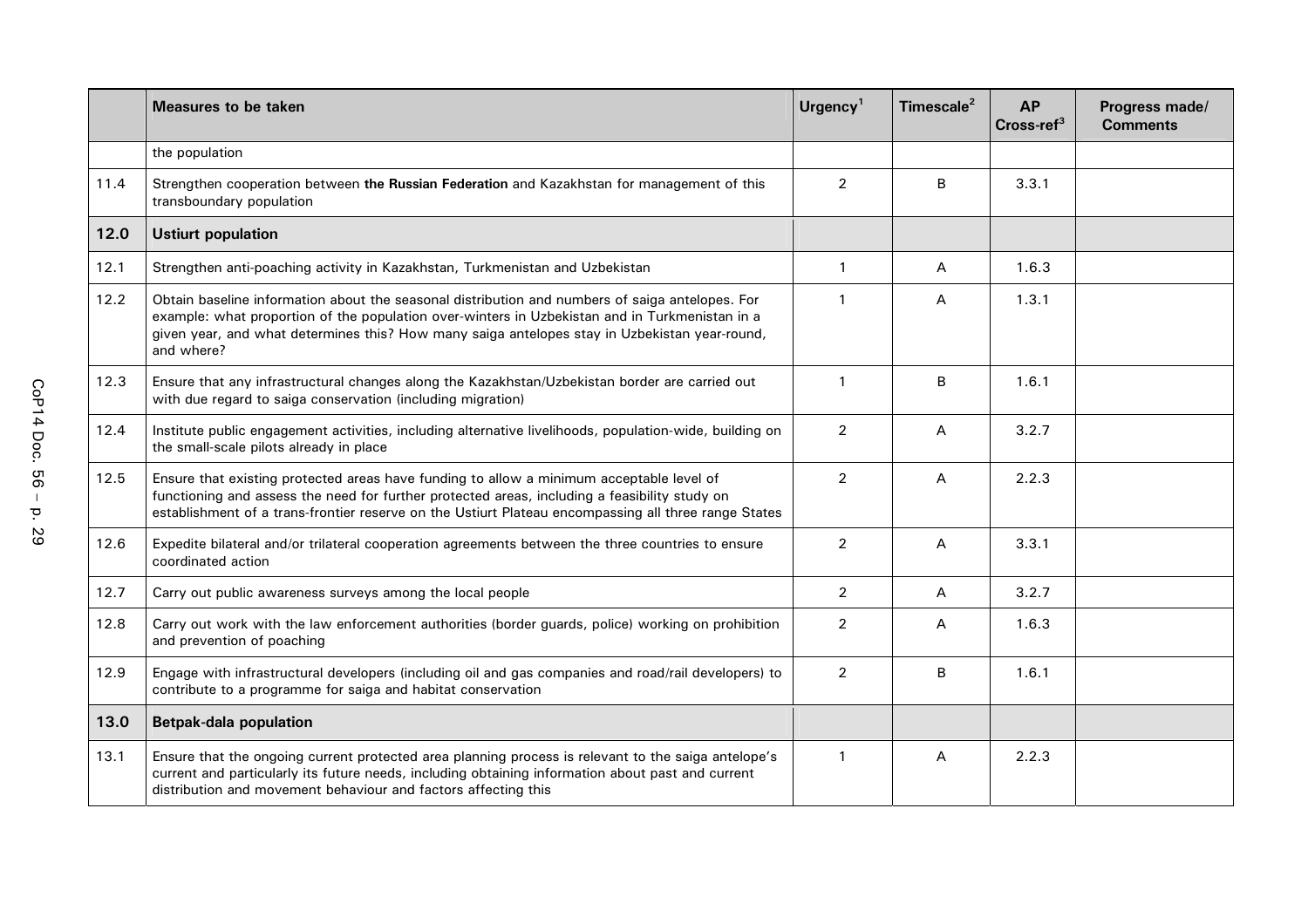|      | Measures to be taken                                                                                                                                                                                                                                                                | Urgency <sup>1</sup> | Timescale <sup>2</sup> | <b>AP</b><br>Cross-ref <sup>3</sup> | Progress made/<br><b>Comments</b> |
|------|-------------------------------------------------------------------------------------------------------------------------------------------------------------------------------------------------------------------------------------------------------------------------------------|----------------------|------------------------|-------------------------------------|-----------------------------------|
| 13.2 | Strengthen anti-poaching efforts, targeting areas where saiga antelopes are still present at<br>particular times of year. Ensure that existing anti-poaching initiatives are funded as necessary to<br>allow them to operate effectively                                            |                      | A                      | 1.6.3                               |                                   |
| 13.3 | Institute public engagement activities, including livelihood enhancement, awareness-raising and<br>involvement in saiga conservation, population-wide, building on the activities already under way                                                                                 |                      | A                      | 3.2.7                               |                                   |
| 13.4 | Ensure that transport and infrastructural development is carried out with due regard to saiga<br>antelope conservation                                                                                                                                                              |                      | B                      | 1.6.1                               |                                   |
| 14.0 | <b>Mongolia population</b>                                                                                                                                                                                                                                                          |                      |                        |                                     |                                   |
| 14.1 | Strengthen protection, including adequate funding for anti-poaching patrols [1A], improving<br>protected area management [1A] and upgrading the status of existing protected areas to a higher<br>level [1B]                                                                        |                      | A/B                    | 1.6.6                               |                                   |
| 14.2 | Establish a captive breeding facility for eventual translocation and to ensure the genetic diversity of<br>the sub-species is preserved                                                                                                                                             | $\mathbf 1$          | A                      | 1.7.4                               |                                   |
| 14.3 | Build local engagement in saiga antelope conservation through alternative livelihood enhancement<br>and public awareness activities                                                                                                                                                 |                      | A                      | 3.2.7                               |                                   |
| 14.4 | Gather information on past estimates of saiga antelope populations, analyze methods, and obtain a<br>population estimate for the saiga antelope population, using agreed methods at a suitable time of<br>year, that can form the basis for ongoing monitoring of population status |                      | A                      | 1.3.2                               |                                   |
| 14.5 | Obtain information about the seasonal distribution, migration and numbers of saiga antelopes                                                                                                                                                                                        |                      | B                      | 1.3.1                               |                                   |
| 14.6 | Initiate research efforts on saiga antelope-livestock interactions, including grazing overlap,<br>competition, and disease transmission                                                                                                                                             | $\overline{2}$       | B                      | 1.5.1<br>1.6.1                      |                                   |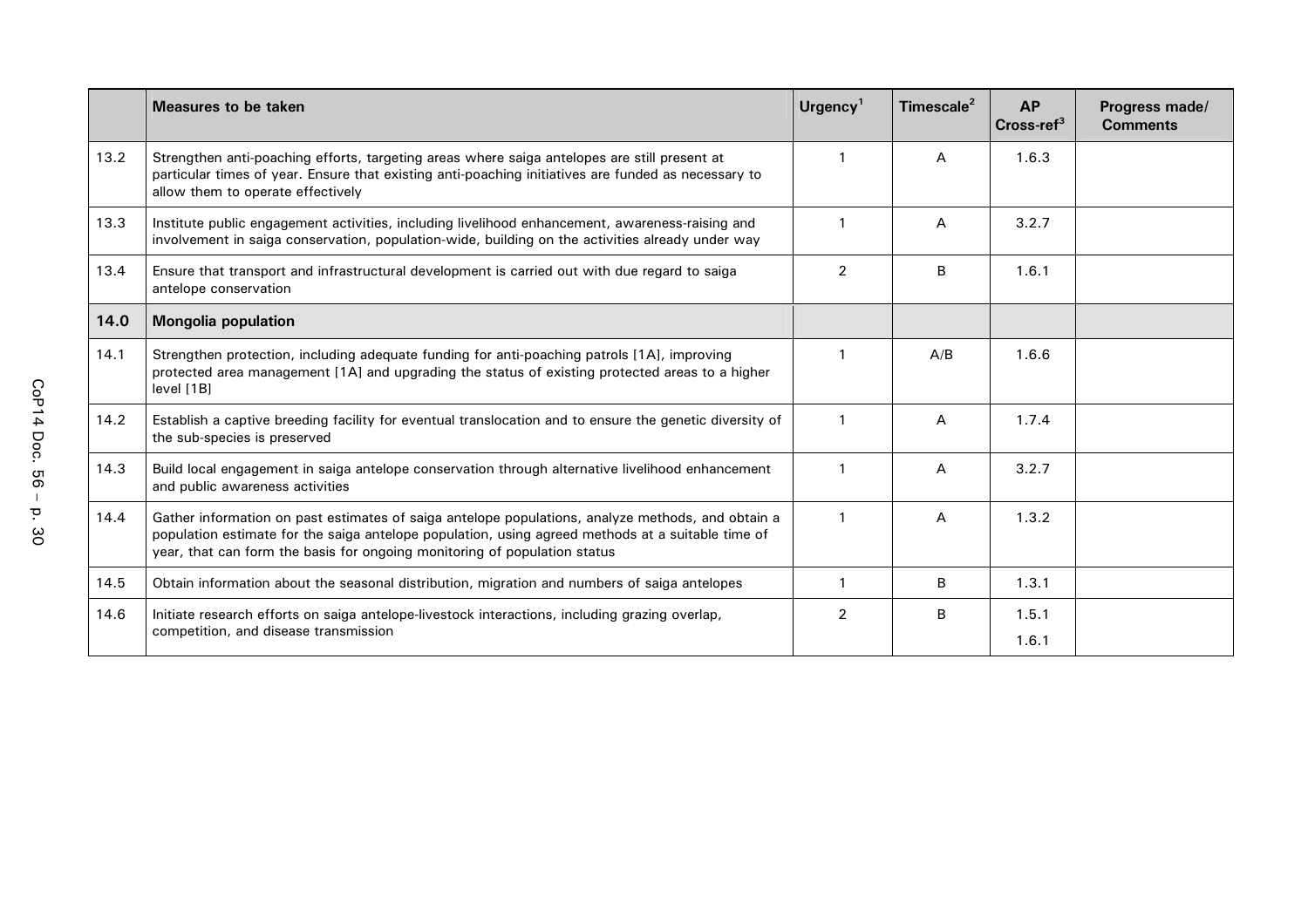# Revised overview report *(Prepared by IUCN/SSC Antelope Specialist Group and IUCN/SSC European Sustainable Use Specialist Group on behalf of the CMS Secretariat)*

# **1.0 Introduction**

- 1. Pursuant to paragraph 6 of the MoU, the Secretariat shall prepare an overview report compiled on the basis of information at its disposal pertaining to the saiga antelope (*Saiga tatarica tatarica*).
- 2. National reports by the Signatories are a primary source of information for the overview report. The Secretariat provided reporting templates to all MoU signatories, non-signatory range States, collaborating organizations having signed the MoU and other organizations concerned with saiga antelope conservation. As of 10 September 2006, the Signatories from the following range States had submitted their national reports to the Secretariat: Turkmenistan and Uzbekistan. A national report was also received from Kazakhstan. Reports were received from Mongolia, whose Ministry of Nature and Environment has signed the MoU as a collaborating organization, and the State Forestry Administration of China. 22 organizations returned project report forms. Other information available to IUCN/SSC was also used in the form of data and project reports, conference proceedings and published materials.
- 3. This revised report also takes into account national reports submitted after 10 September. A national report from the Russian Federation was received on 13 September 2006. Additional information has also been incorporated which was provided by the participants of the Saiga Technical Workshop (23- 24 September 2006) that preceded the MoU Meeting.
- 4. The structure of this report follows the draft national report format (CMS/SA-1/6/Add.1) which was subsequently endorsed by the MoU Meeting. Corresponding action points from the Action Plan are indicated in square brackets where appropriate. This report does not repeat the information provided in the national reports. It only summarizes the main issues.

## **2.0 Conservation status of the saiga antelope**

- 5. The status of the species is assessed here on the basis of the information available to IUCN/SSC, the national reports and project reports submitted, and other sources.
- 6. There is evidence that the previous severe decline in the global saiga antelope population has stabilized since 2002 with increases reported for some populations. National reports indicate: 15- 20,000 in Russia and stable; c. 40,000 in Kazakhstan and an upward trend; maximum 2,000 in Turkmenistan in some winters, and stable; maximum 15,000 in Uzbekistan in winter and declining. The distinctive Mongolian subspecies is estimated at 2,000 and declining.
- 7. The extensive area of distribution, large differences between seasonal ranges, the saiga antelope's nomadic way of life, and natural population fluctuations make accurate population estimates difficult to obtain and obscure population trends. The effective population size is in all cases smaller than quoted figures due to skewed sex ratios resulting from overhunting of males for their horns. Some recent estimates indicate encouraging increases but the extent to which these reflect real population growth, or sampling bias caused by changes in census methodology or in underlying saiga antelope distribution and behaviour is currently not clear.
- 8. Saiga antelopes occur in five populations: north-west Precaspian, Ural, Ustiurt, Betpak-dala and Mongolia (*S. t. mongolica*). These are depicted in the attached map. A sixth population of *Saiga tatarica tatarica* in northwest China became extinct by the 1960s.

## *North-west Precaspian population*

9. The North-west Precaspian population is centred around the Chernye Zemli Biosphere Reserve and Stepnoi Sanctuary. Its range covers two administrative regions of the Russian Federation: the Autonomous Republic of Kalmykia and Astrakhan province. The Russian Federation has been in the vanguard of implementing saiga antelope conservation actions, which have been highly successful in terms of public awareness-raising and apparent stabilization of the population. They are helped in this by the relatively small range area covered by the saiga antelope, which is centred in an effective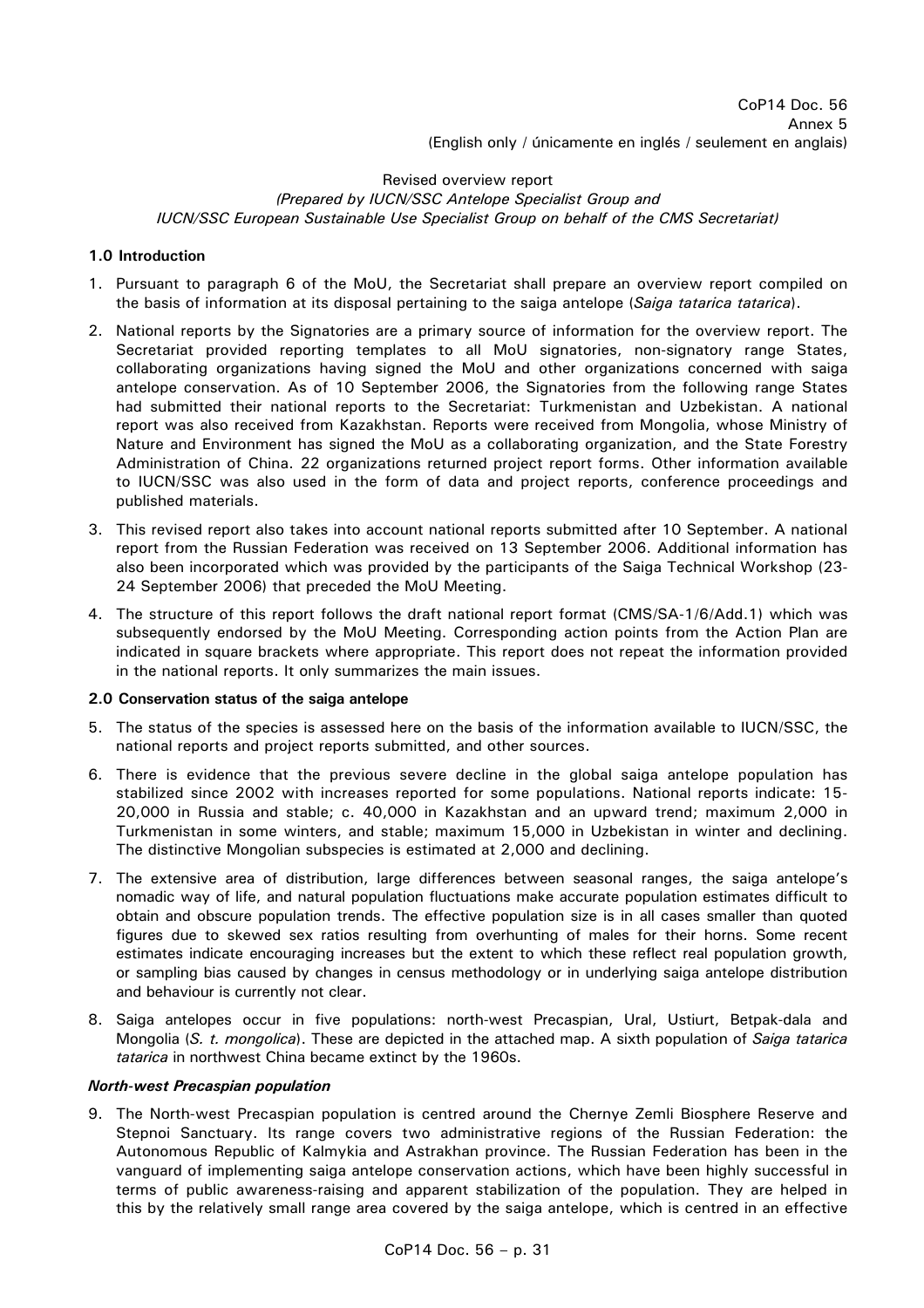protected area. Actions taken include livelihoods interventions, anti-poaching patrols and public awareness campaigns. Poaching is still ongoing, though apparently at a less intense commercial level than previously.

## *Ural population*

10. The Ural population is in the far west of Kazakhstan, between the Volga and Ural rivers. It is a transboundary population, overlapping to a small extent with the Russian Federation. The Ural population suffers from neglect due to its position, remote from Almaty. Although aerial surveys are carried out there annually, and *Okhotzooprom* have an on-the-ground presence, there has been little or no other intervention or research in at least the last 10 years. There is a protected area for this population in the Russian Federation.

# *Ustiurt population*

- 11. The Ustiurt population occurs west of the Aral Sea, and is a transboundary population. In general the population is in Kazakhstan most of the year, moving into Uzbekistan in the winter, and in severe winters migrating south through Uzbekistan to Turkmenistan. There are several protected areas within the recent range of this population. Kazakhstan: Buzachinsk Sanctuary; Ustiurt National Park;. Turkmenistan: Kaplankyr State Reserve (282,000 ha); Sarykamysh Sanctuary (551,000 ha); Shasenem Sanctuary (169,000 ha) and an Ustyurt Sanctuary is planned; Uzbekistan: Saiga State Sanctuary (1,000,000 ha). The number of saiga antelopes that currently occur in these protected areas, and at what time of year, is unknown.
- 12. The Ustiurt population is the site of the most intense current poaching pressure and disturbance (although Ural is not included in this comparison due to lack of data). This is due to the population currently being larger and/or denser than in Betpak-dala because it is more remote with a lower human population density, hence heavy poaching started later than in Betpak-dala. Remoteness also means it is hard to police and has particularly severe social problems. It has large-scale transport routes passing through it. It is also a transboundary population, with associated problems concerning implementation of protection, and one which is likely to be particularly hard hit by upcoming infrastructural development linked to oil and gas extraction.
- 13. Interventions have included socio-economic surveys in both the Uzbekistan and Kazakhstan ranges of the population, and a pilot alternative livelihood project in Kazakhstan. An aerial census is carried out annually in the Kazakhstan part of the range, and Kazakhstan also has anti-poaching patrols, which have recently apprehended poachers in the area.

## *Betpak-dala population*

14. The Betpak-dala population's historical range covers a large area of central Kazakhstan, approximately from the Moinkum Sands/Chu River in the south, to Lake Tengiz and the Karaganda region in the north. The Betpak-dala population suffered particularly badly from poaching in the late 1990s, due to its location in a relatively populated area closest to Almaty. Currently, socio-economic surveys suggest that there is sporadic opportunistic poaching, but the population is too low to support large-scale commercial hunting. Improved monitoring and law enforcement may also have had a positive effect. It is the population of most interest to the Government of Kazakhstan and international NGOs with relation to protected area networks, in part due to the high bird interest of parts of the region. It has been the subject of more previous research than other populations, and many projects are currently under way by a number of NGOs. These encompass scientific research, social surveys, livelihood enhancement, anti-poaching, education and awareness. Aerial censuses are carried out annually. A network of protected areas within the saiga antelope's range is planned, to complement existing reserves: Kurgaldjinsk Zapovednik, Turgai Zapovednik, Andasai Zapovednik, Zhusandalinskaya Protected Zone. Proposals have been developed, with the support of the Kazakhstan Committee on Forestry and Hunting, for the creation of the Irgyz-Turgai Protected Zone (6,700,000 ha) covering the main calving area and the "Altyn-Dala" proposed state reserve (490,000 ha).

## *Mongolian sub-species*

15. Distribution of the Mongolian sub-species, *Saiga tatarica mongolica,* is centred on the Shargiin Gobi, Khuisiin Gobi and Dorgon Steppe in western Mongolia. This area represents a significant expansion since the 1970s but is still only about 20% of the historical distribution. The nominate subspecies formerly occurred in southwest Mongolia but is now extinct there. The population of Mongolian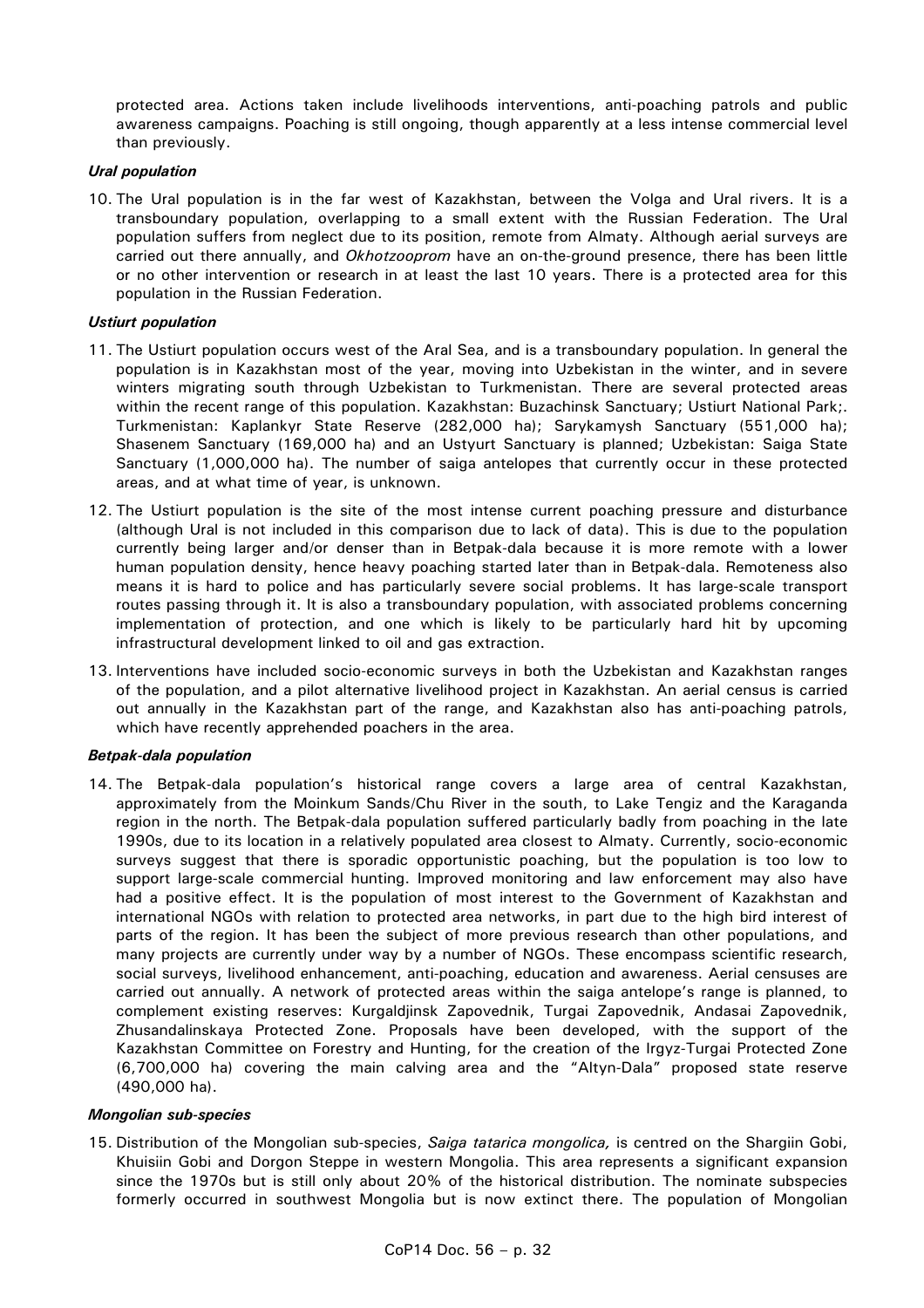saiga antelopes was estimated at about 2,000 in summer 2006, down from 3,000 in the year 2000. Both poaching and adverse weather are involved in this decline – an estimated 80 % of the saiga antelope population died during the harsh winter of 2002. Effects of drought are exacerbated by increasing numbers of domestic livestock occupying available water sources. Sharga-Mankhan Nature Reserve (390,000 ha) was established in 1993 to protect two populations of Mongolian saiga antelopes. A small part of the range also lies within Khar Us Nuur National Park. A reserve has been proposed in Khuisiin Gobi. However, patrolling and other conservation activities in reserves are limited by lack of funding. Current conservation actions include anti-poaching patrols and feasibility studies for further intervention. A recent seizure of 36 horns provides some evidence that Mongolia is becoming a transit route for the illegal horn trade from Kazakhstan. Two or three people poaching on the Mongolian population were caught in 2005. A recent taxonomic revision (Wilson & Reeder 2005) lists Mongolian Saiga as a separate species, *S. borealis*. Based on latest genetic evidence, IUCN/SSC Antelope Specialist Group continues to regard it as *S. t. mongolica*.

16. Conservation measures required are: fund anti-poaching measures to make them fully effective; institute public engagement activities, including awareness and livelihood enhancement; establish a captive breeding facility to preserve the distinctive gene pool; estimate population size using a reliable method and map saiga antelope movements.

#### *Saiga antelopes in China*

17. In China, *Saiga tatarica tatarica* formerly occurred in the Dzungarian Gobi of Xinjiang, northwest China, but they became extinct by the 1960s. There have been a few subsequent reports of saiga antelopes from this area that probably relate to wandering individuals from Kazakhstan. A captive breeding herd, currently numbering 51 animals, is kept at the Wuwei Endangered Animal Breeding Center, Gansu Province. Reintroduction remains a future aim but there is no detailed implementation schedule at present.

| <b>Population</b>          | <b>Average numbers</b><br>2001-2005/6 | Proportion of<br>1980s population | Latest estimate | <b>Postulated trend</b> |
|----------------------------|---------------------------------------|-----------------------------------|-----------------|-------------------------|
| NW Precaspian [RU]         | 15-20,000                             | 13%                               | 15-20,000       | Stable/increasing       |
| Ural [KZ, RU]              | 8,300                                 | 7%                                | 12,800          | <b>Stable</b>           |
| Ustiurt [KZ, TM, UZ]       | 16,600                                | 9%                                | 17,800          | Decreasing              |
| Betpak-dala [KZ]           | 8,500                                 | 2%                                | 16,800          | Increasing              |
| Mongolia [S. t. mongolica] | $\blacksquare$                        |                                   | 2,000           | Decreasing              |
| Total                      |                                       |                                   |                 |                         |
| (S. t. tatarica)           | 48,400-53,400                         |                                   | 64,400-69,400   |                         |

|  |  | Table 1. Populations of saiga antelope based on information collected for the 2006 CMS MoU meeting |
|--|--|----------------------------------------------------------------------------------------------------|
|  |  |                                                                                                    |

#### **3.0 Implementation of the Action Plan**

- 18. *MoU*. The CMS MoU was first signed by Turkmenistan at the Eighth Meeting of the CMS Conference of the Parties in November 2005. It was signed in Bonn by Uzbekistan in May 2006. Kazakhstan signed the MoU during the first meeting of the signatories of the MoU on 25 September 2006, and it subsequently entered into effect. Signature by the Russian Federation would mean that all *Saiga tatarica tatarica* range States will have formerly associated themselves with the MoU and the new international forum it creates. This would significantly enhance conservation efforts regionally and globally. The Ministry of Nature and Environment of Mongolia has signed the MoU as a collaborating organization in light of CITES Decision 13.30 relating to its sub-species. Consideration should be given to extending the MoU and Action Plan to include China and Mongolia so that the instruments are applicable to the species as a whole.
- 19. *International Agreements*. *Saiga tatarica tatarica* was listed in CMS Appendix II in 2002. The saiga antelope was included in Appendix II of the Convention on International Trade in Endangered Species of Wild Fauna and Flora (CITES) in 1995. At its 13th meeting in October 2004, the Conference of the Parties to CITES adopted nine interconnected Decisions on saiga antelope, *inter alia* urging all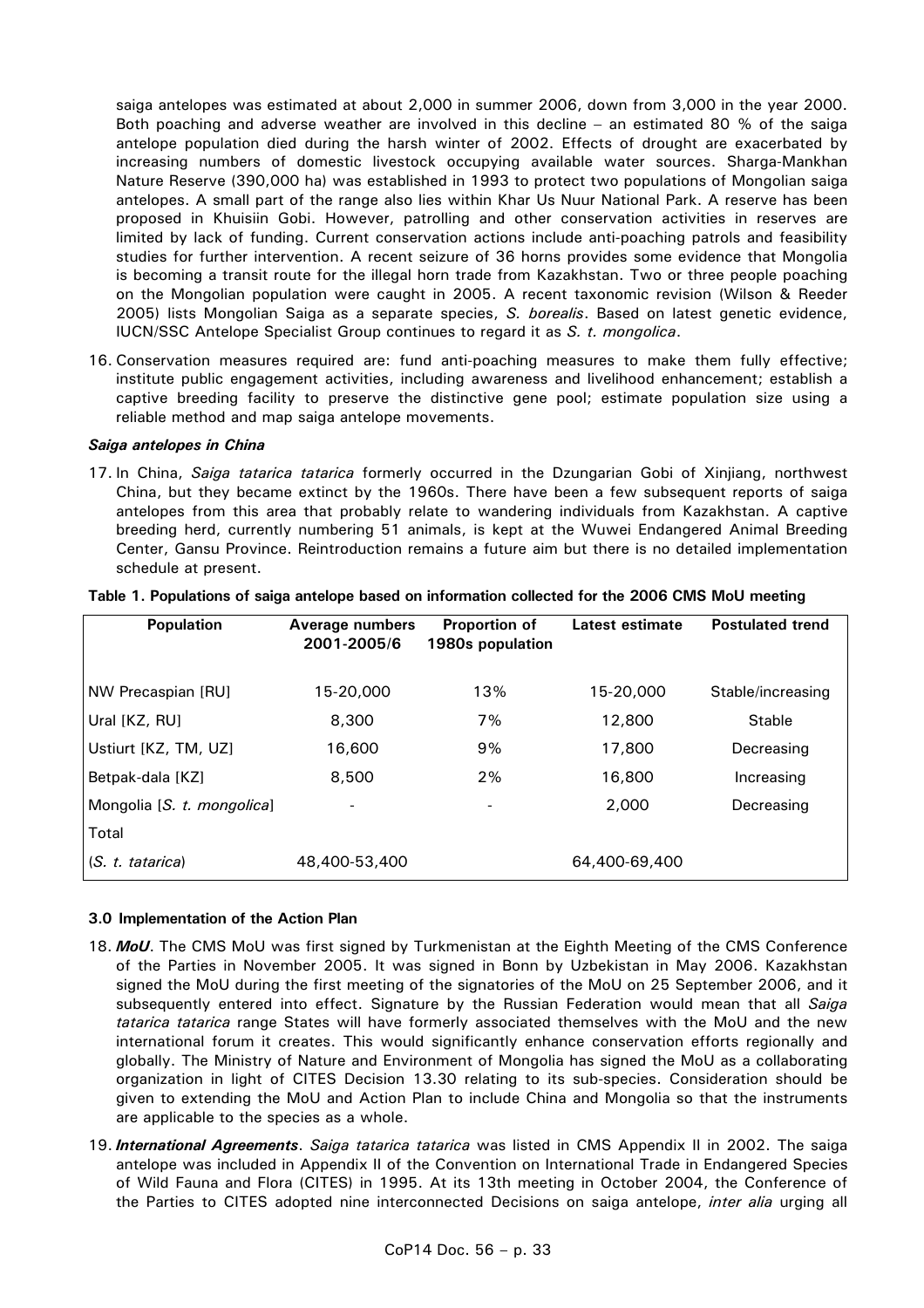concerned Parties, range States, organizations and stakeholders to work together to halt further population declines, improve trade controls and support the entry into effect of the CMS MoU and the implementation of the Action Plan. The IUCN World Conservation Congress in November 2004 also adopted a comprehensive resolution on saiga antelope conservation urging increased international action.

- 20. *Habitat [AP Objective 2].* The Action Plan calls for habitats to be restored to optimal levels. Range State reports indicate low levels of habitat loss or degradation. Habitats are intact or moderately fragmented across the global range, and habitat quality is likely to have been improving over the last decade in all locations except Mongolia, due to a sharp reduction in livestock grazing pressure.
- 21. Protected areas coverage is patchy. A major problem remains chronic lack of funding for many sites which limits or prevents any meaningful management activity. Long distances between summer and winter ranges have further complicated the establishment of a comprehensive protected area network. This issue is currently being addressed in Betpak-dala through proposals for an extensive protected zone. Table 2 lists protected areas containing saiga antelopes.
- 22. *Populations shared between range States [AP Objective 3].* The largest transboundary population is in Ustiurt. A bilateral agreement has been signed between **Kazakhstan** and **Turkmenistan** and a state landscape transboundary reserve is planned in **Uzbekistan**, the third range State where this population occurs.
- 23. *Laws, Institutions and Trade [AP 1.6.3, 1.6.4., 1.6.5].* The saiga antelope is legally protected in all countries of its breeding range: **Kazakhstan, Mongolia, the Russian Federation, Turkmenistan, Uzbekistan,** and in former range State **China**. Legal frameworks are generally adequate but increased patrolling and much more stringent enforcement are needed for these to be fully effective.
- 24. International trade in saiga antelopes and parts and derivatives thereof is authorized but strictly regulated under the terms of CITES. Since 2001, recommendations have been in place to suspend imports of specimens of saiga antelope from **Kazakhstan** and the **Russian Federation**. The Government of **China** is registering stocks of saiga antelope parts and derivatives. TRAFFIC and the Wildlife Conservation Society are currently undertaking a large-scale survey of trade issues under the auspices of the CITES Secretariat. The survey runs until December 2006 and will analyse trade data (legal and illegal), trends, routes and markets.
- 25. Preliminary results of the CITES trade and market studies confirm the importance of saiga horn as an essential and virtually irreplaceable ingredient in Traditional Asian Medicine, and show the availability of both fresh and old horns on Asian retail markets, the relative scarcity of the product in the face of continued demand, and significant price increases in recent years. According to trade data reported by Parties to CITES, 67 tons of saiga parts and derivatives were traded between 1995 and 2004. This is estimated to represent 280,000 animals. In addition, an unknown amount of saiga horn is traded illegally.
- 26. The nine Decisions adopted by CITES in 2004 were developed mainly to address concerns related to non-sustainable use of and illegal trade in saiga antelopes. Their implementation and overall impact will be discussed in October 2006 and June 2007, when CITES Parties and range States have to report on actions taken to comply with these Decisions.
- 27. *Captive Breeding [AP 1.7]*. In the **Russian Federation**, the Centre for the Conservation of Wild Animals (CWA) of Kalmykia has led the way in successfully breeding saiga antelopes, though additional funding is needed for expansion and consolidation of facilities. A small centre in Rostov *oblast* has received training and saiga antelopes from staff of the CWA. There is a breeding centre in Astrakhan *oblast* and saiga antelopes are kept at the Moscow Zoological Gardens. In total the captive population is more than 110 animals. Further facilities are planned.
- 28. Wuwei Endangered Animal Breeding Centre in Gansu province, **China**, established a breeding herd in the 1980s with a view to future reintroduction. It now has 51 animals. A small group was sent there from the Kalmykia Breeding Centre in 2004.
- 29. Attempts in **Mongolia** to establish a captive breeding herd in the 1970s were unsuccessful. WWF Mongolia is currently conducting a feasibility study on establishing a captive breeding herd and possible reintroduction.
- 30. At the international level, a number of zoos and collections have kept saiga antelopes, mostly with limited breeding success. The Zoological Society of San Diego conducted captive breeding over a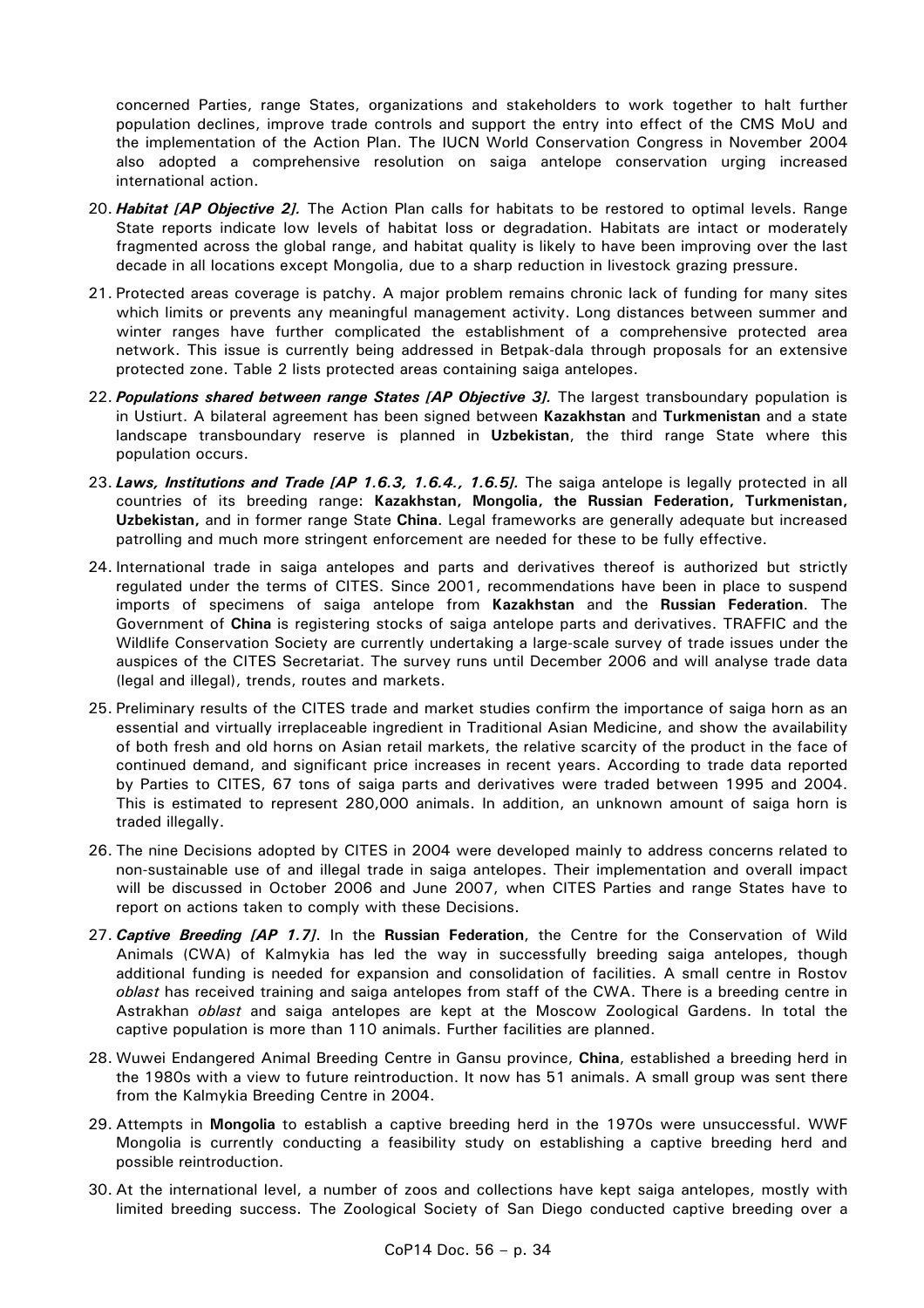34<sup>o-o</sup>year period, from 1962 to 1996, with cooperation from facilities in Europe and the United States, and produced 118 offspring. The Centres for Conservation and Species Survival, a consortium of zoos in the United States, are currently planning cooperative captive breeding programmes.

- 31. There is a stated intention by the Government of Kazakhstan to establish a saiga antelope breeding facility in **Kazakhstan** in the near future.
- 32. There is a proposal from **China** for a workshop to bring together experts in captive breeding of saiga antelopes. There is a need for training and exchange of expertise.
- 33. Representatives of the traditional medicine industry in **China** have expressed to the CITES Secretariat their interest in establishing commercial breeding operations for saiga antelopes with the intention to produce horns.
- 34. *Education and Awareness [AP 3.2].* Education and awareness programmes have been carried out in most range States; further activities and publications are planned. An excellent visitor centre has just been unveiled at the Kalmykian captive breeding centre. There are at least two websites that contain saiga conservation information, and *Saiga News* has been operational for 18 months. This is a biannual newsletter available electronically and in paper versions, in English and the range State languages. There has been a lot of publicity in the mass media at all scales and using all formats – film, TV, newspapers and magazines.
- 35. *Human Dimension.* Surveys of social attitudes have been conducted in the **Russian Federation** (Kalmykia**)**, Betpak-dala and Ustiurt (**Kazakhstan** and **Uzbekistan**), using standardized questionnaires. The results are now being analysed. This has not been done for the Ural population. An update in **Mongolia** forms part of current proposals.
- 36. There has been some direct but small-scale intervention to improve local people's livelihoods in Kalmykia in **Kazakhstan** and the **Russian Federation**. Linking improved local livelihoods with saiga antelope conservation is critical to conservation success and expanded programmes throughout saiga antelope range are a priority.
- 37. *Ecological Studies [AP 1.2, 1.3, 1.4].* The Action Plan calls for adoption of standardized monitoring programmes and field investigations of breeding biology and ecology.
- 38. Aerial and ground counts are conducted in most parts of saiga antelope range. Different census techniques have been reviewed and 'best practice' methodologies adopted for birth area censuses. Some standardization and collation of data have also been undertaken for herd counts in **Kazakhstan**, the **Russian Federation** in Kalmykia and **Uzbekistan**. There is a need to develop best practice for population size estimation, whether by aerial survey or other means. A proposal to do this in **Kazakhstan** is under development.
- 39. Regular monitoring of sex/age ratio in saiga antelope populations is ongoing in the **Russian Federation** in Kalmykia and Ustiurt, though funding for these activities will cease in 2007. This is planned for **Mongolia** under a current proposal.
- 40. An international research project on the reproductive ecology of the saiga antelope is being carried out. Other proposed projects include satellite tracking and other aspects of saiga antelope ecology.
- 41. *Threats*. National reports listed the following main threats. **Kazakhstan**: hunting for meat and hunting for horns – medium level threats. Other factors are of low importance. **Russian Federation:** predation – very high level threat; climate and fragmentation – high level; other factors are regarded as medium or low level. **Turkmenistan**: predation – high level threat; other factors are regarded as low. **Uzbekistan**: hunting for horns or trade – very high; demographic factors – high level. **Mongolia**: Hunting for horns/trade and competition with livestock – very high; habitat loss, drought and severe winters – high.
- 42. *Priority Actions*. Priority actions listed in the range State reports are: **Kazakhstan**: create new specially protected areas; captive breeding. **Russian Federation**: analyse rutting progress; analyse pasture status. **Uzbekistan**: establish efficient mobile inspection teams; establish a landscape *zakaznik*/sanctuary; carry out regular monitoring of saiga antelope populations; captive breeding. **Mongolia**: reintroduction to former distribution.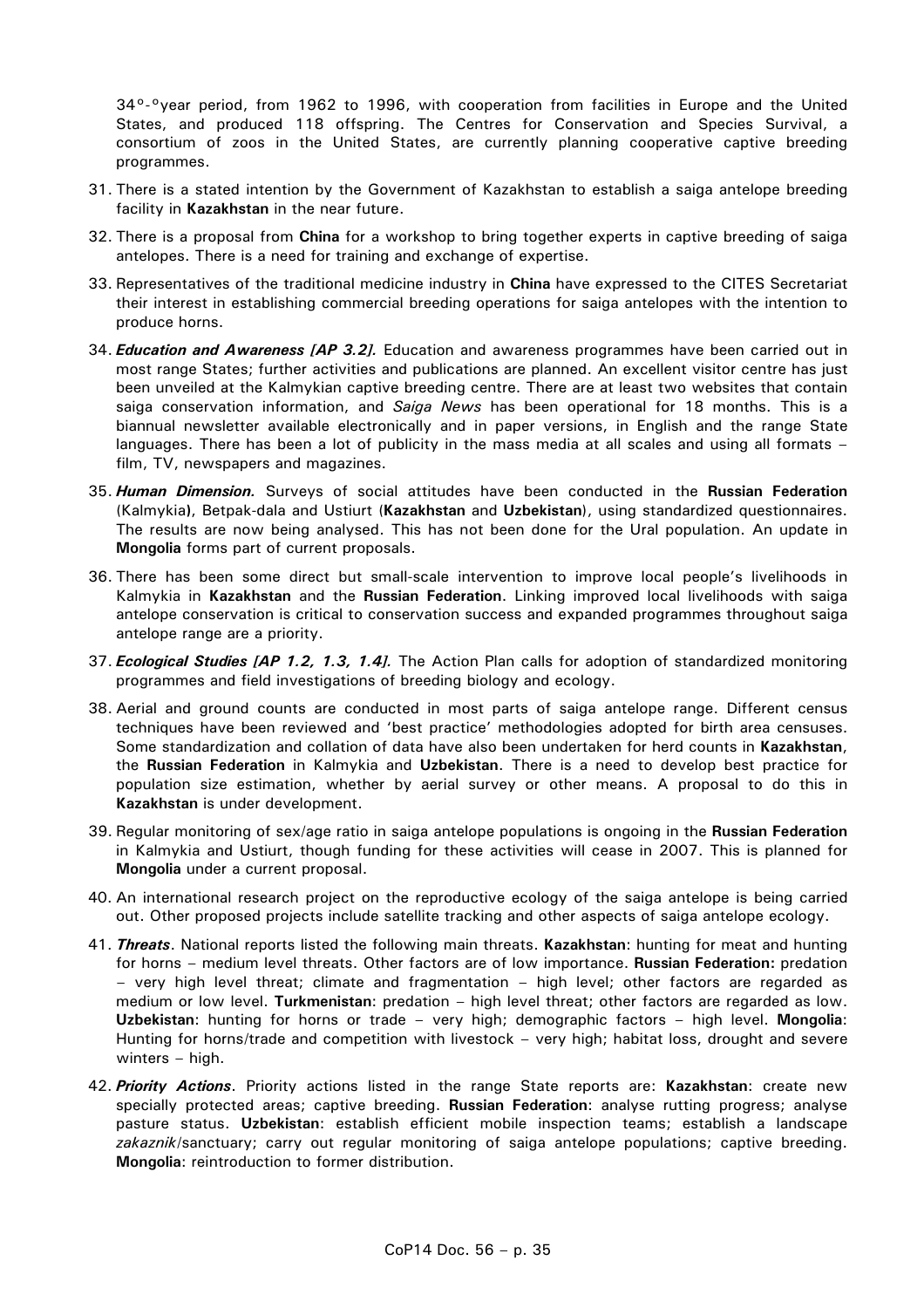# **4.0 Evaluation**

- 43. Based on the synthesis of the national reports and other available information the following achievements can be recognized:
	- Awareness of the critical plight of the saiga antelope has been recognized at international and other forums.
	- Conservation interventions by governmental and non-governmental organizations have increased, and there is improved collaboration between them.
	- The severe global population decline has apparently been halted and some populations may have begun to increase.
	- Improved techniques have led to regular breeding of captive animals.
	- Integration of saiga antelope conservation into wider biodiversity conservation has been initiated.
	- Widespread public awareness campaigns have been effective.
	- The Government of China has expressed its commitment to control trade in parts and derivatives of saiga antelopes and interest in contributing to international conservation efforts within the range States.

44. Less progress has been achieved in the following fields:

- Anti-poaching efforts have intensified but should be extended to all parts of the range and given sufficient funding to make them fully effective.
- Existing laws prohibiting saiga antelope hunting and trade need stringent enforcement to ensure arrest and successful prosecution of offenders.
- Some socio-economic surveys have been carried out and pilot projects on livelihoods conducted, but the human dimension has so far otherwise been relatively neglected. Integration of local communities into saiga antelope conservation programmes, especially alternative livelihood provision will be critical for long-term success.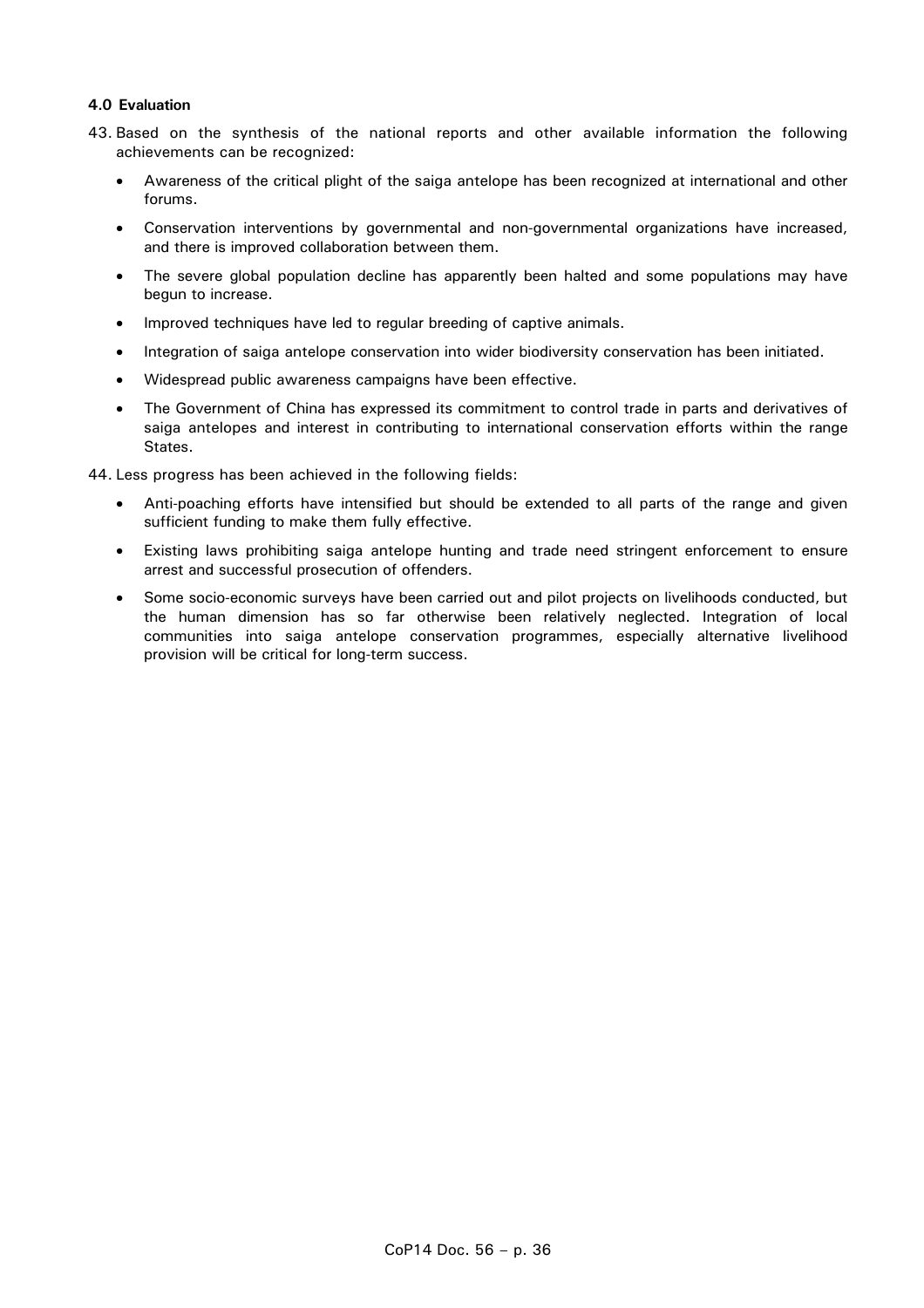# **RANGE OF SAIGA ANTELOPE**



So rce Milner G lland et al (2001) Or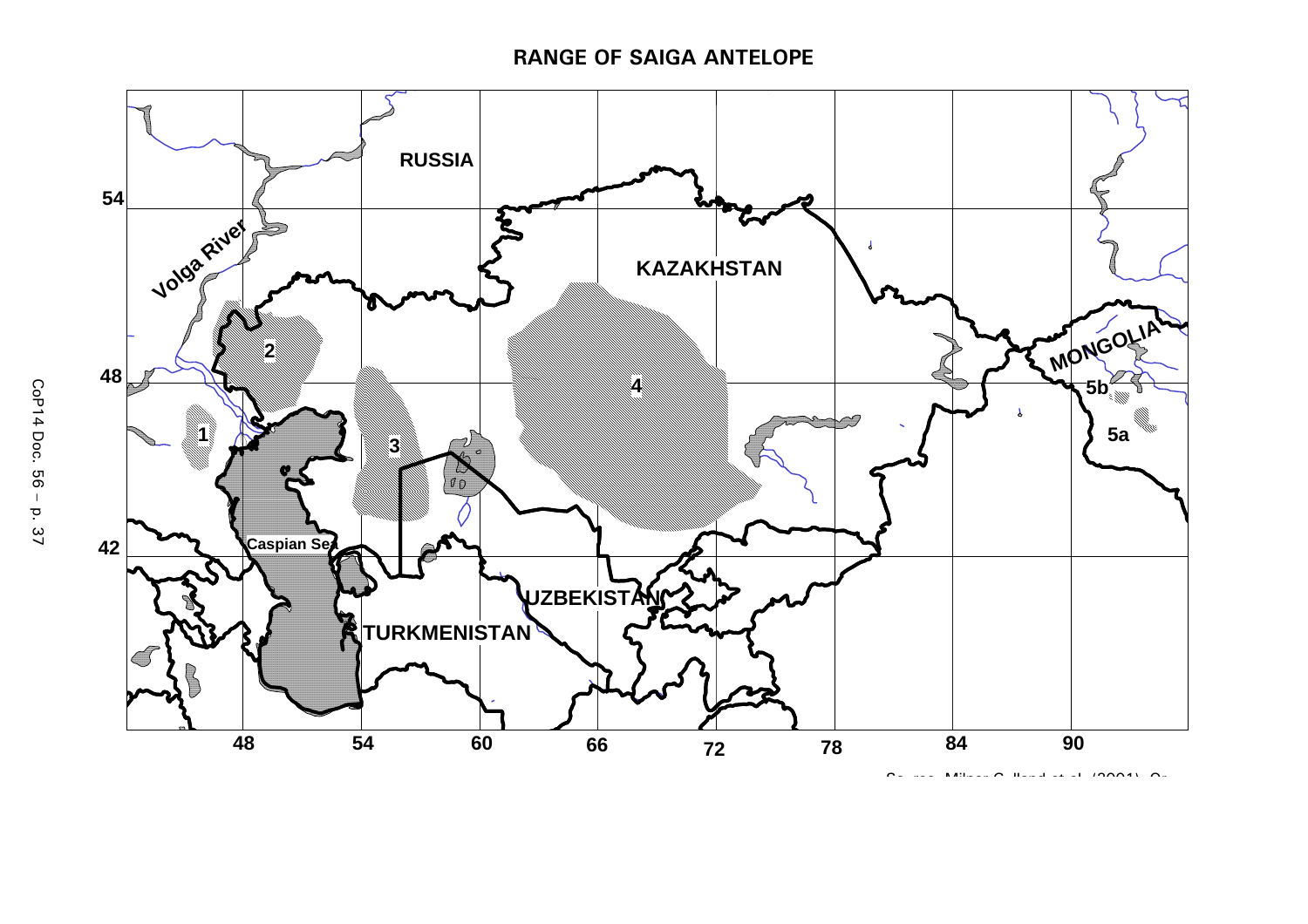| Table 2. Saiga antelope occurrence in Protected Areas |           |                         |                                         |                  |                      |  |  |  |
|-------------------------------------------------------|-----------|-------------------------|-----------------------------------------|------------------|----------------------|--|--|--|
| <b>Name</b>                                           | Area (ha) | <b>IUCN</b><br>Category | <b>Months saiga</b><br>antelope present | Rut <sup>1</sup> | Calving <sup>1</sup> |  |  |  |
| <b>Russian Federation</b>                             |           |                         |                                         |                  |                      |  |  |  |
| Chernye Zemli Biosphere<br>Reserve                    | 121,900   |                         | $1 - 12$                                | Yes              | Yes                  |  |  |  |
| Stepnoi Sanctuary                                     |           |                         | $1 - 12$                                | Yes              | Yes                  |  |  |  |
| Mekletinskiy Wildlife Reserve                         | 10,520    |                         | Varies                                  |                  | Rarely               |  |  |  |
| <b>Tinguta Wildlife Reserve</b>                       | 19,780    |                         | $1 - 12$                                | Yes (partly)     | Yes (partly)         |  |  |  |
| Proposed                                              |           |                         |                                         |                  |                      |  |  |  |
| Sarpinskiy Wildlife Reserve                           | 19,590    |                         | 6                                       |                  |                      |  |  |  |
| Kharbinskiy Wildlife Reserve                          | 16,300    |                         |                                         |                  |                      |  |  |  |
| Saiga Wildlife Reserve                                | 60,000    |                         |                                         |                  |                      |  |  |  |
| <b>Kazakhstan</b>                                     |           |                         |                                         |                  |                      |  |  |  |
| Kurgaldjinsk Zapovednik                               | 258,963   |                         | $5 - 10$                                |                  | Some years           |  |  |  |
| Turgai Zakaznik                                       | 348,000   |                         | $5 - 10$                                |                  | Some years           |  |  |  |
| Andasai Zakaznik                                      | 1,000,000 |                         | $10 - 4$                                | Yes              | No                   |  |  |  |
| Zhusandalinskaya Protected<br>Zone                    | 2,757,500 |                         | $10 - 4$                                | Yes              | No                   |  |  |  |
| South-Kazakhstan Protected<br>Zone                    | 6,258,000 |                         | $10 - 4$                                | Yes              | No                   |  |  |  |
| <b>Ustiurt National Park</b>                          | 223,342   |                         | $1 - 12$                                | Some years       | Some years           |  |  |  |
| Proposed                                              |           |                         |                                         |                  |                      |  |  |  |
| Irgiz-Turgai Protected Zone                           | 6,700,000 |                         | $1 - 12$                                | Yes              | Yes                  |  |  |  |
| Zhaltyrkol Protected Zone                             | 1,400,000 |                         | 1-12 (some years)                       | Some years       | Yes                  |  |  |  |
| <b>Turkmenistan</b>                                   |           |                         |                                         |                  |                      |  |  |  |
| Kaplankyr State Reserve                               | 282,000   | $\mathbf{I}$            | $11-3$                                  |                  |                      |  |  |  |
| Sarykamysh Sanctuary                                  | 551,000   |                         | $11 - 3$                                |                  |                      |  |  |  |
| Shasenem Sanctuary                                    | 169,000   |                         | $11-3$                                  |                  |                      |  |  |  |
| Proposed                                              |           |                         |                                         |                  |                      |  |  |  |
| <b>Ustyurt Sanctuary</b>                              | 150       |                         | $11-3$                                  |                  |                      |  |  |  |
| <b>Uzbekistan</b>                                     |           |                         |                                         |                  |                      |  |  |  |
| Saigak State Zakaznik                                 | 1,000,000 | Ш                       | $10-5$                                  | Yes              | Possibly             |  |  |  |
| <b>Mongolia</b>                                       |           |                         |                                         |                  |                      |  |  |  |
| Sharga-Mankhan                                        | 390,000   |                         | $1 - 12$                                | Yes              | Yes                  |  |  |  |
| Khar Us Nuur NP [part of]                             |           |                         | $1 - 12$                                |                  |                      |  |  |  |
| Proposed                                              |           |                         |                                         |                  |                      |  |  |  |
| Khuisiin Gobi                                         |           |                         | $1 - 12$                                | Yes              | Yes                  |  |  |  |

 $1$  'Yes' and 'Some years' refer to the situation c. 20 years ago. With the severe recent population declines, rut and calving may not currently occur in a particular locality every year.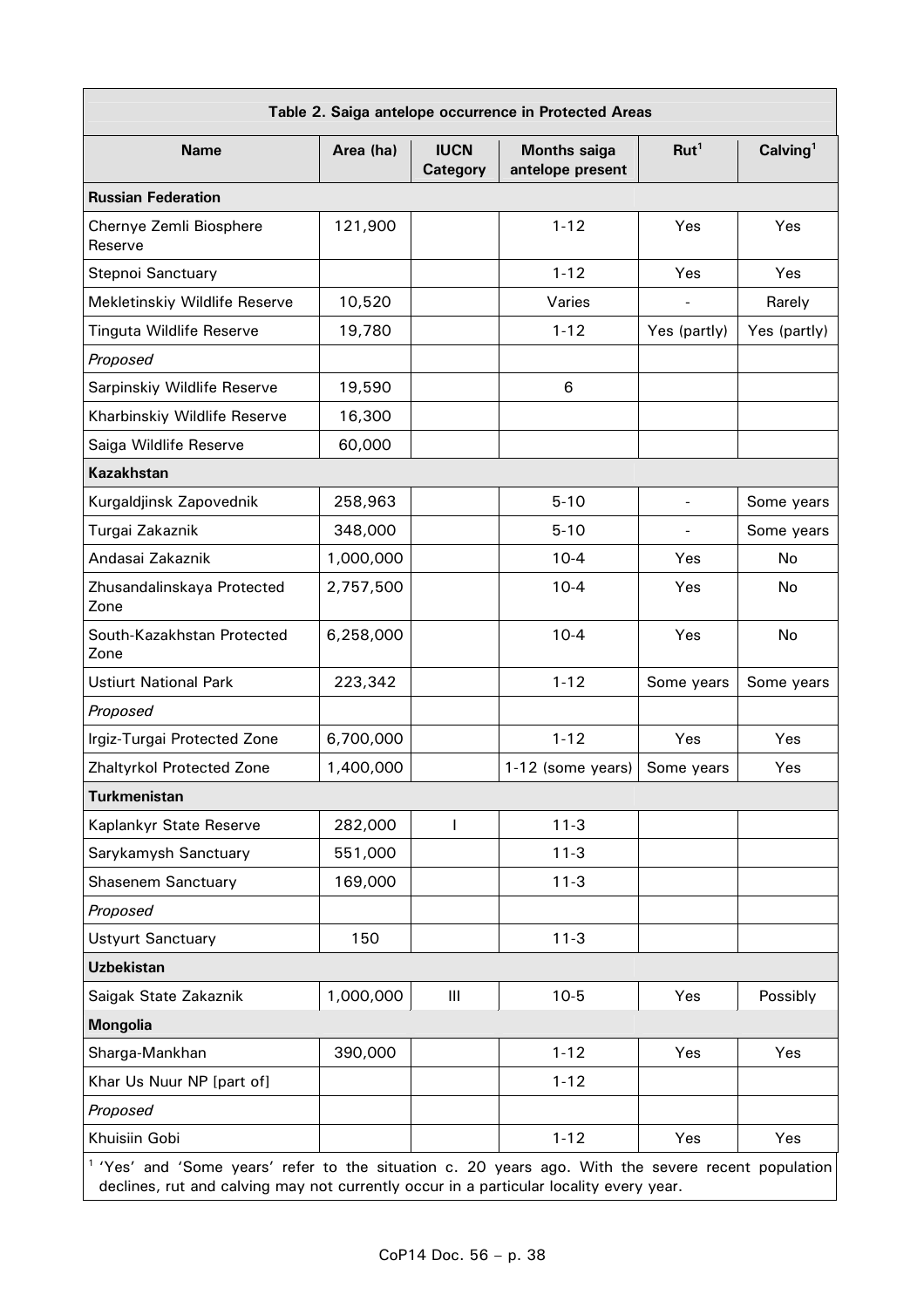# **Trade in saiga antelope horns and other parts: an overview of recent global trade trends and conservation aspects with a focus on market demand in Southeast Asia.**

## **von Meibom, S., Vaisman A., Leong, S.H., Xu, H. (2006).**

## **TRAFFIC Project report to the CITES Secretariat, CITES Project No. S-287**

## **Executive summary**

The saiga antelope *Saiga tatarica* inhabits the semi-arid deserts of Central Asia; it is found in Kazakhstan, Mongolia, the Russian Federation and in parts of Turkmenistan and Uzbekistan. The species has been hunted for its horns, meat and hides for several centuries and there are records of historic exports of saiga horns to China in the 18th century. By the early 20th century, hunting had reduced saiga antelopes to near-extinction but, following a ban on hunting, the populations recovered and commercial hunting of saiga antelopes was resumed in the 1950s and continued until the late 1990s. However, the situation changed dramatically with the collapse of the Soviet Union in the early 1990s and resulted in a sharp increase in poaching of saiga antelopes throughout the species' range. Over the last 10 years the population has shown an observed decline of over 90 %, mainly owing to poaching of and illegal trade in Saiga horns and other products, such as meat. The horns, which are only borne by the males, were the main target of poachers and are traded to East and Southeast Asia, where they are used in traditional Asian medicine. The selective hunting of males has resulted in a skewed sex ratio and reproductive collapse. The global population of the nominate subspecies, *S. t. tatarica*, is now estimated to be at around 56,300 – 61,300 animals, down from 1,250,000 in the mid-1970s.

China is the largest importer of saiga antelope horns. However, Southeast Asia is also known to have a large demand for saiga antelope horns for use in traditional medicines and to play an important role as a trading or transit region for saiga horns. Since 2002, the saiga antelope has been listed as *Critically Endangered* in the IUCN Red List of Threatened Species and has been listed in Appendix II of the Convention on International Trade in Endangered Species of Wild Fauna and Flora (CITES) since 1995. It is also listed in Appendix II of the Convention on the Conservation of Migratory Species of Wild Animals (CMS).

The aim of this project, which was commissioned by the CITES Secretariat, was to compile up-to-date information on current trade in saiga products and derivatives, focusing on some key areas. These key areas included analysing global trade in saiga parts and derivatives, undertaking market research in Malaysia and Singapore, compiling information on the population status, levels of poaching and trade in Kazakhstan, the Russian Federation and Uzbekistan, and providing information on the availability and management of stockpiles of saiga parts in some important consumer States, such as China. More general information on the demand, availability and recent trade trends in saiga horns in China has been recently compiled by the Wildlife Conservation Society on behalf of the CITES Secretariat and therefore this report only focused on the management of saiga horn stocks in China.

The information used in this report was compiled from literature references and interviews with saiga experts and government officials, market surveys in Malaysia and Singapore, and an analysis of global trade figures for saiga parts and derivatives, as recorded in the CITES trade database.

# **Analysis of global trade in saiga horns reported in 1995 – 2004**

In the period from 1995 to 2004, CITES Parties reported in total exports and re-exports of 87,449°kg of saiga horns and 10,940 horns. This is equivalent to around 518,000 to 931,500 horns or 259,000 to 465,750 male saiga antelopes. Of the 87,449 kg of horns, 38,813 kg were reported as direct exports and 48,636°kg of horns as re-exports. The most important (re-)exporter was Kazakhstan (31,323°kg, all exports), followed by the Russian Federation (16,870°kg, consisting of 7,360°kg of saiga horn reexported from Kazakhstan and 9,510°kg exported) and Singapore (15,581°kg, all re-exported). Annual trade volumes fluctuated over the 10-year period with a peak of 19,120°kg of horns exported in 2001. Following 2001, trade levels decreased steadily, from 12,101°kg in 2002, to 8,306°kg of horns in 2004.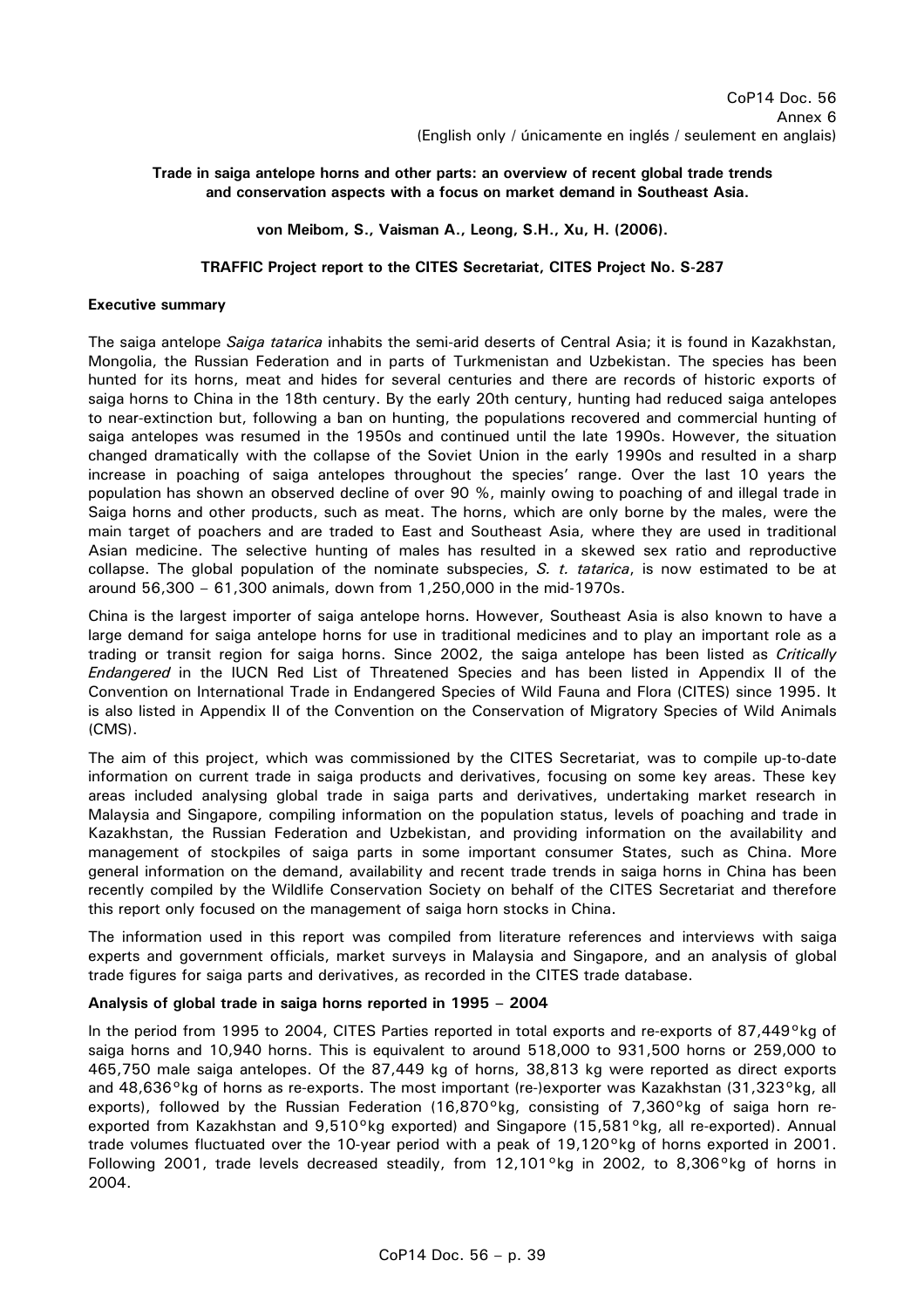The largest importers of saiga horn were China (34,851°kg), Singapore (17,186°kg) and Japan (13,312 kg). Countries and territories such as Singapore, Hong Kong SAR and Malaysia play important roles as re-exporters, re-exporting amounts similar to that of reported imports. Singapore appears to be the main hub of saiga horn trade in Southeast Asia, importing the majority of saiga horns from the Russian Federation and Hong Kong SAR and re-exporting mainly to China, Hong Kong SAR and Malaysia. Hong Kong SAR plays a similar role in East Asia and imported the majority of saiga horn from Singapore and Malaysia and re-exported the majority to Singapore and Japan.

In addition to the horns, CITES Parties also reported various other products derived from saiga antelopes. For example, over two million derivatives containing saiga antelope have been reported in trade in 1995°–°2004. China is the biggest exporter of saiga horn derivatives and exported 1.8 million derivatives in 1995°-°2004, of which the large majority (>98°%) was exported to Japan. 140 specimens of saiga antelope reported as trophies and 193 live specimens were traded in 1995°–°2004. The Russian Federation exported the large majority of both categories (131 trophies and 170 live specimens).

Both Kazakhstan and the Russian Federation have continued to export specimens of saiga antelopes since 2001, despite recommendations from the CITES Standing Committee to suspend imports from these two countries until they had complied with recommendations made by the Standing Committee in 2001.

## **Status of saiga antelopes, poaching and illegal trade in Kazakhstan, the Russian Federation and Uzbekistan**

In the Russian Federation, Kazakhstan and Uzbekistan poaching remains the basic threat to the species and is the main cause of the dramatic declines observed since the mid-1990s. Numbers of all five populations of saiga antelopes have dramatically decreased since the mid-1970s. Currently, the total number of saiga antelopes is estimated at around 56,300 to 61,300 individuals, down from approximately 1,250,000 individuals in the mid-1970s. There are some indications that one or two of the populations may recently have been stabilizing in numbers, however it is too early to confirm these indications.

The Betpak-Dala population has been the population most affected by poaching in the 1990s, probably owing to its location in a relatively populated area closest to Almaty, and consequently is the population with the largest decreases. However, the Ustiurt population is the site with the most intense current poaching pressure. This is due to the population currently being larger and denser than in Betpak-Dala, where the population is too low to support large-scale commercial hunting. Owing to the selective hunting of male antelopes for their horns, the sex ratio of populations has been significantly skewed and adult males have represented as little as 5.7°% of the Ustiurt population and 12.7°% in the northwestern Precaspian population.

Despite the efforts of governmental bodies, illegal hunting of saiga antelopes is still extensive. This indicates that the system of purchasing and subsequently illegally exporting horns abroad not only persists, but also is well organized and a profitable business. In Kazakhstan, the Russian Federation and Uzbekistan, the areas inhabited by saiga antelopes are located in economically deprived regions. Illegal hunting often serves as an important source of income, from the sale of saiga horns for subsequent export to Asia, and the sale of saiga meat for local consumption. The meat is also used for subsistence. Some saiga antelope populations are at such low levels that commercial hunting for the horns is no longer profitable. In these areas, saiga antelopes are mostly hunted for meat for subsistence use or local sale. Some saiga meat is also exported, for example from Uzbekistan to Kazakhstan where higher prices can be obtained.

Prices for saiga horn have increased considerably since the mid-1990s. In the early 2000s, saiga horns were purchased from local people for as much as USD 180 per kg in Kazakhstan and the Russian Federation and for up to USD 120 per kg in Uzbekistan (compared to USD 30 per kg paid in 1994 to local people, as described by Chan *et al.*, 1995). Such high prices certainly stimulate poaching. One carcass of a saiga antelope costs approximately USD  $11.5^{\circ}$ – $^{\circ}13.5$  in the Russian Federation, and in Uzbekistan the price varies from USD 8 to USD 16. In Uzbekistan, prices of saiga meat are approximately 1.5 to 2 times lower than that of beef.

In Kazakhstan, official stockpiles of saiga antelope totalled 3,500 to 4,000 kg in 1995 and in the Russian Federation some 1,500°kg. Today, according to the information obtained, neither country has official stockpiles of saiga antelope horns. Since 1995, Kazakhstan exported, according to CITES annual report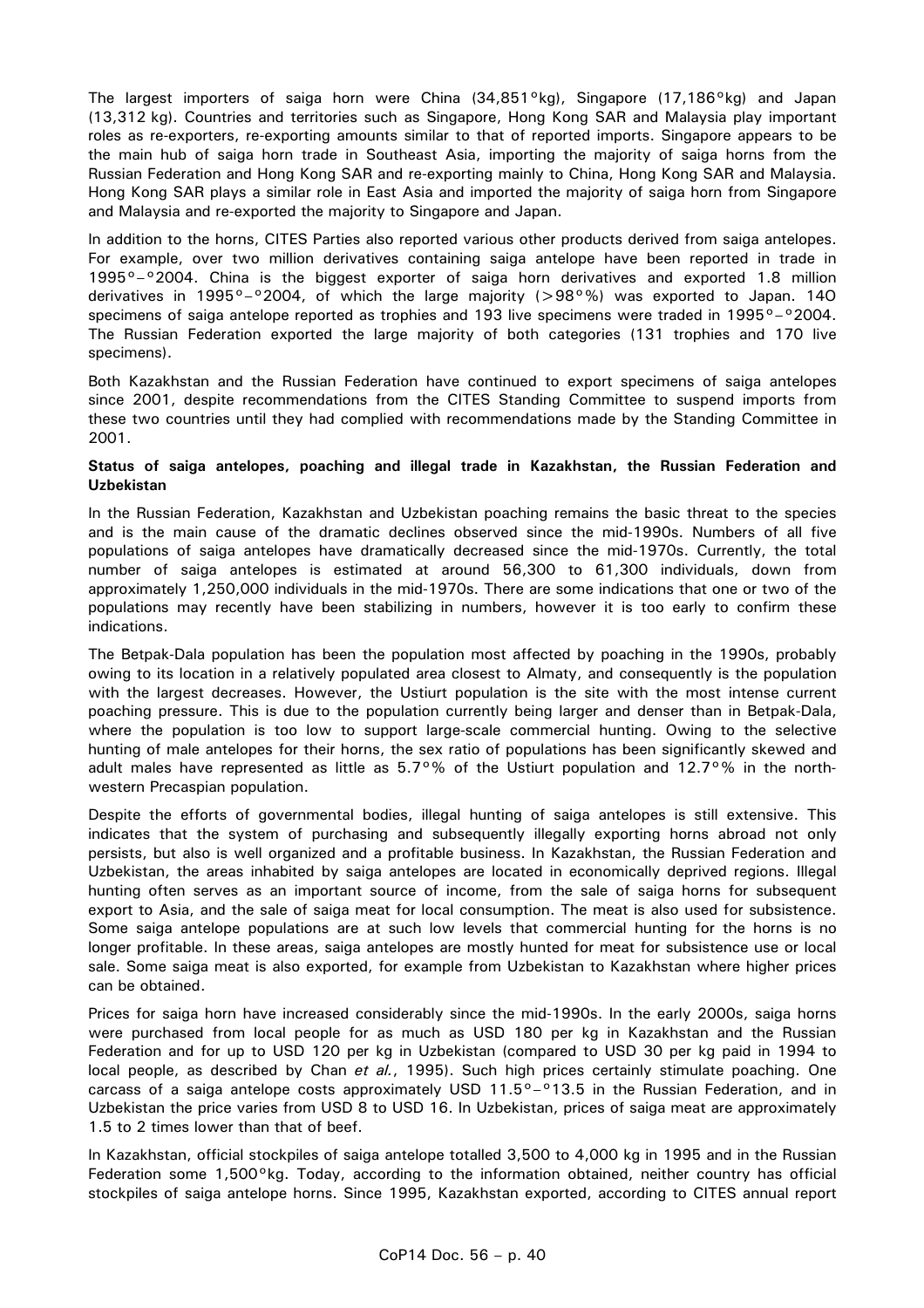data, 31,323°kg of horns and the Russian Federation (re-)exported 16,870°kg (including 9,510°kg of horns re-exported from Kazakhstan), which is equivalent to around 279,400 to 507,300 horns or 139,700 to 253,650 male saiga antelopes.

There are indications that government officials are involved in the illegal hunting of and trade in saiga products and that they cooperate with poachers. Enforcement of existing regulations and laws seems insufficient and government officials tasked with the control of poaching activities in the saiga range areas are underpaid and not sufficiently equipped.

## **Availability of saiga horns in Malaysia and Singapore**

Saiga horn and products made thereof are readily available in Malaysia and Singapore. A total of 162 shops were surveyed and only two of these did not offer saiga horns or products made from these. A total of 4,054 horns were observed during the surveys and an additional, although unquantified, volume of saiga horn ribbons (shavings) and processed products. The surveys found a wider variety of processed products containing saiga horn in Singapore and a larger stock of raw horns compared to Malaysia.

The average prices for one liang  $(= 37.5°g)$  of saiga horn were USD 31.8 in Malaysia and USD 32.9 in Singapore. This is equivalent to USD 848 per kg and USD 877 per kg, respectively. Prices for saiga horn have increased compared to previous years and are expected to continue to increase in the future.

There are indications that saiga horns are illegally exported from Malaysia and Singapore, although the volume and significance of this trade are unknown. However, given that one customer from China would buy up to 10 horns at a time and take them out of the country, the actual number of horns being smuggled out of Malaysia and Singapore could be significant.

National regulations regarding the sale of protected wildlife for medicine are insufficient in Malaysia. Owing to loopholes in the law, horns that were illegally imported into the country cannot be seized. The Malaysian Government is now in the process of drafting new legislation (*International Trade in Endangered Species Bill 2006*) which will be used to implement CITES in Malaysia and to address such shortcomings.

In Singapore, saiga horns that enter the country need a CITES permit from the Director-General of the Agri-food and Veterinary Services (AVA). However, unlike the situation in Peninsular Malaysia, it is illegal to sell saiga horns that entered the country without the relevant CITES permits. The Government of Singapore has the authority to seize the horns and prosecute the trader, if the trader is found to sell horns that entered the country illegally.

Based on the responses to questions on general awareness among Traditional Chinese Medicine (TCM) shops in Malaysia and Singapore, it is clear that the knowledge of the conservation status of the saiga antelope is low. The majority of consumers and TCM dealers in Malaysia and Singapore are unaware of the critical conservation status of the saiga antelope and the majority of dealers believed that saiga antelopes were farm-raised.

## **Stockpiles of saiga horns in China**

China is the largest importer and consumer of saiga horns and has imported a total of 31,323°kg of saiga horns since 1995. Annual consumption of saiga horn in China is estimated at around 8,500 and 9,500°kg.

To date, China has conducted two surveys to evaluate the total volume of saiga horn held in stocks in the country. One survey was conducted in 1994 and estimated the total stock of saiga horn held in China at 155,500°kg by the end of that year. A second nationwide survey was undertaken by the Department of National Forestry Bureau Protection (2005°–°2006) and revealed that the total volume of saiga horns in China was 55,000°kg by the end of August 2006. Taking into account an annual consumption of around 9,000°kg per year, the current stocks are likely to last only for another six years if no further imports take place. Demand for saiga horn is still high and not expected to decrease in the near future.

The Chinese General Administration of Customs reported 27 cases of illegal trade in saiga horn in 1999°–°2004. A total of 4,000 to 5,000°kg of saiga antelope horns (equivalent to 29,000 to 52,600 individual horns) was confiscated. The majority of these horns originated in Kazakhstan and the Russian Federation.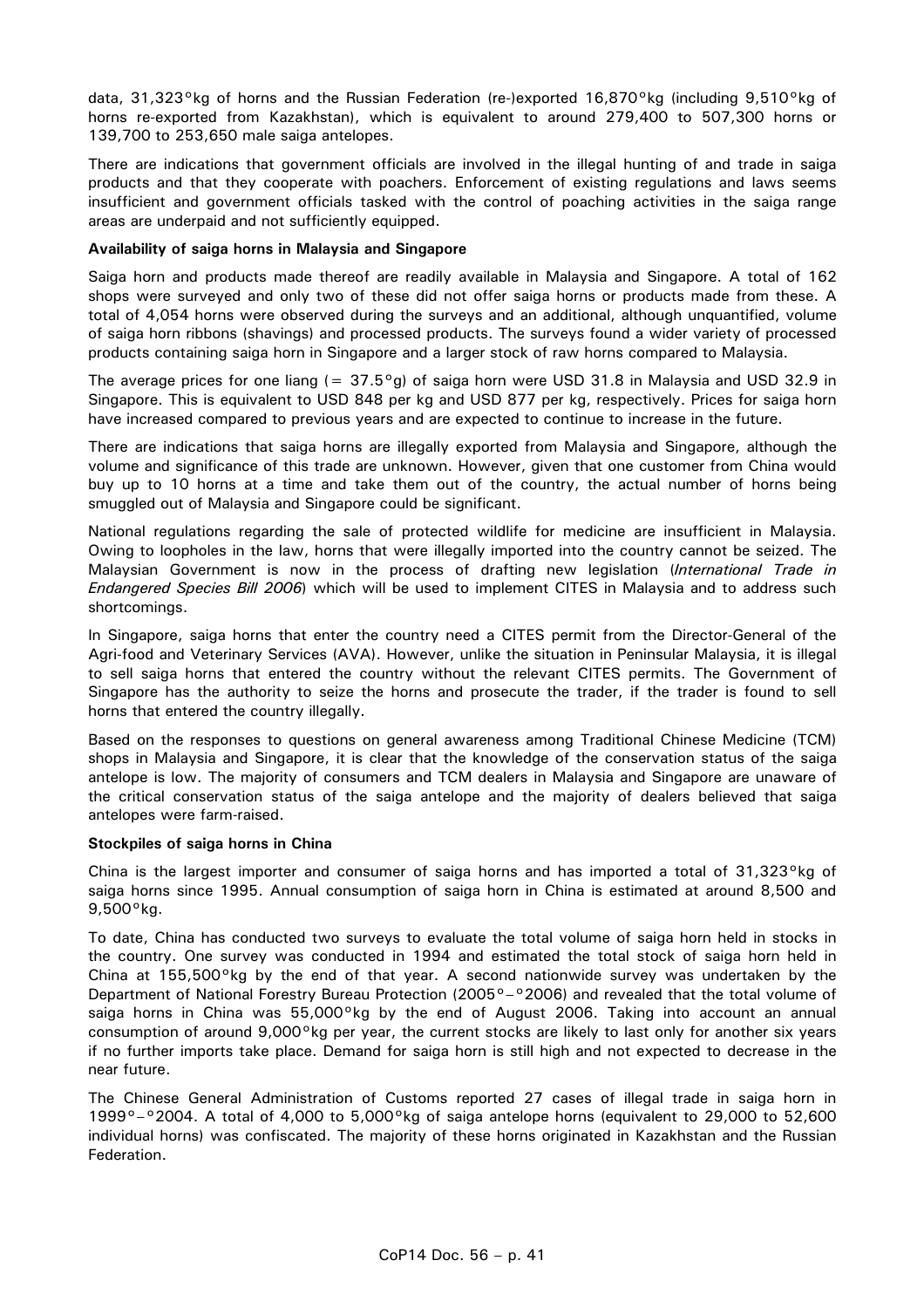## **Recommendations**

# **Directed to the governments of saiga antelope range States, in particular Kazakhstan, the Russian Federation and Uzbekistan**

- − Undertake demonstrable efforts to implement the Medium-Term International Work Programme for the saiga antelope (2007-2011) in support of the CMS Memorandum of Understanding (MoU) concerning Conservation, Restoration and Sustainable Use of the Saiga Antelope *(Saiga tatarica tatarica)* and its associated Saiga Action Plan, as adopted in September 2006 at the first meeting of the signatories to the MoU, held in Almaty, Kazakhstan.
- − Strengthen national legislation pertaining to the (illegal) hunting, possession, purchase, sale of, transport and trade in saiga antelopes and parts and derivatives thereof in Kazakhstan, the Russian Federation and Uzbekistan, and ensure that sanctions are sufficiently high to act as a disincentive for poaching and illegal trade and that offenders are prosecuted.
- Directed to Kazakhstan and the Russian Federation: Demonstrably comply with the recommendations made by the CITES Standing Committee in 2001 and increase efforts to improve overall compliance with CITES provisions.
- − Directed to the Russian Federation: Sign the CMS MoU mentioned above and start implementing it.
- − Ensure that anti-poaching teams are sufficiently funded and equipped with the appropriate logistical support (mobile phones, motor vehicles, etc.) and have the requested expertise. Provide regular training and appropriate tools in local languages, outlining the legal provisions governing trade and smuggling techniques used, and assisting with the identification of saiga parts and derivatives in trade.
- Develop strict policies on the disposal of confiscated parts of saiga antelopes, including the logging of all seizures and registration of confiscated stock by the relevant authorities. In addition, records should be kept on the stock of saiga horns that originate from natural mortality and these stocks, together with the stock of seized and confiscated horns, should be reported annually to the CITES Secretariat. Marking of horns held in these stocks should be considered in order to avoid these horns entering markets in Asia illegally and undetected.
- Learn from existing studies and projects that focus on improving understanding of the socioeconomic aspects of poaching of and illegal trade in saiga antelopes, and support and conduct further studies on that subject in order to inform conservation and community-based projects that aim to develop incentives to stop poaching and illegal trade and improve local livelihoods.
- Assess available options and criteria, as well as conservation risks and benefits, of using managed hunting of saiga antelopes (including trophy hunting) as a possible mechanism to generate funding to support conservation efforts and benefit local communities, if populations have recovered to a level that would allow such uses and if all CITES conditions have been complied with.

# **Directed to the governments of importing and consuming countries of saiga antelopes, in particular China, Malaysia and Singapore**

- Determine, through comprehensive surveys, the volume of saiga horn and horn parts kept in stock and ensure that all saiga horns and parts kept in stock (by government and traders) are registered with the relevant government authorities, and maintain a central database that will be regularly updated based on reported records by traders and other stockpile owners and assist assessment of overall consumption of saiga horn use and monitoring of stockpiles.
- − Restrict the number and varieties of patent medicines that are allowed to contain saiga horn and to be produced by manufacturing companies, building upon experiences of the Chinese Government with regard to medicine containing musk deer. This has to be done in close cooperation with medicine manufacturers and TCM communities in order to ensure that the objectives and aims for such a restriction are fully understood and supported. In close collaboration with the TCM community and manufacturers, assess the feasibility of restricting the use of saiga antelope horns to treatment only of the most important medical conditions, in order to reduce overall consumption of horns.
- − Adopt a labelling system for products containing saiga horn in order to try and prevent illegally sourced saiga horns from entering legal markets. Examine markets selling medicinals nationwide in order to identify and punish illegal trade in and use of saiga horns.